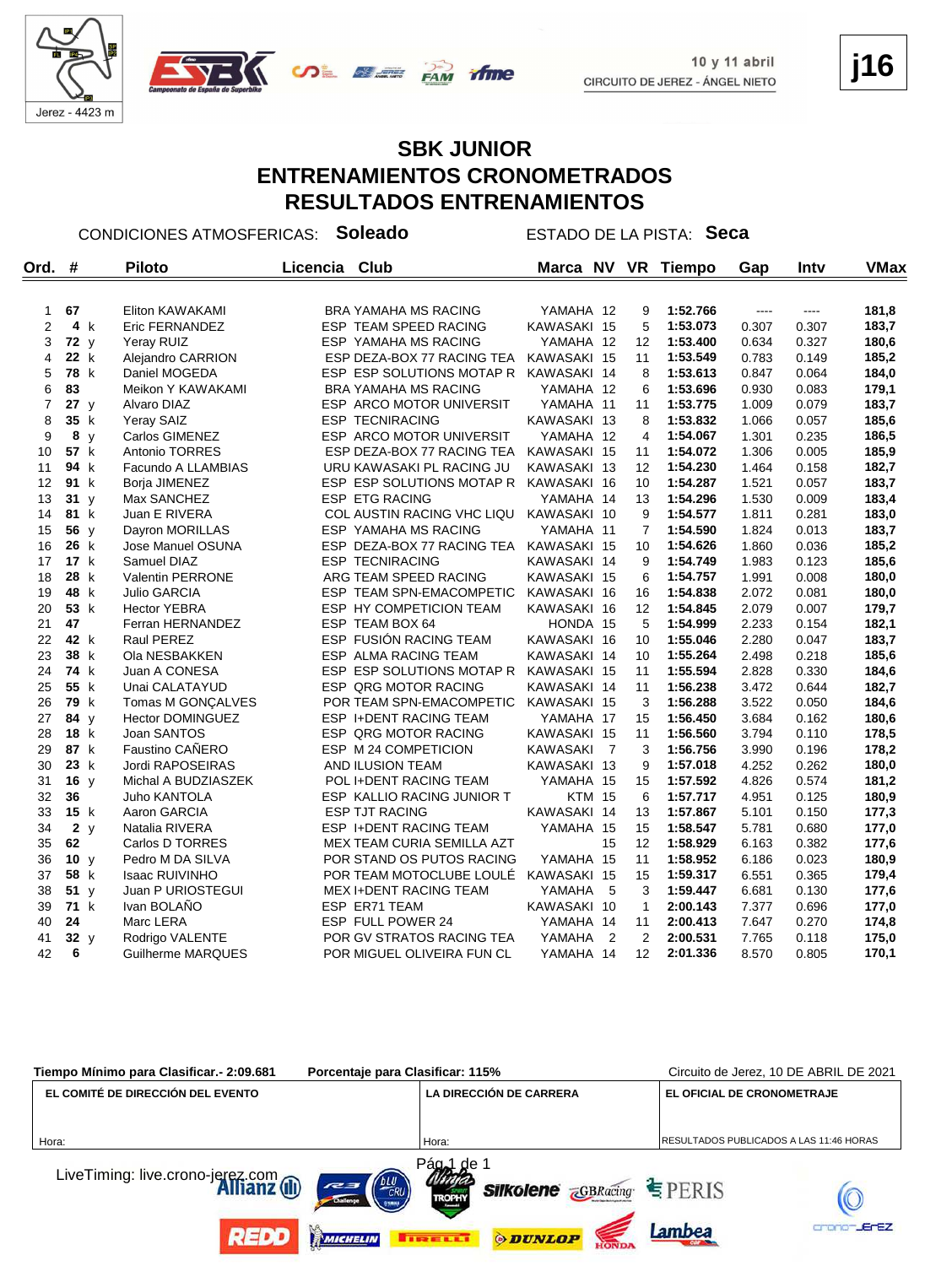

### **VUELTA A VUELTA ENTRENAMIENTOS CRONOMETRADOS SBK JUNIOR**

| <b>Vuelta</b>           | $\mathbf{2}$ | 4         | $6\phantom{a}$ | 8         | 10        | 15        | 16          | 17          | 18        | 22        | 23        | 24        |
|-------------------------|--------------|-----------|----------------|-----------|-----------|-----------|-------------|-------------|-----------|-----------|-----------|-----------|
| 1                       | 2:13.639     | 2:00.788  | 2:12.480       | 2:04.426  | 2:07.086  | 2:06.041  | 2:06.788    | 2:05.032    | 2:13.802  | 2:04.039  | 2:20.129  | 2:37.368  |
| $\mathbf{2}$            | 2:02.779     | 1:54.326  | 2:04.229       | 1:55.121  | PIT EXIT  | 1:59.047  | 1:58.573    | 1:57.856    | 1:58.705  | 1:54.500  | 1:59.795  | 2:02.451  |
| 3                       | 2:01.822     | 1:53.614  | 2:03.008       | 1:55.067  | 2:10.169  | 1:59.027  | 1:59.766    | 1:56.162    | 1:59.130  | 1:58.247  | 1:58.474  | 2:02.029  |
| 4                       | 2:00.539     | 1:53.883  | 2:02.706       | 1:54.067* | 1:59.316  | 1:58.485  | 1:58.316    | 1:56.017    | 1:57.864  | 1:53.867  | 1:58.152  | PIT EXIT  |
| 5                       | 2:00.451     | 1:53.073* | 2:02.174       | PIT EXIT  | 1:58.981  | PIT EXIT  | 1:57.818    | 1:56.496    | 1:57.434  | 1:56.634  | PIT EXIT  | 2:13.022  |
| 6                       | 1:59.878     | 1:53.540  | 2:01.921       | 2:13.667  | 1:59.469  | 2:05.368  | PIT EXIT    | PIT EXIT    | 2:00.716  | 1:54.892  | 2:08.125  | 2:01.923  |
| $\overline{7}$          | PIT EXIT     | PIT EXIT  | PIT EXIT       | 2:00.198  | PIT EXIT  | PIT EXIT  | PIT EXIT    | 2:08.606    | PIT EXIT  | PIT EXIT  | 1:57.914  | PIT EXIT  |
| 8                       | 2:08.983     | 2:01.823  | 2:11.823       | 1:54.143  | 2:03.991  | 2:06.207  | 2:03.687    | 1:55.720    | 2:11.111  | 1:59.312  | 1:57.019  | 2:15.696  |
| 9                       | 2:00.155     | 1:53.941  | 2:02.894       | 1:57.933  |           | 1:58.785  | 1:58.525    | 1:54.749*   | 1:58.738  | 1:53.677  | 1:57.018* | 2:03.204  |
| 10                      | 2:00.002     | 1:53.888  | 2:02.756       | 1:54.735  | 2:00.029  | 1:59.774  | 1:59.707    | 1:54.749    | 1:58.060  | 1:55.770  | 1:57.052  | 2:01.444  |
| 11                      | 1:59.712     | 1:53.641  | 2:02.958       | 1:57.640  | 1:58.952* | 1:58.767  | 1:58.486    | 1:55.374    | 1:56.560* | 1:53.549* | PIT EXIT  | 2:00.413* |
| 12                      | 1:59.238     | 2:01.012  | 2:01.336*      | 1:55.806  | 1:59.600  | 1:57.992  | 1:58.223    | 1:56.256    | 1:56.792  | 1:57.138  | 2:13.006  | 2:01.270  |
| 13                      | 1:58.835     | 1:54.108  | 2:01.607       |           | 2:00.982  | 1:57.867* | 1:59.317    | 1:55.373    | 1:57.182  | 1:57.885  | 1:57.350  | 2:03.953  |
| 14                      | 1:58.952     | 1:56.816  | 2:01.801       |           | 2:00.237  | 1:58.812  | 1:57.966    | 1:56.207    | 1:57.677  | 1:54.826  |           | 2:03.699  |
| 15                      | 1:58.547*    | 1:55.922  |                |           | 2:00.531  |           | 1:57.592*   |             | 1:57.056  | 1:55.936  |           |           |
|                         |              |           |                |           |           |           |             |             |           |           |           |           |
| Vuelta                  | 26           | 27        | 28             | 31        | 32        | 35        | 36          | 38          | 47        | 48        | 51        | 53        |
|                         |              |           |                |           |           |           |             |             | 2:15.888  | 2:23.373  | 2:09.482  | 2:09.723  |
| 1                       | 2:05.898     | 1:54.913  | 2:05.388       | 2:06.586  | 2:38.952  | 2:09.874  | 2:08.207    | 2:14.464    |           |           |           |           |
| $\mathbf{2}$            |              |           |                |           |           |           |             |             | 1:57.524  | 1:57.182  | 2:00.167  | 1:56.793  |
| $\mathbf 2$             | 1:56.891     | 1:56.367  | 1:57.239       | 1:55.916  | 2:00.531* | 1:55.885  | 1:58.792    | 1:57.430    |           |           |           |           |
| 3                       |              |           |                |           |           |           |             |             | 2:06.468  | 1:59.296  | 1:59.447* | 1:55.358  |
| $\overline{\mathbf{3}}$ | 1:55.918     | 1:55.294  | 1:56.566       | 1:55.251  |           | 1:55.445  | 1:58.664    | 1:58.250    |           |           |           |           |
| <u>4</u>                |              |           |                |           |           |           |             |             | 1:55.324  | 1:56.699  | PIT EXIT  | 1:55.043  |
| <u>4</u>                | 1:55.092     | PIT EXIT  | 1:55.867       | 1:55.163  |           | 1:55.611  | 1:58.242    | 1:55.782    |           |           |           |           |
| $\overline{\mathbf{5}}$ |              |           |                |           |           |           |             |             | 1:54.999* | 1:58.404  | 2:11.595  | 1:55.073  |
| $\overline{\mathbf{5}}$ | 1:54.726     | 2:10.264  | 1:55.636       | 1:55.232  |           | PIT EXIT  | 1:58.256    | 1:55.761    |           |           |           |           |
| 6                       |              |           |                |           |           |           |             |             | 1:59.662  | PIT EXIT  |           | 1:59.859  |
| <u>6</u>                | 1:54.979     | 2:01.710  | $1.54.757*$    | PIT EXIT  |           | 2:11.799  | $1:57.717*$ | 2:03.473    | PIT EXIT  | PIT EXIT  |           | PIT EXIT  |
| 7<br>7                  | PIT EXIT     | 2:48.552  | PIT EXIT       | 2:05.655  |           | 1:54.868  | PIT EXIT    | PIT EXIT    |           |           |           |           |
| 8                       |              |           |                |           |           |           |             |             | 2:04.098  | 2:01.849  |           | 2:09.696  |
| 8                       | 2:02.864     | 2:04.062  | 2:03.872       | 1:55.009  |           | 1:53.832* | 2:03.001    | 2:11.915    |           |           |           |           |
| 9                       |              |           |                |           |           |           |             |             | 1:56.535  | 1:58.538  |           | 1:59.618  |
| 9                       | 1:54.663     | 1:54.144  | 1:55.851       | 1:55.058  |           | 1:54.510  | 1:58.338    | 1:56.123    |           |           |           |           |
| 10                      |              |           |                |           |           |           |             |             | 2:01.758  | 1:56.493  |           | 1:55.241  |
| <u>10</u>               | 1:54.626*    | 1:56.648  | 1:56.163       | 1:54.716  |           | 1:54.451  | 1:59.433    | $1:55.264*$ |           |           |           |           |
| <u>11</u>               |              |           |                |           |           |           |             |             | 1:59.330  |           |           | 1:56.717  |
| 11                      | 1:54.713     | 1:53.775* | 1:55.235       | 1:54.887  |           | 1:56.661  | 1:59.110    | 1:55.543    |           |           |           |           |
| 12                      |              |           |                |           |           |           |             |             | 1:55.141  | 1:56.906  |           | 1:54.845* |
| <u> 12 </u>             | 1:58.442     |           | 1:55.980       | 1:54.653  |           | PIT EXIT  | 1:58.095    | 1:57.213    |           |           |           |           |
| <u>13</u>               |              |           |                |           |           |           |             |             | 1:55.241  | 1:57.526  |           | 1:55.642  |
| <u>13</u>               | 1:55.095     |           | 1:56.319       | 1:54.296* |           | 2:03.049  |             | 1:55.706    |           |           |           |           |
| 14                      | 1:54.821     |           | 1:55.311       | 1:55.229  |           |           | 1:58.465    | 1:55.274    | 1:57.450  | 1:55.988  |           | 1:56.377  |
| 14<br>15                |              |           |                |           |           |           |             |             | 1:58.473  | 1:59.309  |           | 1:57.632  |
| 15                      | 1:56.675     |           | 1:59.739       |           |           |           | 1:58.361    |             |           |           |           |           |
|                         |              |           |                |           |           |           |             |             |           |           |           |           |

LiveTiming: live.crono-jerez.com



**REDD** 







Lambea

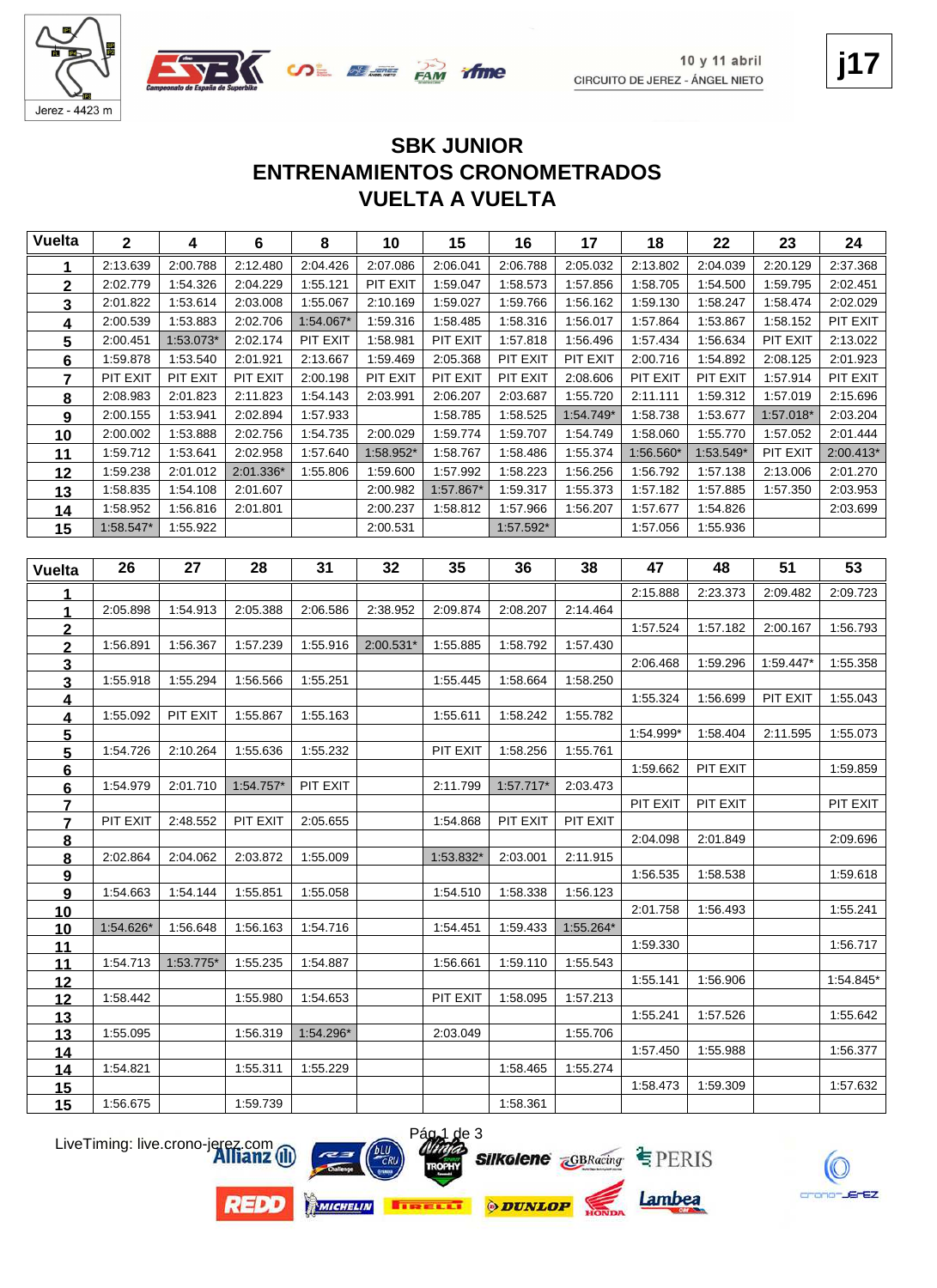



#### **VUELTA A VUELTA ENTRENAMIENTOS CRONOMETRADOS SBK JUNIOR**

| <b>Vuelta</b>           | 26              | 27        | 28        | 31        | 32                    | 35          | 36          | 38        | 47        | 48        | 51              | 53        |
|-------------------------|-----------------|-----------|-----------|-----------|-----------------------|-------------|-------------|-----------|-----------|-----------|-----------------|-----------|
| 16                      |                 |           |           |           |                       |             |             |           |           | 1:54.838* |                 | 1:56.079  |
|                         |                 |           |           |           |                       |             |             |           |           |           |                 |           |
| <b>Vuelta</b>           | 55              | 56        | 57        | 58        | 62                    | 67          | 71          | 72        | 74        | 78        | 79              | 81        |
| 1                       | 2:10.119        | 2:35.652  | 2:07.463  | 2:08.609  | 2:10.444              | 2:34.321    | $2:00.143*$ | 2:33.738  | 2:03.198  | 2:01.009  | 2:17.440        | 2:17.968  |
| $\mathbf 2$             |                 | 1:57.585  | 1:56.787  | 2:02.559  | 2:02.933              | 1:58.168    | PIT EXIT    | 1:56.582  | 1:57.152  | 1:54.788  | 1:57.464        | 1:59.000  |
| $\mathbf{3}$            | 1:58.961        | 1:57.304  | 1:56.433  | 2:02.397  | 2:01.651              | 1:53.967    | 2:08.880    | 1:55.269  | 2:04.621  | PIT EXIT  | 1:56.288*       | 1:57.270  |
| $\overline{\mathbf{4}}$ | 1:56.897        | PIT EXIT  | 1:56.720  | 2:00.238  | 1:59.905              | PIT EXIT    | 2:01.075    | PIT EXIT  | 1:57.756  | 2:03.062  | 1:57.204        | 1:56.897  |
| 5                       | 1:56.373        | 2:01.060  | 1:54.773  | 2:00.520  | 1:59.692              | 2:01.514    | 2:00.246    | 1:59.358  | 1:56.648  | PIT EXIT  | 2:02.726        | PIT EXIT  |
| 6                       | <b>PIT EXIT</b> | 1:55.721  | 1:56.418  | 2:00.486  | 2:03.108              | 1:53.728    | 2:00.432    | 1:54.741  | 1:58.192  | 1:59.593  | <b>PIT EXIT</b> | 2:03.891  |
| $\overline{\mathbf{r}}$ | 2:10.680        | 1:54.590* | PIT EXIT  | PIT EXIT  | PIT EXIT              | 1:53.142    | 2:00.596    | 1:55.030  | PIT EXIT  | 1:55.158  | PIT EXIT        | 1:55.862  |
| 8                       | 1:58.893        | 1:54.921  | 2:03.549  | 2:11.768  | 2:07.417              | 1:56.601    | 2:00.664    | 1:53.524  | 2:03.285  | 1:53.613* | 2:07.122        | 1:54.756  |
| 9                       | 1:56.959        | 1:54.669  | 1:55.857  | 2:00.732  | 2:02.080              | 1:52.766*   | 2:01.046    | 1:55.860  | 1:56.143  | 1:59.647  | 1:56.708        | 1:54.577* |
| 10                      | 1:57.040        | 1:56.165  | 1:56.571  | 2:01.191  | 2:00.259              | 1:57.812    | 2:01.170    |           | 1:56.099  | 1:54.952  | PIT EXIT        | 1:55.638  |
| 11                      | 1:56.238*       | 1:58.892  | 1:54.072* | 1:59.809  | 1:59.775              | 1:53.740    |             |           | 1:55.594* | 1:56.549  | 2:04.788        |           |
| 12                      | 1:57.171        |           | 1:57.084  | 2:00.970  | 1:58.929*             | 1:53.394    |             | 1:53.400* | 1:55.858  | 1:54.307  | 1:57.770        |           |
| 13                      | 1:57.136        |           | 1:57.434  | 2:05.459  | 1:58.973              |             |             |           | 1:56.705  | 1:56.593  | PIT EXIT        |           |
| 14                      | 1:58.312        |           | 1:54.186  | 2:00.390  | 1:59.886              |             |             |           | 1:57.847  | 1:54.489  | 2:05.460        |           |
| 15                      |                 |           | 1:57.391  | 1:59.317* | 2:00.306              |             |             |           | 1:59.809  |           | 1:58.464        |           |
|                         |                 |           |           |           |                       |             |             |           |           |           |                 |           |
| <b>Vuelta</b>           | 83              | 84        | 87        | 91        | 94                    |             |             |           |           |           |                 |           |
|                         | 2:35.314        | 2:06.452  | 2:11.744  | 2:02.701  | 2:19.657              |             |             |           |           |           |                 |           |
|                         |                 |           |           |           |                       | 2:02.750    |             |           |           |           |                 |           |
|                         | 1:56.707        | 1:58.555  | 1:57.202  | 1:55.675  | 1:58.847              |             |             |           |           |           |                 |           |
| <u>2</u>                |                 |           |           |           |                       | 1:55.181    |             |           |           |           |                 |           |
| <u>2</u><br>3           | 1:55.960        | 1:57.540  | 1:56.756* | 1:57.718  | 1:56.096              |             |             |           |           |           |                 |           |
| 3                       |                 |           |           |           |                       | 1:55.296    |             |           |           |           |                 |           |
| 4                       | PIT EXIT        | 1:57.222  | 1:57.158  | 1:54.470  | 1:55.312              |             |             |           |           |           |                 |           |
| $\overline{4}$          |                 |           |           |           |                       | PIT EXIT    |             |           |           |           |                 |           |
| $5\phantom{.0}$         | 2:00.788        | 1:56.739  | PIT EXIT  | 1:55.425  | PIT EXIT              |             |             |           |           |           |                 |           |
| $5\phantom{.0}$         |                 |           |           |           |                       | 2:00.832    |             |           |           |           |                 |           |
| <u>6</u>                | 1:53.696*       | 1:57.330  | 2:01.938  | 1:54.901  | 2:03.860              |             |             |           |           |           |                 |           |
| 6                       |                 |           |           |           |                       | 1:55.632    |             |           |           |           |                 |           |
| 7                       | 1:54.644        | 1:56.911  | 1:57.007  | PIT EXIT  | 1:54.577              |             |             |           |           |           |                 |           |
| 7                       |                 |           |           |           |                       | PIT EXIT    |             |           |           |           |                 |           |
| $\bf{8}$                | 1:55.220        | PIT EXIT  |           | 2:01.455  | 1:54.854              |             |             |           |           |           |                 |           |
| 8                       |                 |           |           |           |                       | 2:01.478    |             |           |           |           |                 |           |
| 9                       | 1:53.772        | 2:02.409  |           |           | $1:55.497$   1:54.771 |             |             |           |           |           |                 |           |
| 9                       |                 |           |           |           |                       | 1:55.675    |             |           |           |           |                 |           |
| 10                      | PIT EXIT        | 1:57.484  |           | 1:54.287* | PIT EXIT              |             |             |           |           |           |                 |           |
| 10                      |                 |           |           |           |                       | 1:55.046*   |             |           |           |           |                 |           |
| 11                      | 1:58.880        | 1:57.686  |           | 1:55.581  | 2:05.751              |             |             |           |           |           |                 |           |
| 11                      |                 |           |           |           |                       | 1:56.500    |             |           |           |           |                 |           |
| 12                      | 1:53.964        | 1:57.483  |           | 1:55.549  | 1:54.230*             |             |             |           |           |           |                 |           |
| 12                      |                 |           |           |           |                       | 1:56.054    |             |           |           |           |                 |           |
| 13                      |                 | 1:59.091  |           | 1:56.067  | 1:56.033              |             |             |           |           |           |                 |           |
| <u>13</u>               |                 |           |           |           |                       | 1:59.487    |             |           |           |           |                 |           |
| 14                      |                 | 1:57.070  |           | 1:58.676  |                       |             |             |           |           |           |                 |           |
| 14                      |                 |           |           |           |                       | 1:56.474    |             |           |           |           |                 |           |
|                         |                 |           |           |           |                       | $PaQ2$ de 3 |             |           |           |           |                 |           |

LiveTiming: live.crono-jerez.com



**REDD** 







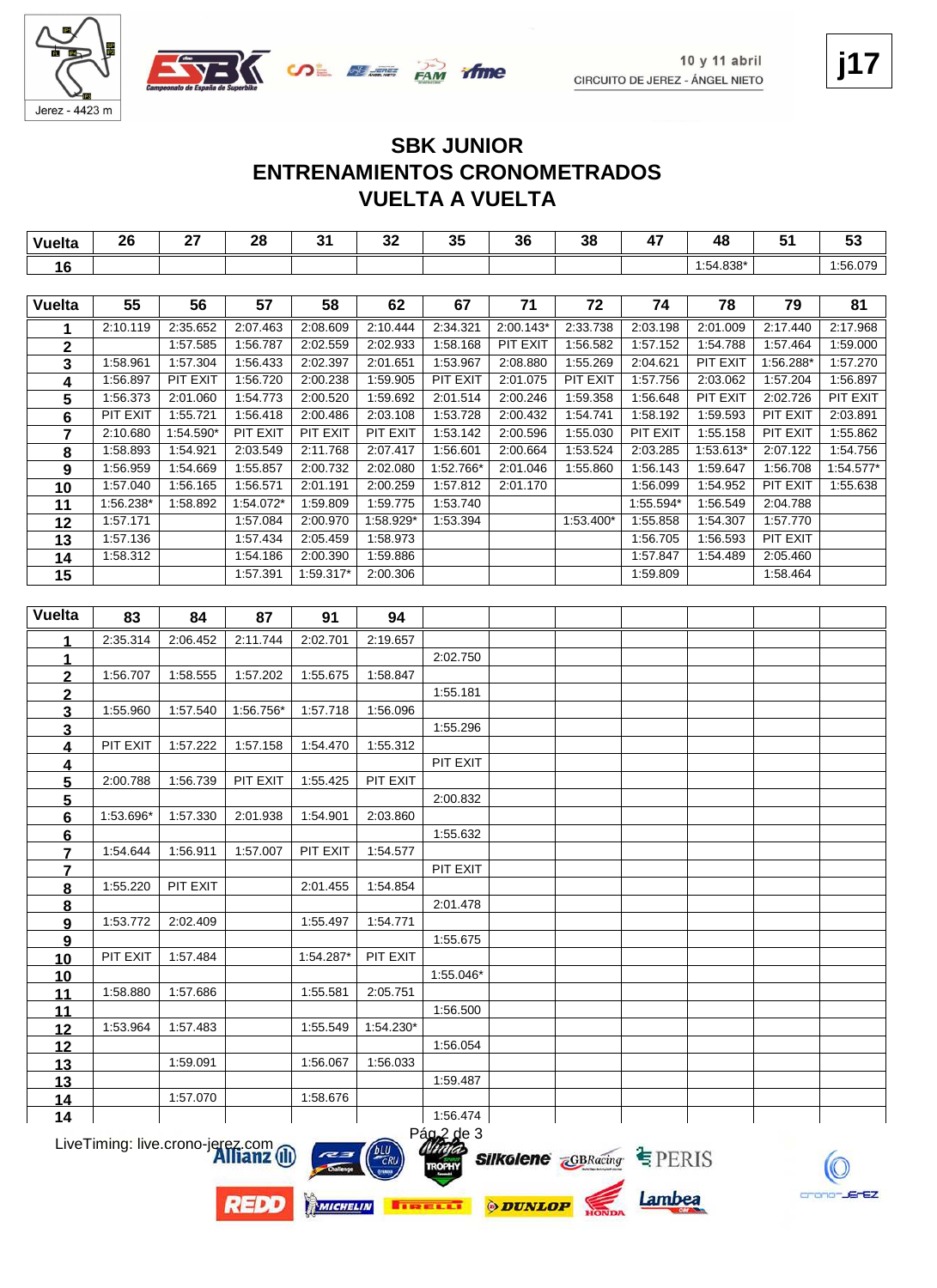

#### **VUELTA A VUELTA ENTRENAMIENTOS CRONOMETRADOS SBK JUNIOR**

| Vuelta | 83 | 84          | 87 | 91       | 94 |          |  |  |  |
|--------|----|-------------|----|----------|----|----------|--|--|--|
| 15     |    | $1:56.450*$ |    | 1:56.855 |    |          |  |  |  |
| 15     |    |             |    |          |    | 1:56.421 |  |  |  |
| 16     |    | 1:56.898    |    | 1:55.088 |    |          |  |  |  |
| 16     |    |             |    |          |    | 1:56.546 |  |  |  |
| 47     |    | 1:56.789    |    |          |    |          |  |  |  |

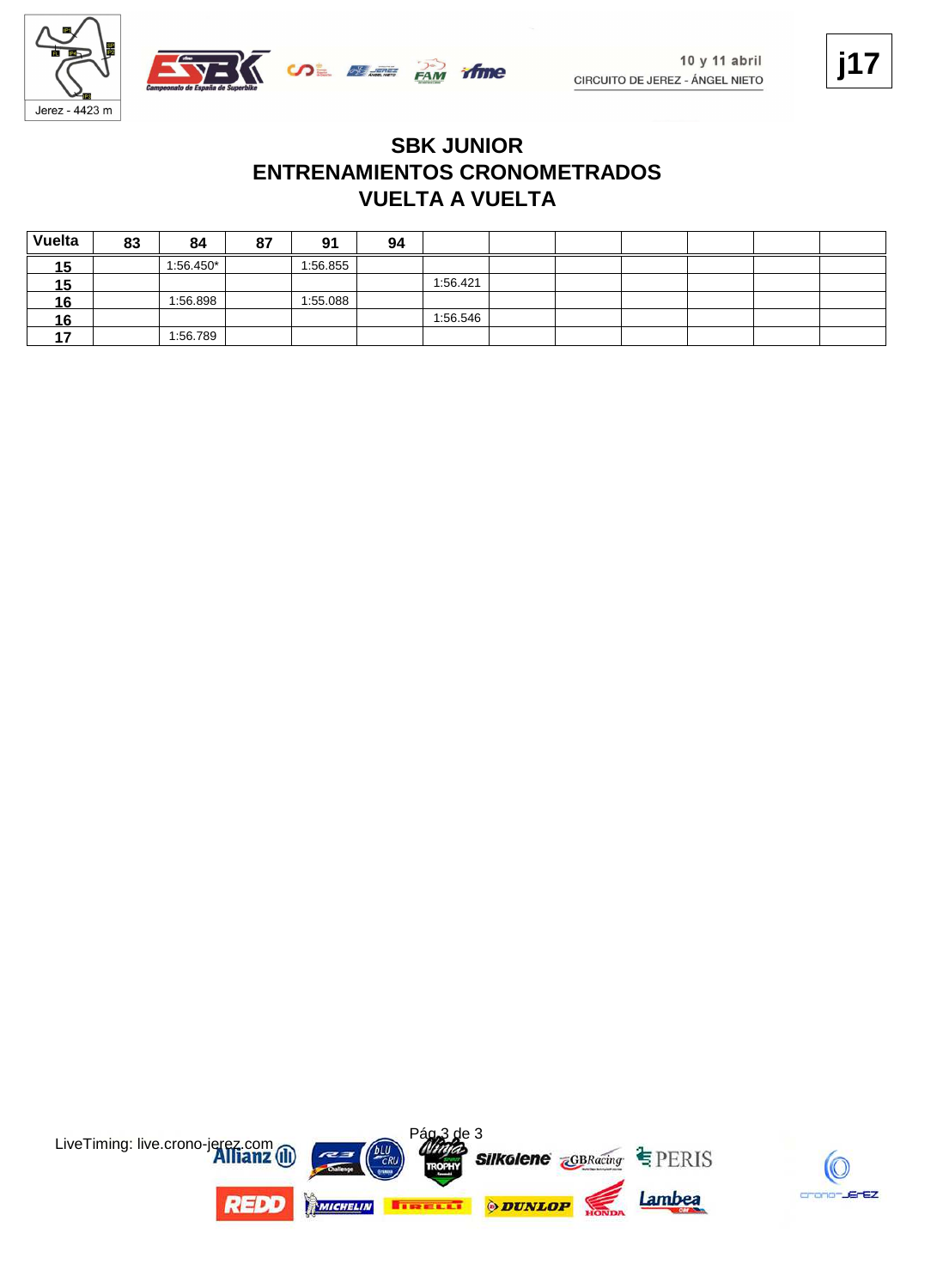



**j18** 1

#### **SBK JUNIOR ENTRENAMIENTOS CRONOMETRADOS ANALISIS**

| <b>Número</b>           |                                    | $\mathbf{2}$                        | 4                                    | 6                                    | 8                                        | 10                                              | 15                                     | 16                                     |
|-------------------------|------------------------------------|-------------------------------------|--------------------------------------|--------------------------------------|------------------------------------------|-------------------------------------------------|----------------------------------------|----------------------------------------|
| Vta                     |                                    | Vuelta<br>Sector                    | Sector Vuelta                        | Sector Vuelta                        | Sector Vuelta                            | Sector Vuelta                                   | Sector Vuelta                          | Vuelta<br>Sector                       |
|                         |                                    |                                     |                                      |                                      |                                          |                                                 |                                        |                                        |
|                         | IP <sub>1</sub><br>IP <sub>2</sub> | 39.044<br>39.044                    | 33.007<br>33.007                     | 36.999<br>36.999                     | 34.610<br>34.610                         | 35.178<br>35.178                                | 34.110<br>34.110                       | 35.590<br>35.590                       |
| $\mathbf 1$             | IP <sub>3</sub>                    | 20.036<br>59.080                    | 18.221<br>51.228                     | 19.407<br>56.406<br>1:33.509         | 18.598<br>53.208                         | 19.081<br>54.259                                | 19.115<br>53.225<br>35.171             | 19.156<br>54.746                       |
|                         | IP4                                | 36.157 1:35.237<br>1:57.998         | 33.668<br>1:24.896<br>1:45.762       | 37.103<br>1:56.377                   | 1:27.868<br>34.660                       | 35.146<br>1:29.405<br>1:51.382                  | 1:28.396<br>1:50.240                   | 34.918 1:29.664<br>1:51.424            |
|                         | FL                                 | 22.761<br>15.641 2:13.639           | 20.866<br>15.026<br>2:00.788         | 22.868<br>2:12.480<br>16.103         | 21.620<br>1:49.488<br>14.938<br>2:04.426 | 21.977<br>15.704<br>2:07.086                    | 21.844<br>15.801 2:06.041              | 21.760<br>15.364 2:06.788              |
|                         | IP <sub>1</sub>                    | 30.062<br>30.062                    | 27.955<br>27.955                     | 30.312<br>30.312                     | 28.485<br>28.485                         | 29.592<br>29.592                                | 29.293<br>29.293                       | 29.071<br>29.071                       |
|                         | IP <sub>2</sub>                    | 19.102<br>49.164                    | 17.847<br>45.802                     | 19.139<br>49.451                     | 17.967<br>46.452                         | 18.872<br>48.464                                | 18.544<br>47.837                       | 18.171<br>47.242                       |
| 2 <sup>1</sup>          | IP3                                | 35.206<br>1:24.370                  | 33.030<br>1:18.832                   | 36.214 1:25.665                      | 33.214<br>1:19.666                       | 35.824 1:24.288                                 | 34.345<br>1:22.182                     | 34.253 1:21.495                        |
|                         | IP4                                | 22.479<br>1:46.849                  | 20.560<br>1:39.392                   | 1:48.323<br>22.658                   | 20.811<br>1:40.477                       | 23.722<br>1:48.010                              | 21.567<br>1:43.749                     | 21.619<br>1:43.114                     |
|                         | FL                                 | 15.930<br>2:02.779                  | 14.934<br>1:54.326                   | 2:04.229<br>15.906                   | 1:55.121<br>14.644                       | 1:44.76 PIT EXIT                                | 15.298<br>1:59.047                     | 15.459 1:58.573                        |
|                         | IP <sub>1</sub>                    | 29.805<br>29.805                    | 27.895<br>27.895                     | 29.901<br>29.901                     | 28.167<br>28.167                         | 39.984<br>39.984                                | 29.207<br>29.207                       | 29.132<br>29.132                       |
|                         | IP <sub>2</sub>                    | 48.633<br>18.828                    | 17.631<br>45.526                     | 48.836<br>18.935                     | 17.677<br>45.844                         | 18.422<br>58.406                                | 18.522<br>47.729                       | 18.336<br>47.468                       |
| $\mathbf{3}$            | IP <sub>3</sub>                    | 35.237 1:23.870                     | 32.855 1:18.381                      | 1.24.865<br>36.029                   | 33.504<br>1:19.348                       | 34.610 1:33.016                                 | 34.728<br>1:22.457                     | 35.087 1:22.555                        |
|                         | IP4                                | 22.526<br>1:46.396                  | 1:38.793<br>20.412                   | 22.324<br>1:47.189                   | 20.790<br>1:40.138                       | 21.683<br>1:54.699                              | 21.359<br>1:43.816                     | 21.921<br>1:44.476                     |
|                         | FL                                 | 15.426 2:01.822                     | 14.821<br>1:53.614                   | 2:03.008<br>15.819                   | 14.929<br>1:55.067                       | 2:10.169<br>15.470                              | 15.211<br>1:59.027                     | 15.290 1:59.766                        |
|                         | IP <sub>1</sub>                    | 29.400<br>29.400                    | 27.866<br>27.866                     | 29.818<br>29.818                     | 27.942<br>27.942                         | 29.212<br>29.212                                | 29.115<br>29.115                       | 28.840<br>28.840                       |
|                         | IP <sub>2</sub>                    | 48.289<br>18.889                    | 17.721<br>45.587                     | 19.003<br>48.821                     | 17.641<br>45.583                         | 18.375<br>47.587                                | 18.340<br>47.455                       | 18.102<br>46.942                       |
| 4                       | IP <sub>3</sub>                    | 34.533 1:22.822                     | 32.940 1:18.527                      | 1:24.757<br>35.936                   | <u>32.897</u><br><u>1:18.480</u>         | 34.438 1:22.025                                 | 34.478<br>1:21.933                     | 34.264 1:21.206                        |
|                         | IP4                                | 22.340<br>1:45.162                  | 20.524 1:39.051                      | 1:46.874<br>22.117                   | 20.804<br>1:39.284                       | 21.774<br>1:43.799                              | 21.199<br>1:43.132                     | 1:43.059<br>21.853                     |
|                         | FL                                 | 15.377 2:00.539                     | 14.832 1:53.883                      | 15.832 2:02.706                      | 14.783<br>1:54.067                       | 15.517 1:59.316                                 | 15.353<br>1:58.485                     | 15.257 1:58.316                        |
|                         | IP <sub>1</sub>                    | 29.316<br>29.316                    | 27.736<br>27.736                     | 29.824<br>29.824                     | 28.153<br>28.153                         | 28.951<br>28.951                                | 29.146<br>29.146                       | 28.971<br>28.971                       |
| $\overline{\mathbf{5}}$ | IP <sub>2</sub><br>IP <sub>3</sub> | 18.698<br>48.014<br>34.946 1:22.960 | 17.643<br>45.379<br>32.632 1:18.011  | 18.804<br>48.628<br>1:24.177         | 17.700<br>45.853<br>33.525<br>1:19.378   | 18.290<br>47.241<br>34.672 1:21.913             | 18.430<br>47.576<br>34.338<br>1:21.914 | 18.249<br>47.220<br>34.085<br>1:21.305 |
|                         | IP4                                | 22.081<br>1:45.041                  | 20.247<br>1:38.258                   | 35.549<br>22.152<br>1:46.329         | 22.807<br>1:42.185                       | 1:43.489<br>21.576                              | 21.886<br>1:43.800                     | 1:42.678<br>21.373                     |
|                         | FL                                 | 15.410 2:00.451                     | 1:53.073<br>14.815                   | 15.845 2:02.174                      | 16:46.1 PIT EXIT                         | 15.492 1:58.981                                 | 2:11.52 PIT EXIT                       | 15.140 1:57.818                        |
|                         | IP <sub>1</sub>                    | 29.119<br>29.119                    | 27.798<br>27.798                     | 29.840<br>29.840                     | 38.688<br>38.688                         | 28.870<br>28.870                                | 35.040<br>35.040                       | 28.772<br>28.772                       |
|                         | IP <sub>2</sub>                    | 18.489<br>47.608                    | 17.647<br>45.445                     | 48.713<br>18.873                     | 19.523<br>58.211                         | 18.212<br>47.082                                | 18.407<br>53.447                       | 17.900<br>46.672                       |
| 6                       | IP <sub>3</sub>                    | 34.703 1:22.311                     | 32.856 1:18.301                      | 35.396<br>1:24.109                   | 36.512 1:34.723                          | 34.475<br>1:21.557                              | 34.377 1:27.824                        | 34.502 1:21.174                        |
|                         | IP4                                | 22.307 1:44.618                     | 1:38.732<br>20.431                   | 21.982<br>1:46.091                   | 23.137<br>1:57.860                       | 22.397<br>1:43.954                              | 22.145<br>1:49.969                     | 22.708 1:43.882                        |
|                         | FL                                 | 15.260 1:59.878                     | 14.808 1:53.540                      | 15.830 2:01.921                      | 15.807 2:13.667                          | 15.515 1:59.469                                 | 15.399 2:05.368                        | 1:15.04 PIT EXIT                       |
|                         | IP <sub>1</sub>                    | 29.021<br>29.021                    | 28.356<br>28.356                     | 29.774<br>29.774                     | 29.657<br>29.657                         | 34.437<br>34.437                                | 34.067<br>34.067                       | 34.285<br>34.285                       |
|                         | IP <sub>2</sub>                    | 18.491<br>47.512                    | 18.017<br>46.373                     | 18.936<br>48.710                     | 18.606<br>48.263                         | 20.026<br>54.463                                | 20.067<br>54.134                       | 19.414<br>53.699                       |
| $\overline{\mathbf{7}}$ | IP <sub>3</sub>                    | 35.216 1:22.728                     | 1:22.739<br>36.366                   | 38.558<br>1:27.268                   | 35.294<br>1:23.557                       | 35.784<br>1:30.247                              | 36.000<br>1:30.134                     | 38.091 1:31.790                        |
|                         | IP4                                | 1:51.297<br>28.569                  | 1:49.547<br>26.808                   | 1:56.210<br>28.942                   | 21.590<br>1:45.147                       | 24.361<br>1:54.608                              | 24.276<br>1.54.410                     | 27.082 1:58.872                        |
|                         | FL<br>IP1                          | 10:23.5 PIT EXIT<br>36.722          | 11:17.9 PIT EXIT                     | 13:04.8 PIT EXIT                     | 15.051<br>2:00.198                       | 9:23.91 PIT EXIT                                | 9:06.19 PIT EXIT                       | 9:38.43 PIT EXIT                       |
|                         | IP <sub>2</sub>                    | 36.722<br>19.296<br>56.018          | 34.639<br>34.639<br>18.028<br>52.667 | 38.774<br>38.774<br>19.177<br>57.951 | 27.835<br>27.835<br>17.713<br>45.548     | 33.525<br>33.525<br>18.407<br>51.932            | 32.777<br>32.777<br>18.679<br>51.456   | 33.356<br>33.356<br>18.450<br>51.806   |
| 8                       | IP <sub>3</sub>                    | 35.118 1:31.136                     | 33.468<br>1:26.135                   | 35.835<br>1:33.786                   | 33.269<br>1:18.817                       | 34.881<br>1:26.813                              | 34.508<br>1:25.964                     | 34.691<br>1:26.497                     |
|                         | IP4                                | 22.406<br>1:53.542                  | 20.795<br>1:46.930                   | 1:55.965<br>22.179                   | 1:39.271<br>20.454                       | 1:48.543<br>21.730                              | 21.833<br>1:47.797                     | 21.928<br>1:48.425                     |
|                         | FL                                 | 15.441 2:08.983                     | 14.893 2:01.823                      | 15.858 2:11.823                      | 14.872<br>1:54.143                       | 15.448<br>2:03.991                              | 18.410 2:06.207                        | 15.262 2:03.687                        |
|                         | IP <sub>1</sub>                    | 29.379<br>29.379                    | 27.837<br>27.837                     | 30.263<br>30.263                     | 28.641<br>28.641                         | 28.800<br>28.800                                | 28.870<br>28.870                       | 28.819<br>28.819                       |
|                         | IP <sub>2</sub>                    | 18.393<br>47.772                    | 17.684<br>45.521                     | 18.876<br>49.139                     | 18.744<br>47.385                         | 17.982<br>46.782                                | 18.272<br>47.142                       | 18.118<br>46.937                       |
| 9                       | IP3                                | 34.754 1:22.526                     | 32.968 1:18.489                      | 35.678 1:24.817                      | 35.018 1:22.403                          | 34.381 1:21.163                                 | 34.203 1:21.345                        | 34.270 1:21.207                        |
|                         | IP4                                | 22.320 1:44.846                     | 20.621 1:39.110                      | 22.242 1:47.059                      | 20.722 1:43.125                          | 21.629 1:42.792                                 | 22.183 1:43.528                        | 22.012 1:43.219                        |
|                         | FL.                                | 15.309 2:00.155                     | 14.831 1:53.941                      | 15.835 2:02.894                      | 14.808 1:57.933                          | 44.789                                          | 15.257 1:58.785                        | 15.306 1:58.525                        |
|                         | IP1                                | 29.141<br>29.141                    | 27.882<br>27.882                     | 30.120<br>30.120                     | 27.781<br>27.781                         |                                                 | 28.985<br>28.985                       | 29.073<br>29.073                       |
| 10                      | IP <sub>2</sub>                    | 18.397<br>47.538                    | 17.643<br>45.525                     | 18.939<br>49.059                     | 17.670<br>45.451                         | 18.555<br>18.555                                | 18.470<br>47.455                       | 18.297<br>47.370                       |
|                         | IP3                                | 34.854 1:22.392                     | 32.874 1:18.399                      | 35.742 1:24.801                      | 33.358 1:18.809                          | 53.350<br>34.795                                | 34.559 1:22.014                        | 34.294 1:21.664                        |
|                         | IP4 I                              | 21.965 1:44.357                     | 20.612 1:39.011                      | 22.158 1:46.959                      | 21.100 1:39.909                          | 21.817 1:15.167                                 | 22.051 1:44.065                        | 22.018 1:43.682                        |
|                         | FL.<br>IP1                         | 15.645 2:00.002<br>29.147<br>29.147 | 14.877 1:53.888<br>27.686<br>27.686  | 15.797 2:02.756<br>29.966<br>29.966  | 14.826 1:54.735<br>28.349<br>28.349      | 15.457 2:00.029<br>28.887<br>28.887             | 15.709 1:59.774<br>29.140<br>29.140    | 16.025 1:59.707<br>29.123<br>29.123    |
|                         | IP <sub>2</sub>                    | 18.420<br>47.567                    | 17.739<br>45.425                     | 19.055<br>49.021                     | 46.391<br>18.042                         | 18.404<br>47.291                                | 18.457<br>47.597                       | 18.313<br>47.436                       |
| $ 11\rangle$            | IP3                                | 35.103 1:22.670                     | 32.942 1:18.367                      | 35.706 1:24.727                      | 35.077 1:21.468                          | 34.742 1:22.033                                 | 34.622 1:22.219                        | 34.395 1:21.831                        |
|                         | IP4 I                              | 21.920 1:44.590                     | 20.556 1:38.923                      | 22.220 1:46.947                      | 21.383 1:42.851                          | 21.564 1:43.597                                 | 21.414 1:43.633                        | 21.305 1:43.136                        |
|                         |                                    | $FL$   15.122 1:59.712              | 14.718 1:53.641                      |                                      |                                          | 16.011 2:02.958 14.789 1:57.640 15.355 1:58.952 | 15.134 1:58.767                        | 15.350 1:58.486                        |
|                         |                                    |                                     |                                      |                                      |                                          |                                                 |                                        |                                        |

LiveTiming: live.crono-jerez.com







Pág 1 de 2





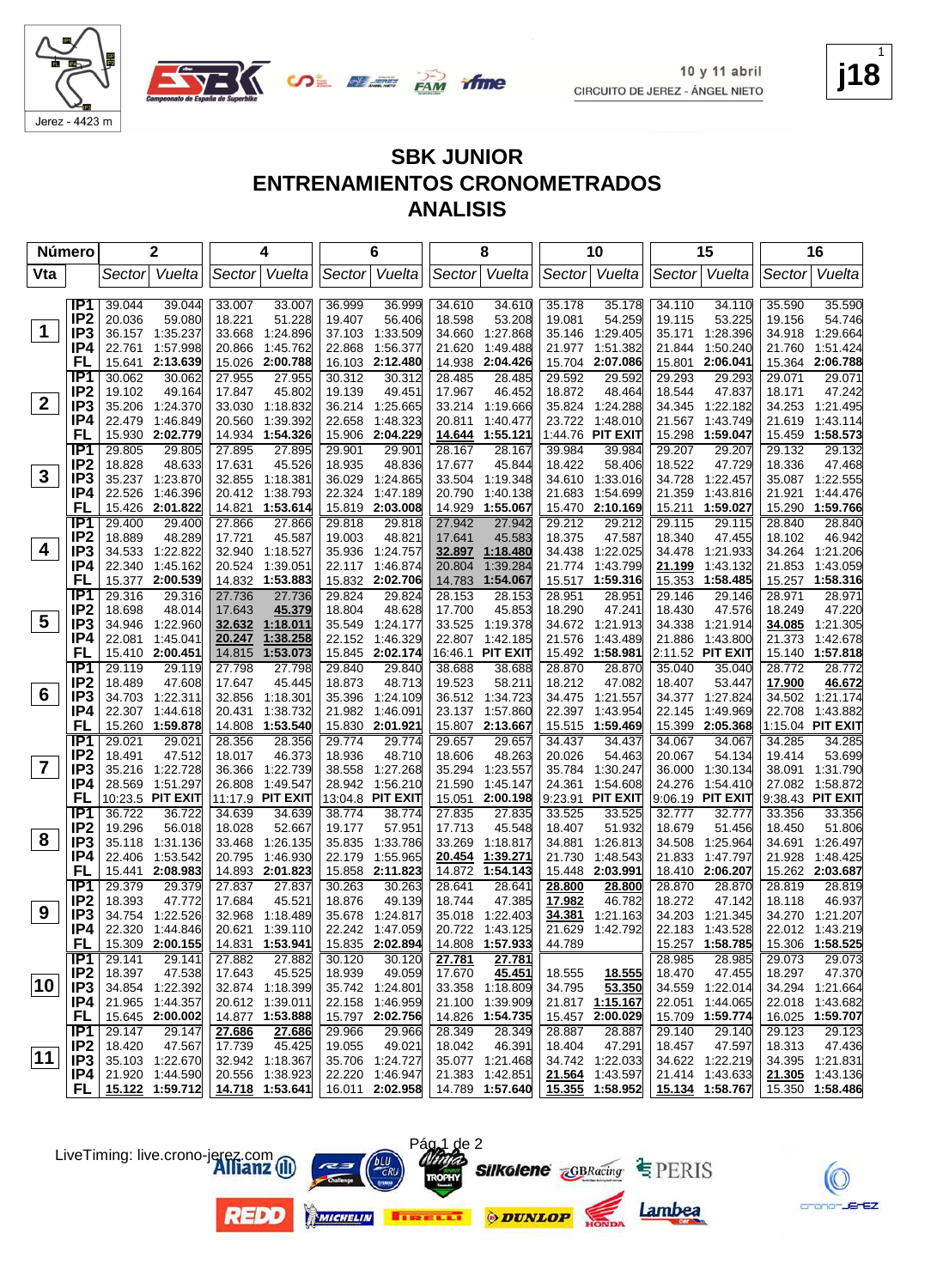





#### **SBK JUNIOR ENTRENAMIENTOS CRONOMETRADOS ANALISIS**

| Número |                                                                            |                                                | 2                                                                         |                                      | 4                                                                         |                                                | $\bf 6$                                                            |                                                | 8                                                    |                                                | 10                                                          |                                                | 15                                                   |                                                | 16                                                                 |
|--------|----------------------------------------------------------------------------|------------------------------------------------|---------------------------------------------------------------------------|--------------------------------------|---------------------------------------------------------------------------|------------------------------------------------|--------------------------------------------------------------------|------------------------------------------------|------------------------------------------------------|------------------------------------------------|-------------------------------------------------------------|------------------------------------------------|------------------------------------------------------|------------------------------------------------|--------------------------------------------------------------------|
| Vta    |                                                                            | Sectorl                                        | Vuelta                                                                    |                                      | Sector Vuelta                                                             | Sector                                         | Vuelta                                                             | Sector                                         | Vuelta                                               |                                                | Sector Vuelta                                               |                                                | Sector Vuelta                                        | Sector                                         | Vuelta                                                             |
| 12     | IP <sub>1</sub><br>IP <sub>2</sub><br>IP <sub>3</sub><br>IP4<br>FL         | 29.305<br>18.472<br>34.298<br>21.926<br>15.237 | 29.305<br>47.777<br>1:22.075<br>1:44.001<br>1:59.238                      | 27.776<br>22.659<br>35.078<br>20.692 | 27.776<br>50.435<br>1:25.513<br>1:46.205<br>14.807 2:01.012               | 29.537<br>18.691<br>35.355<br>21.930<br>15.823 | 29.537<br>48.228<br>1:23.583<br>1:45.513<br>2:01.336               | 27.909<br>17.587<br>34.023<br>21.246<br>15.041 | 27.909<br>45.496<br>1:19.519<br>1:40.765<br>1:55.806 | 29.009<br>18.419<br>34.754<br>21.901<br>15.517 | 29.009<br>47.428<br>1:22.182<br>1:44.083<br>1:59.600        | 28.731<br>18.210<br>34.324<br>21.457<br>15.270 | 28.731<br>46.941<br>1:21.265<br>1:42.722<br>1:57.992 | 28.805<br>18.298<br>34.521<br>21.417<br>15.182 | 28.805<br>47.103<br>1:21.624<br>1:43.041<br>1:58.223               |
| 13     | IP <sub>1</sub><br>IP2<br>IP <sub>3</sub><br>IP4<br>FL                     | 29.085<br>18.183<br>34.263<br>21.891           | 29.085<br>47.268<br>1:21.531<br>1:43.422<br>15.413 1:58.835               | 27.939<br>17.795                     | 27.939<br>45.734<br>33.045 1:18.779<br>20.534 1:39.313<br>14.795 1:54.108 | 29.762<br>18.848<br>21.948                     | 29.762<br>48.610<br>35.307 1:23.917<br>1:45.865<br>15.742 2:01.607 |                                                | -----                                                | 29.493<br>18.689<br>35.154<br>22.134           | 29.493<br>48.182<br>1:23.336<br>1:45.470<br>15.512 2:00.982 | 28.724<br>18.316<br>34.015<br>21.472<br>15.340 | 28.724<br>47.040<br>1:21.055<br>1:42.527<br>1:57.867 | 29.010<br>18.381<br>34.963<br>21.797<br>15.166 | 29.010<br>47.391<br>1:22.354<br>1:44.151<br>1:59.317               |
| 14     | IP1<br>IP2<br>IP <sub>3</sub><br>IP4<br>FL                                 | 28.957<br>18.301                               | 28.957<br>47.258<br>34.528 1:21.786<br>21.932 1:43.718<br>15.234 1:58.952 | 27.738<br>17.796<br>32.970<br>20.740 | 27.738<br>45.534<br>1:18.504<br>1:39.244<br>17.572 1:56.816               | 29.650<br>18.873<br>21.987                     | 29.650<br>48.523<br>35.578 1:24.101<br>1:46.088<br>15.713 2:01.801 |                                                |                                                      | 29.331<br>18.648<br>34.945<br>21.846<br>15.467 | 29.331<br>47.979<br>1:22.924<br>1:44.770<br>2:00.237        | 28.807<br>18.404<br>34.615<br>21.652<br>15.334 | 28.807<br>47.211<br>1:21.826<br>1:43.478<br>1:58.812 | 29.063<br>18.280<br>34.105<br>21.445<br>15.073 | 29.063<br>47.343<br>1:21.448<br>1:42.893<br>1:57.966               |
| 15     | IP <sub>1</sub><br>IP <sub>2</sub><br>IP <sub>3</sub><br>IP4<br>FL         | 29.037<br>18.206<br>34.328                     | 29.037<br>47.243<br>1:21.571<br>21.793 1:43.364<br>15.183 1:58.547        | 29.616<br>17.583<br>33.354<br>20.573 | 29.616<br>47.199<br>1:20.553<br>1:41.126<br>14.796 1:55.922               |                                                | ----                                                               |                                                |                                                      | 29.433<br>18.610<br>35.075<br>21.956<br>15.457 | 29.433<br>48.043<br>1:23.118<br>1:45.074<br>2:00.531        | 28.852<br>18.460<br>35.007<br>21.992           | 28.852<br>47.312<br>1:22.319<br>1:44.311<br>------   | 28.711<br>18.018<br>34.357                     | 28.711<br>46.729<br>1:21.086<br>21.392 1:42.478<br>15.114 1:57.592 |
| 16     | $\overline{IP1}$<br>IP <sub>2</sub><br>IP <sub>3</sub><br>IP4<br><b>FL</b> |                                                | -----                                                                     |                                      |                                                                           |                                                |                                                                    |                                                |                                                      |                                                |                                                             |                                                |                                                      |                                                |                                                                    |
| 17     | IP1<br>IP <sub>2</sub><br>IP <sub>3</sub><br>IP4<br>FL                     |                                                |                                                                           |                                      |                                                                           |                                                |                                                                    |                                                |                                                      |                                                |                                                             |                                                |                                                      |                                                |                                                                    |





**j18** 1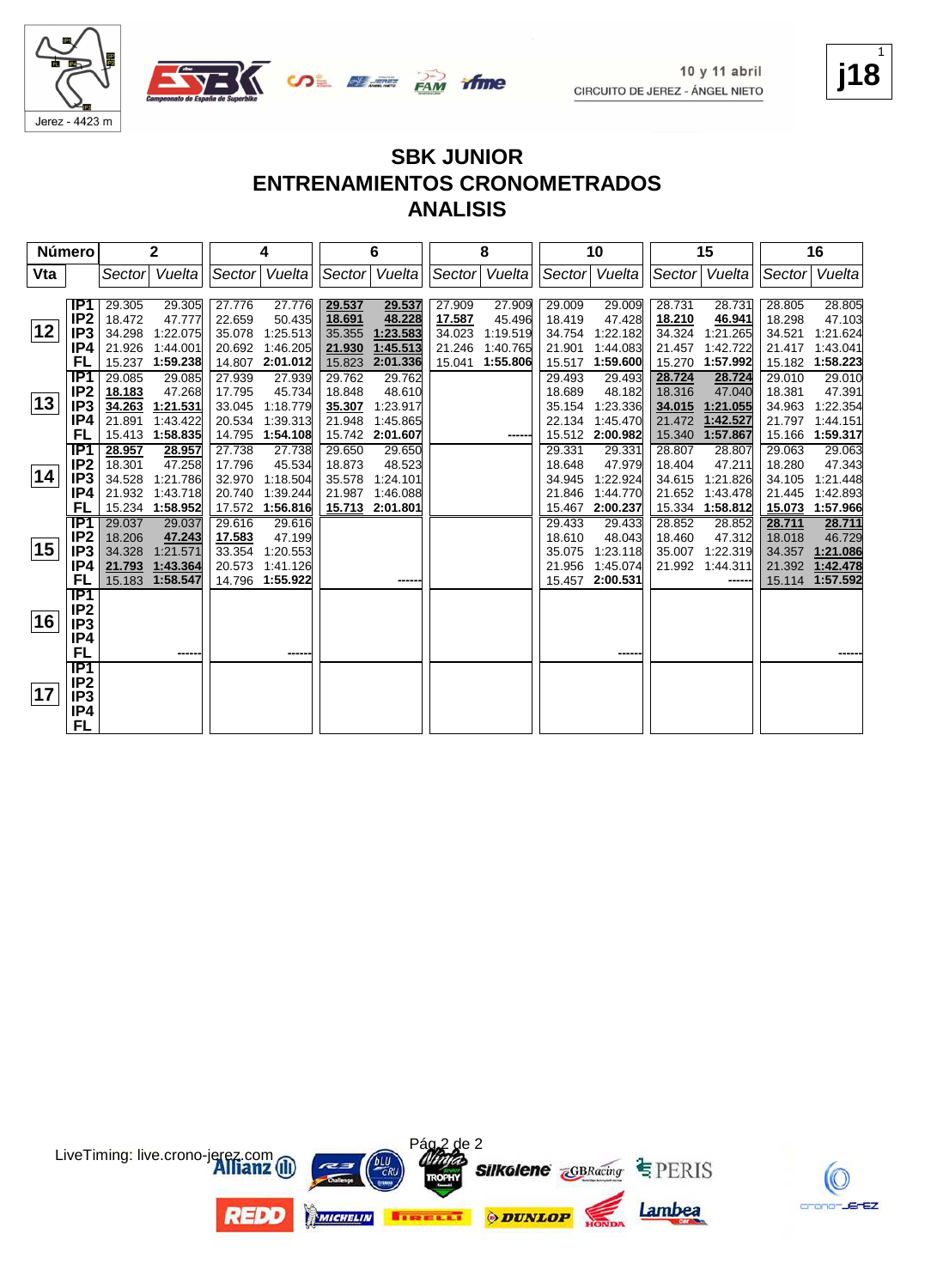





**j18** 2

#### **SBK JUNIOR ENTRENAMIENTOS CRONOMETRADOS ANALISIS**

| <b>Número</b>           |                                    | 17                                       | 18                                    | 22                                       | 23                                       | 24                                        | 26                                       | 27                                   |
|-------------------------|------------------------------------|------------------------------------------|---------------------------------------|------------------------------------------|------------------------------------------|-------------------------------------------|------------------------------------------|--------------------------------------|
| Vta                     |                                    | Vuelta<br>Sector                         | Sector Vuelta                         | Sector Vuelta                            | Sector<br>Vuelta                         | Sector Vuelta                             | Sector Vuelta                            | Sector Vuelta                        |
|                         |                                    |                                          |                                       |                                          |                                          |                                           |                                          |                                      |
|                         | IP1<br>IP <sub>2</sub>             | 33.707<br>33.707<br>18.803<br>52.510     | 37.497<br>37.497<br>19.640<br>57.137  | 34.594<br>34.594<br>53.135<br>18.541     | 36.163<br>36.163<br>19.607<br>55.770     | 1:02.45<br>1:02.457<br>19.635<br>1:22.092 | 36.141<br>36.141<br>18.639<br>54.780     | 27.999<br>27.999<br>17.770<br>45.769 |
| $\mathbf 1$             | IP <sub>3</sub>                    | 35.329 1:27.839                          | 39.064 1:36.201                       | 1:27.269<br>34.134                       | 46.055<br>1:41.825                       | 36.325<br>1:58.417                        | 34.297 1:29.077                          | 33.416 1:19.185                      |
|                         | IP4                                | 21.567<br>1:49.406                       | 1:58.216<br>22.015                    | 1:48.948<br>21.679                       | 22.571<br>2:04.396                       | 23.006<br>2:21.423                        | 21.597<br>1:50.674                       | 20.883<br>1:40.068                   |
|                         | FL                                 | 15.626<br>2:05.032                       | 15.586<br>2:13.802                    | 15.091<br>2:04.039                       | 15.733<br>2:20.129                       | 15.945<br>2:37.368                        | 15.224 2:05.898                          | 14.845 1:54.913                      |
|                         | IP <sub>1</sub>                    | 28.801<br>28.801                         | 28.947<br>28.947                      | 28.022<br>28.022                         | 30.196<br>30.196                         | 29.949<br>29.949                          | 28.629<br>28.629                         | 28.313<br>28.313                     |
|                         | IP <sub>2</sub>                    | 18.296<br>47.097                         | 18.437<br>47.384                      | 17.610<br>45.632                         | 18.425<br>48.621                         | 19.016<br>48.965                          | 17.951<br>46.580                         | 17.903<br>46.216                     |
| $\mathbf{2}$            | IP <sub>3</sub>                    | 34.190 1:21.287                          | 34.506<br>1:21.890                    | 33.044<br>1:18.676                       | 34.450<br>1:23.071                       | 35.455<br>1:24.420                        | 33.618<br>1:20.198                       | 33.597 1:19.813                      |
|                         | IP4                                | 1:42.545<br>21.258                       | 1:43.334<br>21.444                    | 1:39.615<br>20.939                       | 21.348<br>1:44.419                       | 1:46.847<br>22.427                        | 1:41.904<br>21.706                       | 21.317 1:41.130                      |
|                         | FL                                 | 15.311<br>1:57.856                       | 1:58.705<br>15.371                    | 14.885<br>1:54.500                       | 15.376<br>1:59.795                       | 2:02.451<br>15.604                        | 14.987<br>1:56.891                       | 15.237 1:56.367                      |
|                         | IP1                                | 28.536<br>28.536                         | 28.950<br>28.950                      | 27.857<br>27.857                         | 29.251<br>29.251                         | 29.774<br>29.774                          | 28.264<br>28.264                         | 28.137<br>28.137                     |
|                         | IP <sub>2</sub>                    | 17.845<br>46.381                         | 18.291<br>47.241                      | 17.631<br>45.488                         | 18.214<br>47.465                         | 18.818<br>48.592                          | 17.940<br>46.204                         | 17.736<br>45.873                     |
| $\mathbf{3}$            | IP <sub>3</sub>                    | 33.676<br>1:20.057                       | 34.251<br>1:21.492                    | 33.349<br>1:18.837                       | 34.294<br>1:21.759                       | 35.187 1:23.779                           | 33.357<br>1:19.561                       | 33.336 1:19.209                      |
|                         | IP4                                | 20.873<br>1:40.930                       | 22.282<br>1:43.774                    | 24.158<br>1:42.995                       | 21.231<br>1:42.990                       | 22.559<br>1:46.338                        | 21.449<br>1:41.010                       | 20.922<br>1:40.131                   |
|                         | FL                                 | 15.232<br>1:56.162                       | 15.356 1:59.130                       | 15.252<br>1:58.247                       | 15.484<br>1:58.474                       | 15.691<br>2:02.029                        | 14.908<br>1:55.918                       | 15.163 1:55.294                      |
|                         | IP <sub>1</sub>                    | 28.247<br>28.247                         | 28.793<br>28.793                      | 27.828<br>27.828                         | 29.273<br>29.273                         | 30.200<br>30.200                          | 28.224<br>28.224                         | 28.195<br>28.195                     |
| 4                       | IP <sub>2</sub>                    | 45.963<br>17.716                         | 47.127<br>18.334                      | 17.332<br>45.160                         | 18.316<br>47.589                         | 49.327<br>19.127                          | 17.703<br>45.927                         | 17.888<br>46.083                     |
|                         | IP <sub>3</sub>                    | 33.980 1:19.943                          | 1:21.257<br>34.130                    | 1:18.241<br>33.081                       | 34.115<br>1:21.704                       | 35.573<br>1:24.900                        | 33.421<br>1:19.348                       | 33.860 1:19.943                      |
|                         | IP4<br>FL                          | 20.903<br>1:40.846<br>15.171<br>1:56.017 | 21.463<br>1:42.720<br>15.144 1:57.864 | 20.796<br>1:39.037<br>14.830<br>1:53.867 | 21.197<br>1:42.901<br>15.251<br>1:58.152 | 23.445<br>1:48.345<br>1:12.38 PIT EXIT    | 20.852<br>1:40.200<br>14.892<br>1:55.092 | 22.633 1:42.576<br>16:41.4 PIT EXIT  |
|                         | IP1                                | 28.487<br>28.487                         | 28.591<br>28.591                      | 29.480<br>29.480                         | 29.276<br>29.276                         | 40.548<br>40.548                          | 28.052<br>28.052                         | 34.563<br>34.563                     |
|                         | IP <sub>2</sub>                    | 17.984<br>46.471                         | 18.283<br>46.874                      | 17.883<br>47.363                         | 18.326<br>47.602                         | 19.188<br>59.736                          | 17.752<br>45.804                         | 53.730<br>19.167                     |
| 5                       | IP <sub>3</sub>                    | 33.691<br>1:20.162                       | 34.143 1:21.017                       | 33.910 1:21.273                          | 34.507 1:22.109                          | 35.424 1:35.160                           | 33.196<br>1:19.000                       | 36.491 1:30.221                      |
|                         | IP4                                | 21.142<br>1:41.304                       | 21.242<br>1:42.259                    | 20.541<br>1:41.814                       | 22.513<br>1:44.622                       | 1:57.496<br>22.336                        | 20.900<br>1:39.900                       | 21.938<br>1:52.159                   |
|                         | FL                                 | 15.192 1:56.496                          | 15.175 1:57.434                       | 14.820 1:56.634                          | 13:25.4 PIT EXIT                         | 15.526 2:13.022                           | 14.826<br>1:54.726                       | 18.105 2:10.264                      |
|                         | IP <sub>1</sub>                    | 28.842<br>28.842                         | 28.748<br>28.748                      | 27.916<br>27.916                         | 35.705<br>35.705                         | 29.541<br>29.541                          | 27.917<br>27.917                         | 29.036<br>29.036                     |
|                         | IP <sub>2</sub>                    | 18.237<br>47.079                         | 47.289<br>18.541                      | 17.537<br>45.453                         | 18.831<br>54.536                         | 18.916<br>48.457                          | 17.610<br>45.527                         | 18.570<br>47.606                     |
| 6                       | IP <sub>3</sub>                    | 34.050 1:21.129                          | 36.884 1:24.173                       | 32.993<br>1:18.446                       | 35.714<br>1:30.250                       | 1:23.890<br>35.433                        | 33.389<br>1:18.916                       | 34.836<br>1:22.442                   |
|                         | IP4                                | 21.935<br>1:43.064                       | 21.299<br>1:45.472                    | 21.506<br>1:39.952                       | 22.414<br>1:52.664                       | 22.495<br>1:46.385                        | 21.221<br>1:40.137                       | 22.375<br>1:44.817                   |
|                         | FL                                 | 13:02.1 PIT EXIT                         | 15.244 2:00.716                       | 14.940 1:54.892                          | 2:08.125<br>15.461                       | 15.538<br>2:01.923                        | 14.842 1:54.979                          | 16.893 2:01.710                      |
|                         | IP1                                | 36.359<br>36.359                         | 28.616<br>28.616                      | 28.083<br>28.083                         | 29.232<br>29.232                         | 29.506<br>29.506                          | 28.034<br>28.034                         | 28.350<br>28.350                     |
|                         | IP <sub>2</sub>                    | 18.853<br>55.212                         | 18.274<br>46.890                      | 17.652<br>45.735                         | 18.269<br>47.501                         | 19.291<br>48.797                          | 17.817<br>45.851                         | 18.114<br>46.464                     |
| $\overline{\mathbf{7}}$ | IP <sub>3</sub>                    | 36.108<br>1:31.320                       | 34.354 1:21.244                       | 33.045<br>1:18.780                       | 33.941<br>1:21.442                       | 37.282<br>1:26.079                        | 33.138<br>1:18.989                       | 34.880 1:21.344                      |
|                         | IP4                                | 21.808<br>1:53.128                       | 26.752 1:47.996                       | 25.115<br>1:43.895                       | 21.402<br>1:42.844                       | 27.709<br>1:53.788                        | 25.048<br>1:44.037                       | 21.836 1:43.180                      |
|                         | FL                                 | 15.478 2:08.606                          | 10:35.9 PIT EXIT                      | 11:32.3 PIT EXIT                         | 15.070 1:57.914                          | 9:49.67 PIT EXIT                          | 11:29.6 PIT EXIT                         | 1:05.37 2:48.552                     |
|                         | IP1                                | 28.529<br>28.529                         | 34.709<br>34.709                      | 32.397<br>32.397                         | 28.617<br>28.617                         | 37.985<br>37.985                          | 34.186<br>34.186                         | 34.105<br>34.105                     |
| 8                       | IP <sub>2</sub><br>IP <sub>3</sub> | 17.712<br>46.241<br>33.574 1:19.815      | 19.027<br>53.736<br>38.213 1:31.949   | 17.991<br>50.388<br>1:23.896             | 18.191<br>46.808<br>33.751<br>1:20.559   | 20.881<br>58.866<br>37.668                | 18.145<br>52.331<br>1:26.296             | 18.176<br>52.281<br>36.392 1:28.673  |
|                         | IP4                                | 20.907<br>1:40.722                       | 1:54.627<br>22.678                    | 33.508<br>1:44.491<br>20.595             | 21.218<br>1:41.777                       | 1:36.534<br>23.266<br>1:59.800            | 33.965<br>1:47.857<br>21.561             | 20.646 1:49.319                      |
|                         | FL                                 | 14.998<br>1:55.720                       | 16.484 2:11.111                       | 1:59.312<br>14.821                       | 15.242<br>1:57.019                       | 2:15.696<br>15.896                        | 15.007 2:02.864                          | 14.743 2:04.062                      |
|                         | IP <sub>1</sub>                    | 28.076<br>28.076                         | 28.812<br>28.812                      | 27.707<br>27.707                         | 28.888<br>28.888                         | 29.976<br>29.976                          | 28.134<br>28.134                         | 27.905<br>27.905                     |
|                         | IP <sub>2</sub>                    | 17.591<br>45.667                         | 18.193<br>47.005                      | 17.477<br>45.184                         | 18.112<br>47.000                         | 19.018<br>48.994                          | 17.469<br>45.603                         | 17.666<br>45.571                     |
| 9                       | IP <sub>3</sub>                    | 33.445<br>1:19.112                       | 34.537 1:21.542                       | 33.028 1:18.212                          | 33.743 1:20.743                          | 35.795 1:24.789                           | 33.437 1:19.040                          | 32.979 1:18.550                      |
|                         | IP4                                | 20.617 1:39.729                          | 21.872 1:43.414                       | 20.677 1:38.889                          | 21.079 1:41.822                          | 22.610 1:47.399                           | 20.887 1:39.927                          | 20.824 1:39.374                      |
|                         | <b>FL</b>                          | 15.020 1:54.749                          | 15.324 1:58.738                       | 14.788 1:53.677                          | 15.196 1:57.018                          | 15.805 2:03.204                           | 14.736 1:54.663                          | 14.770 1:54.144                      |
|                         | IP1                                | 28.010<br>28.010                         | 29.015<br>29.015                      | 28.214<br>28.214                         | 28.794<br>28.794                         | 29.815<br>29.815                          | 27.927<br>27.927                         | 29.192<br>29.192                     |
|                         | IP <sub>2</sub>                    | 17.697<br>45.707                         | 47.352<br>18.337                      | 17.832<br>46.046                         | 18.072<br>46.866                         | 19.124<br>48.939                          | 17.637<br>45.564                         | 18.354<br>47.546                     |
| 10                      | IP <sub>3</sub>                    | 33.255 1:18.962                          | 34.000 1:21.352                       | 33.470 1:19.516                          | 33.708 1:20.574                          | 35.085 1:24.024                           | 33.136 1:18.700                          | 33.963 1:21.509                      |
|                         | IP4                                | 20.706 1:39.668                          | 21.452 1:42.804                       | 21.171 1:40.687                          | 21.221 1:41.795                          | 22.058 1:46.082                           | 21.011 1:39.711                          | 20.476 1:41.985                      |
|                         | FL,                                | 15.081 1:54.749                          | 15.256 1:58.060                       | 15.083 1:55.770                          | 15.257 1:57.052                          | 15.362 2:01.444                           | 14.915 1:54.626                          | 14.663 1:56.648                      |
|                         | IP1                                | 27.948<br>27.948                         | 28.310<br>28.310                      | 27.520<br>27.520                         | 28.884<br>28.884                         | 29.253<br>29.253                          | 27.923<br>27.923                         | 27.808<br>27.808                     |
| $ 11\rangle$            | IP <sub>2</sub>                    | 17.658<br>45.606                         | 18.181<br>46.491                      | 45.035<br>17.515                         | 17.989<br>46.873                         | 18.657<br>47.910                          | 17.778<br>45.701                         | 17.594<br>45.402                     |
|                         | IP <sub>3</sub><br>IP4             | 34.112 1:19.718<br>20.675 1:40.393       | 33.792 1:20.283<br>21.207 1:41.490    | 32.873 1:17.908                          | 33.702 1:20.575<br>22.120 1:42.695       | 35.105 1:23.015                           | 33.530 1:19.231                          | 32.926 1:18.328<br>20.697 1:39.025   |
|                         |                                    | FL 14.981 1:55.374                       | 15.070 1:56.560                       | 20.397 1:38.305<br>15.244 1:53.549       | 57.747 PIT EXIT                          | 22.049 1:45.064<br>15.349 2:00.413        | 20.765 1:39.996<br>14.717 1:54.713       | 14.750 1:53.775                      |
|                         |                                    |                                          |                                       |                                          |                                          |                                           |                                          |                                      |

LiveTiming: live.crono-jerez.com











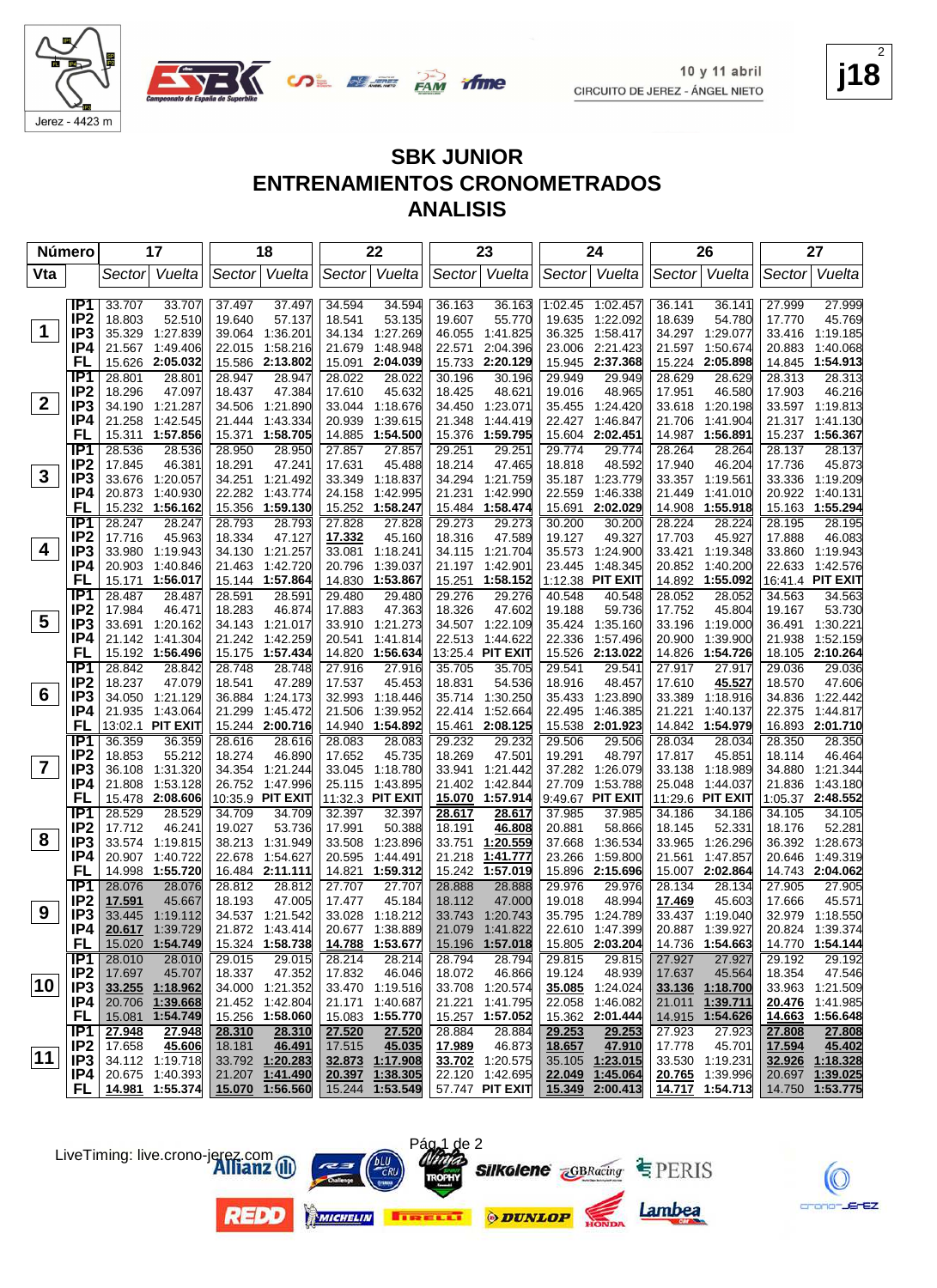







### **ENTRENAMIENTOS CRONOMETRADOS**

#### **ANALISIS**

| Número |                  |        | 17              |        | 18              |        | 22              |        | 23            |        | 24            |        | 26            |                | 27 |
|--------|------------------|--------|-----------------|--------|-----------------|--------|-----------------|--------|---------------|--------|---------------|--------|---------------|----------------|----|
| Vta    |                  | Sector | Vuelta          |        | Sector Vuelta   |        | Sector Vuelta   |        | Sector Vuelta |        | Sector Vuelta |        | Sector Vuelta | Sector  Vuelta |    |
|        |                  |        |                 |        |                 |        |                 |        |               |        |               |        |               |                |    |
|        | IP <sub>1</sub>  | 28.000 | 28.000          | 28.406 | 28.406          | 28.685 | 28.685          | 37.078 | 37.078        | 29.398 | 29.398        | 28.340 | 28.340        |                |    |
|        | IP2              | 17.720 | 45.720          | 18.152 | 46.558          | 18.855 | 47.540          | 19.762 | 56.840        | 18.909 | 48.307        | 18.264 | 46.604        |                |    |
| 12     | IP <sub>3</sub>  | 34.200 | 1:19.920        | 33.798 | 1:20.356        | 33.883 | 1:21.423        | 39.742 | 1:36.582      | 35.109 | 1:23.416      | 33.250 | 1:19.854      |                |    |
|        | IP4              | 21.343 | 1:41.263        | 21.335 | 1:41.691        | 20.838 | 1:42.261        | 21.201 | 1:57.783      | 22.411 | 1:45.827      | 21.153 | 1:41.007      |                |    |
|        | FL               | 14.993 | 1:56.256        | 15.101 | 1:56.792        | 14.877 | 1:57.138        | 15.223 | 2:13.006      | 15.443 | 2:01.270      | 17.435 | 1:58.442      |                |    |
|        | IP <sub>1</sub>  | 28.254 | 28.254          | 28.524 | 28.524          | 27.747 | 27.747          | 28.898 | 28.898        | 29.927 | 29.927        | 27.901 | 27.901        |                |    |
|        | IP2              | 17.672 | 45.926          | 18.201 | 46.725          | 17.613 | 45.360          | 18.217 | 47.115        | 19.163 | 49.090        | 17.802 | 45.703        |                |    |
| 13     | IP <sub>3</sub>  | 33.566 | 1:19.492        | 33.781 | 1:20.506        | 34.501 | 1:19.861        | 33.962 | 1:21.077      | 36.231 | 1:25.321      | 33.551 | 1:19.254      |                |    |
|        | IP4              | 20.843 | 1:40.335        | 21.264 | 1:41.770        | 23.005 | 1:42.866        | 21.032 | 1:42.109      | 22.820 | 1:48.141      | 20.914 | 1:40.168      |                |    |
|        | FL               |        | 15.038 1:55.373 |        | 15.412 1:57.182 | 15.019 | 1:57.885        | 15.241 | 1:57.350      | 15.812 | 2:03.953      | 14.927 | 1:55.095      |                |    |
|        | IP1              | 28.372 | 28.372          | 28.454 | 28.454          | 27.922 | 27.922          |        |               | 29.516 | 29.516        | 27.974 | 27.974        |                |    |
|        | IP <sub>2</sub>  | 17.742 | 46.114          | 18.080 | 46.534          | 17.508 | 45.430          |        |               | 19.001 | 48.517        | 17.652 | 45.626        |                |    |
| 14     | IP3              | 34.159 | 1:20.273        | 34.201 | 1:20.735        | 33.007 | 1:18.437        |        |               | 35.465 | 1:23.982      | 33.458 | 1:19.084      |                |    |
|        | IP4              | 20.836 | 1:41.109        | 21.748 | 1:42.483        | 21.420 | 1:39.857        |        |               | 22.166 | 1:46.148      | 20.848 | 1:39.932      |                |    |
|        | FL               |        | 15.098 1:56.207 |        | 15.194 1:57.677 | 14.969 | 1:54.826        |        |               | 17.551 | 2:03.699      | 14.889 | 1:54.821      |                |    |
|        | <b>IP1</b>       |        |                 | 28.641 | 28.641          | 27.806 | 27,806          |        |               | 30.133 | 30.133        | 28.352 | 28.352        |                |    |
|        | IP <sub>2</sub>  |        |                 | 18.125 | 46.766          | 17.707 | 45.513          |        |               | 19.106 | 49.239        | 18.008 | 46.360        |                |    |
| 15     | IP3              |        |                 | 33.907 | 1:20.673        | 34.246 | 1:19.759        |        |               | 36.688 | 1:25.927      | 33.722 | 1:20.082      |                |    |
|        | IP4              |        |                 | 21.128 | 1:41.801        | 21.137 | 1:40.896        |        |               | 23.663 | 1:49.590      | 21.403 | 1:41.485      |                |    |
|        | <b>FL</b>        |        |                 |        | 15.255 1:57.056 |        | 15.040 1:55.936 |        |               |        | ------        | 15.190 | 1:56.675      |                |    |
|        | $\overline{IP1}$ |        |                 |        |                 |        |                 |        |               |        |               |        |               |                |    |
|        | IP <sub>2</sub>  |        |                 |        |                 |        |                 |        |               |        |               |        |               |                |    |
| 16     | IP <sub>3</sub>  |        |                 |        |                 |        |                 |        |               |        |               |        |               |                |    |
|        | IP4              |        |                 |        |                 |        |                 |        |               |        |               |        |               |                |    |
|        | <b>FL</b>        |        |                 |        |                 |        | -----           |        |               |        |               |        | -----         |                |    |
|        | IP1              |        |                 |        |                 |        |                 |        |               |        |               |        |               |                |    |
| 17     | IP <sub>2</sub>  |        |                 |        |                 |        |                 |        |               |        |               |        |               |                |    |
|        | IP3              |        |                 |        |                 |        |                 |        |               |        |               |        |               |                |    |
|        | IP4              |        |                 |        |                 |        |                 |        |               |        |               |        |               |                |    |
|        | FL               |        |                 |        |                 |        |                 |        |               |        |               |        |               |                |    |





**j18** 2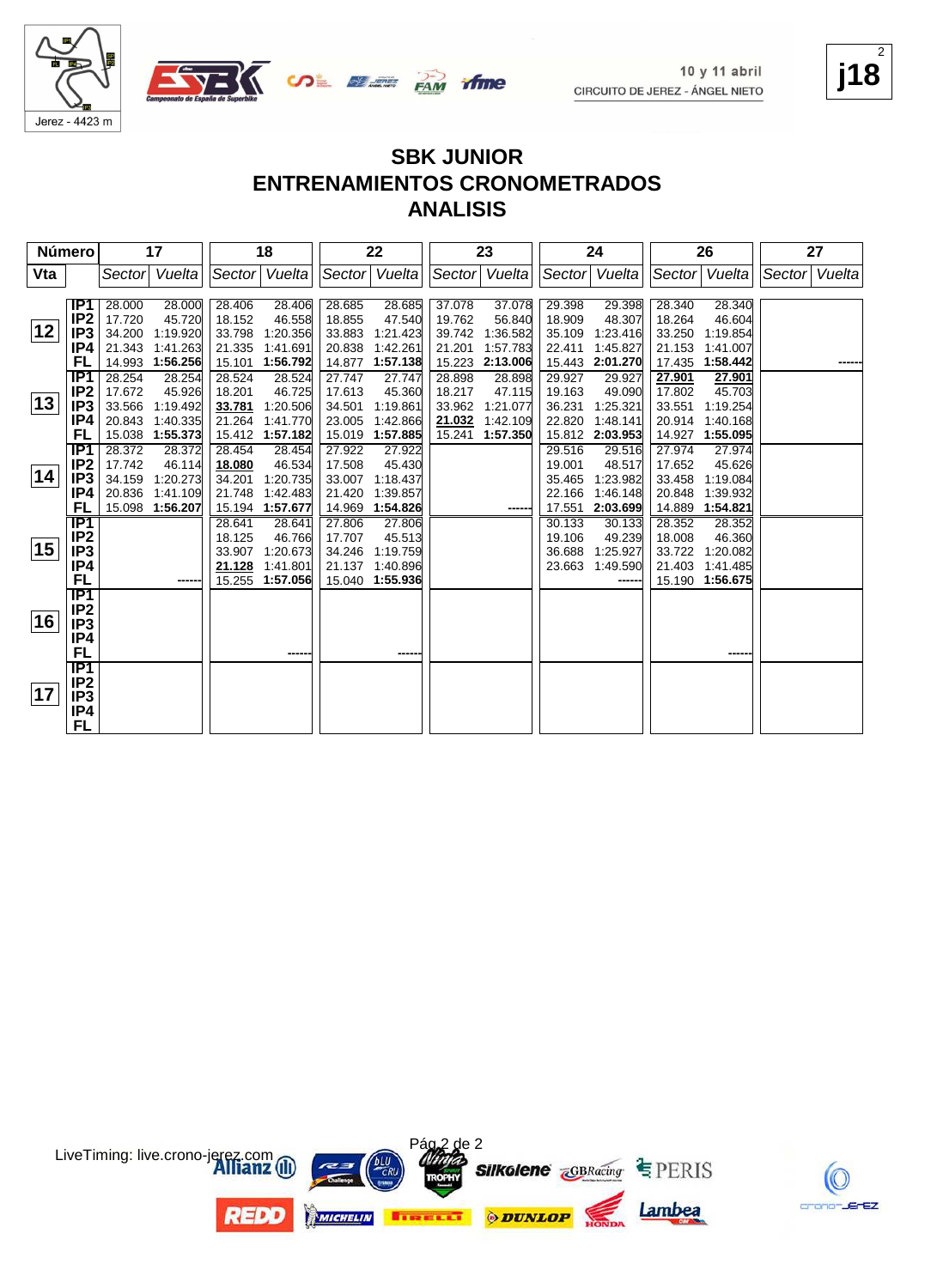

3



**ENTRENAMIENTOS CRONOMETRADOS**

| <b>ANALISIS</b> |  |
|-----------------|--|
|-----------------|--|

| Vta<br>Sector Vuelta<br>Sector Vuelta<br>Sector Vuelta<br>Sector Vuelta<br>Sector Vuelta<br>Vuelta<br>Sector Vuelta<br>Sector<br>IP1<br>35.076<br>34.569<br>1:05.77 1:05.771<br>36.249<br>35.076<br>34.569<br>34.526<br>34.526<br>36.249<br>41.155<br>41.155<br>0.000<br>0.000<br>IP <sub>2</sub><br>18.607<br>53.683<br>52.968<br>18.597<br>59.752<br>18.393<br>18.393<br>18.181<br>52.750<br>19.277 1:25.048<br>18.442<br>19.645<br>55.894<br>$\mathbf 1$<br>52.294<br>IP3<br>34.747 1:28.430<br>36.765 1:29.515<br>35.892 2:00.940<br>37.708<br>35.395 1:31.289<br>38.455 1:38.207<br>1:30.676<br>33.901<br>IP4<br>1:13.292<br>21.598<br>1:50.028<br>21.937 1:51.452<br>22.118 2:23.058<br>1:54.401<br>1:53.054<br>1:59.225<br>20.998<br>23.725<br>21.765<br>21.018<br>FL<br>2:02.750<br>15.360 2:05.388<br>15.134 2:06.586<br>15.894 2:38.952<br>15.473<br>2:09.874<br>15.153<br>2:08.207<br>15.239<br>2:14.464<br>15.171<br>IP <sub>1</sub><br>28.376<br>29.120<br>28.240<br>28.796<br>28.796<br>28.536<br>28.536<br>29.657<br>29.657<br>28.376<br>29.120<br>28.809<br>28.809<br>28.240<br>IP <sub>2</sub><br>46.886<br>17.865<br>46.401<br>48.298<br>18.268<br>18.037<br>45.902<br>18.090<br>18.641<br>17.743<br>46.119<br>47.388<br>46.846<br>17.662<br>$\mathbf{2}$<br>34.339 1:21.727<br>33.307 1:19.209<br>IP3<br>33.836 1:20.722<br>33.706 1:20.107<br>34.686<br>1:22.984<br>33.787 1:19.906<br>34.613 1:21.459<br>20.947 1:40.156<br>IP4<br>21.299<br>1:42.021<br>20.840<br>1:40.947<br>22.008<br>1:44.992<br>20.855<br>1:40.761<br>21.372 1:43.099<br>20.830 1:42.289<br>15.025 1:55.181<br>FL<br>15.218 1:57.239<br>14.969<br>1:55.916<br>15.539<br>2:00.531<br>15.124 1:55.885<br>15.693 1:58.792<br>15.141<br>1:57.430<br>IP <sub>1</sub><br>28.002<br>28.628<br>28.628<br>28.288<br>28.288<br>29.087<br>29.087<br>28.130<br>28.130<br>28.909<br>28.909<br>28.849<br>28.849<br>28.002<br>IP <sub>2</sub><br>46.079<br>18.286<br>47.320<br>45.832<br>17.947<br>46.575<br>17.791<br>18.541<br>47.628<br>17.685<br>45.815<br>47.195<br>18.471<br>17.830<br>$\mathbf{3}$<br>IP <sub>3</sub><br>33.611 1:20.186<br>33.666 1:19.745<br>34.466 1:22.094<br>33.422 1:19.237<br>34.437 1:21.632<br>34.069 1:21.389<br>33.580 1:19.412<br>IP4<br>1:40.273<br>21.253 1:41.439<br>20.598<br>1:40.343<br>21.186<br>1:40.423<br>21.729<br>1:43.361<br>21.654 1:43.043<br>20.861<br>15.023 1:55.296<br>FL<br>15.127 1:56.566<br>14.908 1:55.251<br>15.022 1:55.445<br>15.303 1:58.664<br>15.207 1:58.250<br>----<br>IP1<br>28.366<br>28.366<br>28.162<br>28.162<br>28.270<br>28.270<br>28.872<br>28.441<br>28.441<br>28.849<br>28.849<br>28.872<br>IP <sub>2</sub><br>17.965<br>46.331<br>17.786<br>45.948<br>17.850<br>46.120<br>18.313<br>47.185<br>17.813<br>46.254<br>18.408<br>47.257<br>4<br>IP <sub>3</sub><br>33.389 1:19.720<br>34.164 1:21.421<br>33.593 1:19.541<br>33.507 1:19.627<br>34.409 1:21.594<br>33.721<br>1:19.975<br>IP4<br>1:40.594<br>1:43.065<br>22.960 1:44.381<br>21.043 1:40.763<br>20.772 1:40.313<br>20.967<br>21.471<br>20.766 1:40.741<br>14.850 1:55.163<br>15.017 1:55.611<br>15.041 1:55.782<br>1:36.92 PIT EXIT<br>FL<br>15.104 1:55.867<br>15.177 1:58.242<br>IP <sub>1</sub><br>28.307<br>28.279<br>28.379<br>28.307<br>28.155<br>28.155<br>28.279<br>28.909<br>28.909<br>28.379<br>32.894<br>32.894<br>IP <sub>2</sub><br>17.900<br>46.207<br>17.833<br>45.988<br>17.968<br>46.247<br>18.491<br>47.400<br>17.775<br>46.154<br>18.180<br>51.074<br>$\overline{\mathbf{5}}$<br>IP <sub>3</sub><br>33.583 1:19.790<br>33.578 1:19.566<br>34.259<br>1:20.506<br>34.482 1:21.882<br>33.693<br>1:19.847<br>33.726 1:24.800<br>IP4<br>21.038<br>1:40.828<br>1:43.000<br>21.284<br>20.841<br>1:40.407<br>22.494<br>1:43.166<br>20.832<br>1:40.679<br>20.902 1:45.702<br>14.808 1:55.636<br>15:02.1 PIT EXIT<br>15.090 1:58.256<br>15.082 1:55.761<br>FL<br>14.825 1:55.232<br>15.130 2:00.832<br>IP <sub>1</sub><br>28.025<br>28.025<br>28.527<br>28.527<br>38.015<br>38.015<br>28.640<br>30.633<br>30.633<br>28.173<br>28.173<br>28.640<br>IP <sub>2</sub><br>45.566<br>18.071<br>17.541<br>18.023<br>46.550<br>18.929<br>56.944<br>18.046<br>46.686<br>48.704<br>18.031<br>46.204<br>$6\phantom{1}6$<br>IP <sub>3</sub><br>33.268<br>1:18.834<br>34.300 1:20.850<br>1:35.608<br>34.458<br>1:21.144<br>37.902 1:26.606<br>33.595 1:19.799<br>38.664<br>IP4<br>20.963 1:39.797<br>1:43.115<br>21.360<br>1:42.504<br>21.810 1:48.416<br>20.828 1:40.627<br>22.265<br>21.108<br>1:56.716<br>FL<br>14.960<br>1:54.757<br>12:52.3 PIT EXIT<br>15.083 2:11.799<br>15.213 1:57.717<br>15.057 2:03.473<br>15.005 1:55.632<br>IP1<br>36.898<br>28.956<br>28.003<br>28.003<br>36.898<br>28.204<br>28.204<br>28.956<br>28.269<br>28.269<br>28.122<br>28.122<br>IP <sub>2</sub><br>17.656<br>45.659<br>45.966<br>18.381<br>17.894<br>46.267<br>18.769<br>55.667<br>17.762<br>47.337<br>46.163<br>18.145<br>$\overline{7}$<br>IP <sub>3</sub><br>35.968 1:21.627<br>33.896<br>1:29.563<br>33.180<br>1:19.146<br>34.469<br>1:21.806<br>33.987 1:20.150<br>36.526 1:22.793<br>IP4<br>22.876 1:44.682<br>25.189 1:45.339<br>26.991 1:48.618<br>20.864 1:50.427<br>20.835<br>1:39.981<br>25.777 1:48.570<br>FL<br>10:11.1 PIT EXIT<br>11:12.0 PIT EXIT<br>15.228 2:05.655<br>14.887<br>1:54.868<br>10:55.2 PIT EXIT<br>11:24.4 PIT EXIT<br>IP1<br>34.860<br>27.809<br>33.318<br>33.193<br>34.860<br>28.281<br>28.281<br>27.809<br>33.318<br>37.936<br>37.936<br>33.193<br>IP <sub>2</sub><br>53.022<br>45.886<br>18.344<br>18.500<br>51.177<br>18.162<br>17.605<br>17.651<br>45.460<br>51.662<br>56.436<br>17.984<br>8<br>IP <sub>3</sub><br>33.872 1:25.049<br>34.008 1:27.030<br>33.429<br>1:19.315<br>32.981<br>1:18.441<br>34.482 1:26.144<br>38.798<br>1:35.234<br>IP4<br>21.529<br>21.634 1:48.664<br>20.766<br>1:40.081<br>20.489<br>1:38.930<br>21.570<br>1:47.714<br>1:56.763<br>21.033 1:46.082<br><b>FL</b><br>14.902<br>1:53.832<br>15.287 2:03.001<br>15.152 2:11.915<br>15.208 2:03.872<br>14.928 1:55.009<br>15.396 2:01.478<br>IP <sub>1</sub><br>28.358<br>28.230<br>28.229<br>28.331<br>28.331<br>28.358<br>28.230<br>28.841<br>28.841<br>28.230<br>28.230<br>28.229<br>IP <sub>2</sub><br>17.870<br>46.201<br>17.786<br>17.512<br>18.149<br>17.803<br>46.033<br>18.029<br>46.258<br>46.144<br>45.742<br>46.990<br>9<br>IP <sub>3</sub><br>33.389 1:19.590<br>33.449 1:19.593<br>33.211 1:18.953<br>34.243 1:21.233<br>34.382 1:20.415<br>33.259 1:19.517<br>20.569 1:39.522<br>21.894 1:43.127<br>20.697 1:41.112<br>20.939 1:40.456<br> P4 <br>21.157 1:40.747<br>20.637 1:40.230<br>15.104 1:55.851<br>14.828 1:55.058<br>14.988 1:54.510<br>15.211 1:58.338<br>15.011 1:56.123<br>15.219 1:55.675<br><b>FL</b><br>27.759<br>IP1<br>28.314<br>28.314<br>28.100<br>27.759<br>29.234<br>29.234<br>28.189<br>28.189<br>28.231<br>28.100<br>28.231<br>IP <sub>2</sub><br>17.949<br>46.263<br>17.828<br>45.928<br>17.559<br>45.318<br>18.194<br>47.428<br>17.651<br>45.840<br>17.704<br>45.935<br> 10 <br>IP <sub>3</sub><br>34.181 1:20.444<br>34.477 1:21.905<br>33.348 1:19.276<br>33.509 1:18.827<br>33.693 1:19.533<br>33.338 1:19.273<br>IP4<br>20.805 1:41.249<br>20.622 1:39.898<br>1:39.467<br>21.890 1:43.795<br>20.720<br>1:40.253<br>20.741<br>1:40.014<br>20.640<br>FL.<br>14.914 1:56.163<br>14.984 1:54.451<br>15.638 1:59.433<br>1:55.264<br>15.032 1:55.046<br>14.818 1:54.716<br><u>15.011</u><br>IP1<br>27.961<br>27.961<br>28.179<br>28.179<br>28.147<br>28.147<br>29.064<br>29.064<br>28.442<br>28.442<br>28.184<br>28.184<br>IP <sub>2</sub><br>17.813<br>45.774<br>17.860<br>17.960<br>46.039<br>17.837<br>45.984<br>18.617<br>47.681<br>17.481<br>45.923<br>46.144<br> 11 <br>IP3<br>34.996 1:22.677<br>33.863 1:19.786<br>33.437 1:19.211<br>33.230 1:19.269<br>34.167 1:20.151<br>33.551 1:19.695<br>IP4<br>21.018 1:40.229<br>20.768 1:40.037<br>21.615 1:41.766<br>21.260 1:43.937<br>20.637 1:40.423<br>21.733 1:41.428<br>14.895 1:56.661   15.173 1:59.110 | Número |      | 28              | 31              | 32 | 35 | 36 | 38              | 42              |
|---------------------------------------------------------------------------------------------------------------------------------------------------------------------------------------------------------------------------------------------------------------------------------------------------------------------------------------------------------------------------------------------------------------------------------------------------------------------------------------------------------------------------------------------------------------------------------------------------------------------------------------------------------------------------------------------------------------------------------------------------------------------------------------------------------------------------------------------------------------------------------------------------------------------------------------------------------------------------------------------------------------------------------------------------------------------------------------------------------------------------------------------------------------------------------------------------------------------------------------------------------------------------------------------------------------------------------------------------------------------------------------------------------------------------------------------------------------------------------------------------------------------------------------------------------------------------------------------------------------------------------------------------------------------------------------------------------------------------------------------------------------------------------------------------------------------------------------------------------------------------------------------------------------------------------------------------------------------------------------------------------------------------------------------------------------------------------------------------------------------------------------------------------------------------------------------------------------------------------------------------------------------------------------------------------------------------------------------------------------------------------------------------------------------------------------------------------------------------------------------------------------------------------------------------------------------------------------------------------------------------------------------------------------------------------------------------------------------------------------------------------------------------------------------------------------------------------------------------------------------------------------------------------------------------------------------------------------------------------------------------------------------------------------------------------------------------------------------------------------------------------------------------------------------------------------------------------------------------------------------------------------------------------------------------------------------------------------------------------------------------------------------------------------------------------------------------------------------------------------------------------------------------------------------------------------------------------------------------------------------------------------------------------------------------------------------------------------------------------------------------------------------------------------------------------------------------------------------------------------------------------------------------------------------------------------------------------------------------------------------------------------------------------------------------------------------------------------------------------------------------------------------------------------------------------------------------------------------------------------------------------------------------------------------------------------------------------------------------------------------------------------------------------------------------------------------------------------------------------------------------------------------------------------------------------------------------------------------------------------------------------------------------------------------------------------------------------------------------------------------------------------------------------------------------------------------------------------------------------------------------------------------------------------------------------------------------------------------------------------------------------------------------------------------------------------------------------------------------------------------------------------------------------------------------------------------------------------------------------------------------------------------------------------------------------------------------------------------------------------------------------------------------------------------------------------------------------------------------------------------------------------------------------------------------------------------------------------------------------------------------------------------------------------------------------------------------------------------------------------------------------------------------------------------------------------------------------------------------------------------------------------------------------------------------------------------------------------------------------------------------------------------------------------------------------------------------------------------------------------------------------------------------------------------------------------------------------------------------------------------------------------------------------------------------------------------------------------------------------------------------------------------------------------------------------------------------------------------------------------------------------------------------------------------------------------------------------------------------------------------------------------------------------------------------------------------------------------------------------------------------------------------------------------------------------------------------------------------------------------------------------------------------------------------------------------------------------------------------------------------------------------------------------------------------------------------------------------------------------------------------------------------------------------------------------------------------------------------------------------------------------------------------------------------------------------------------------------------------------------------------------------------------------------------------------------------------------------------------------------------------------------------------------------------------------------------------------------------------------------------------------------------------------------------------------------------------------------------------------------------------------------------------------------------------------------------------------------------------------------------------------------------------------------------------------------------------------------------------------------------------------------------------|--------|------|-----------------|-----------------|----|----|----|-----------------|-----------------|
|                                                                                                                                                                                                                                                                                                                                                                                                                                                                                                                                                                                                                                                                                                                                                                                                                                                                                                                                                                                                                                                                                                                                                                                                                                                                                                                                                                                                                                                                                                                                                                                                                                                                                                                                                                                                                                                                                                                                                                                                                                                                                                                                                                                                                                                                                                                                                                                                                                                                                                                                                                                                                                                                                                                                                                                                                                                                                                                                                                                                                                                                                                                                                                                                                                                                                                                                                                                                                                                                                                                                                                                                                                                                                                                                                                                                                                                                                                                                                                                                                                                                                                                                                                                                                                                                                                                                                                                                                                                                                                                                                                                                                                                                                                                                                                                                                                                                                                                                                                                                                                                                                                                                                                                                                                                                                                                                                                                                                                                                                                                                                                                                                                                                                                                                                                                                                                                                                                                                                                                                                                                                                                                                                                                                                                                                                                                                                                                                                                                                                                                                                                                                                                                                                                                                                                                                                                                                                                                                                                                                                                                                                                                                                                                                                                                                                                                                                                                                                                                                                                                                                                                                                                                                                                                                                                                                                                                                                                                                                                                                                           |        |      |                 |                 |    |    |    |                 |                 |
|                                                                                                                                                                                                                                                                                                                                                                                                                                                                                                                                                                                                                                                                                                                                                                                                                                                                                                                                                                                                                                                                                                                                                                                                                                                                                                                                                                                                                                                                                                                                                                                                                                                                                                                                                                                                                                                                                                                                                                                                                                                                                                                                                                                                                                                                                                                                                                                                                                                                                                                                                                                                                                                                                                                                                                                                                                                                                                                                                                                                                                                                                                                                                                                                                                                                                                                                                                                                                                                                                                                                                                                                                                                                                                                                                                                                                                                                                                                                                                                                                                                                                                                                                                                                                                                                                                                                                                                                                                                                                                                                                                                                                                                                                                                                                                                                                                                                                                                                                                                                                                                                                                                                                                                                                                                                                                                                                                                                                                                                                                                                                                                                                                                                                                                                                                                                                                                                                                                                                                                                                                                                                                                                                                                                                                                                                                                                                                                                                                                                                                                                                                                                                                                                                                                                                                                                                                                                                                                                                                                                                                                                                                                                                                                                                                                                                                                                                                                                                                                                                                                                                                                                                                                                                                                                                                                                                                                                                                                                                                                                                           |        |      |                 |                 |    |    |    |                 |                 |
|                                                                                                                                                                                                                                                                                                                                                                                                                                                                                                                                                                                                                                                                                                                                                                                                                                                                                                                                                                                                                                                                                                                                                                                                                                                                                                                                                                                                                                                                                                                                                                                                                                                                                                                                                                                                                                                                                                                                                                                                                                                                                                                                                                                                                                                                                                                                                                                                                                                                                                                                                                                                                                                                                                                                                                                                                                                                                                                                                                                                                                                                                                                                                                                                                                                                                                                                                                                                                                                                                                                                                                                                                                                                                                                                                                                                                                                                                                                                                                                                                                                                                                                                                                                                                                                                                                                                                                                                                                                                                                                                                                                                                                                                                                                                                                                                                                                                                                                                                                                                                                                                                                                                                                                                                                                                                                                                                                                                                                                                                                                                                                                                                                                                                                                                                                                                                                                                                                                                                                                                                                                                                                                                                                                                                                                                                                                                                                                                                                                                                                                                                                                                                                                                                                                                                                                                                                                                                                                                                                                                                                                                                                                                                                                                                                                                                                                                                                                                                                                                                                                                                                                                                                                                                                                                                                                                                                                                                                                                                                                                                           |        |      |                 |                 |    |    |    |                 |                 |
|                                                                                                                                                                                                                                                                                                                                                                                                                                                                                                                                                                                                                                                                                                                                                                                                                                                                                                                                                                                                                                                                                                                                                                                                                                                                                                                                                                                                                                                                                                                                                                                                                                                                                                                                                                                                                                                                                                                                                                                                                                                                                                                                                                                                                                                                                                                                                                                                                                                                                                                                                                                                                                                                                                                                                                                                                                                                                                                                                                                                                                                                                                                                                                                                                                                                                                                                                                                                                                                                                                                                                                                                                                                                                                                                                                                                                                                                                                                                                                                                                                                                                                                                                                                                                                                                                                                                                                                                                                                                                                                                                                                                                                                                                                                                                                                                                                                                                                                                                                                                                                                                                                                                                                                                                                                                                                                                                                                                                                                                                                                                                                                                                                                                                                                                                                                                                                                                                                                                                                                                                                                                                                                                                                                                                                                                                                                                                                                                                                                                                                                                                                                                                                                                                                                                                                                                                                                                                                                                                                                                                                                                                                                                                                                                                                                                                                                                                                                                                                                                                                                                                                                                                                                                                                                                                                                                                                                                                                                                                                                                                           |        |      |                 |                 |    |    |    |                 |                 |
|                                                                                                                                                                                                                                                                                                                                                                                                                                                                                                                                                                                                                                                                                                                                                                                                                                                                                                                                                                                                                                                                                                                                                                                                                                                                                                                                                                                                                                                                                                                                                                                                                                                                                                                                                                                                                                                                                                                                                                                                                                                                                                                                                                                                                                                                                                                                                                                                                                                                                                                                                                                                                                                                                                                                                                                                                                                                                                                                                                                                                                                                                                                                                                                                                                                                                                                                                                                                                                                                                                                                                                                                                                                                                                                                                                                                                                                                                                                                                                                                                                                                                                                                                                                                                                                                                                                                                                                                                                                                                                                                                                                                                                                                                                                                                                                                                                                                                                                                                                                                                                                                                                                                                                                                                                                                                                                                                                                                                                                                                                                                                                                                                                                                                                                                                                                                                                                                                                                                                                                                                                                                                                                                                                                                                                                                                                                                                                                                                                                                                                                                                                                                                                                                                                                                                                                                                                                                                                                                                                                                                                                                                                                                                                                                                                                                                                                                                                                                                                                                                                                                                                                                                                                                                                                                                                                                                                                                                                                                                                                                                           |        |      |                 |                 |    |    |    |                 |                 |
|                                                                                                                                                                                                                                                                                                                                                                                                                                                                                                                                                                                                                                                                                                                                                                                                                                                                                                                                                                                                                                                                                                                                                                                                                                                                                                                                                                                                                                                                                                                                                                                                                                                                                                                                                                                                                                                                                                                                                                                                                                                                                                                                                                                                                                                                                                                                                                                                                                                                                                                                                                                                                                                                                                                                                                                                                                                                                                                                                                                                                                                                                                                                                                                                                                                                                                                                                                                                                                                                                                                                                                                                                                                                                                                                                                                                                                                                                                                                                                                                                                                                                                                                                                                                                                                                                                                                                                                                                                                                                                                                                                                                                                                                                                                                                                                                                                                                                                                                                                                                                                                                                                                                                                                                                                                                                                                                                                                                                                                                                                                                                                                                                                                                                                                                                                                                                                                                                                                                                                                                                                                                                                                                                                                                                                                                                                                                                                                                                                                                                                                                                                                                                                                                                                                                                                                                                                                                                                                                                                                                                                                                                                                                                                                                                                                                                                                                                                                                                                                                                                                                                                                                                                                                                                                                                                                                                                                                                                                                                                                                                           |        |      |                 |                 |    |    |    |                 |                 |
|                                                                                                                                                                                                                                                                                                                                                                                                                                                                                                                                                                                                                                                                                                                                                                                                                                                                                                                                                                                                                                                                                                                                                                                                                                                                                                                                                                                                                                                                                                                                                                                                                                                                                                                                                                                                                                                                                                                                                                                                                                                                                                                                                                                                                                                                                                                                                                                                                                                                                                                                                                                                                                                                                                                                                                                                                                                                                                                                                                                                                                                                                                                                                                                                                                                                                                                                                                                                                                                                                                                                                                                                                                                                                                                                                                                                                                                                                                                                                                                                                                                                                                                                                                                                                                                                                                                                                                                                                                                                                                                                                                                                                                                                                                                                                                                                                                                                                                                                                                                                                                                                                                                                                                                                                                                                                                                                                                                                                                                                                                                                                                                                                                                                                                                                                                                                                                                                                                                                                                                                                                                                                                                                                                                                                                                                                                                                                                                                                                                                                                                                                                                                                                                                                                                                                                                                                                                                                                                                                                                                                                                                                                                                                                                                                                                                                                                                                                                                                                                                                                                                                                                                                                                                                                                                                                                                                                                                                                                                                                                                                           |        |      |                 |                 |    |    |    |                 |                 |
|                                                                                                                                                                                                                                                                                                                                                                                                                                                                                                                                                                                                                                                                                                                                                                                                                                                                                                                                                                                                                                                                                                                                                                                                                                                                                                                                                                                                                                                                                                                                                                                                                                                                                                                                                                                                                                                                                                                                                                                                                                                                                                                                                                                                                                                                                                                                                                                                                                                                                                                                                                                                                                                                                                                                                                                                                                                                                                                                                                                                                                                                                                                                                                                                                                                                                                                                                                                                                                                                                                                                                                                                                                                                                                                                                                                                                                                                                                                                                                                                                                                                                                                                                                                                                                                                                                                                                                                                                                                                                                                                                                                                                                                                                                                                                                                                                                                                                                                                                                                                                                                                                                                                                                                                                                                                                                                                                                                                                                                                                                                                                                                                                                                                                                                                                                                                                                                                                                                                                                                                                                                                                                                                                                                                                                                                                                                                                                                                                                                                                                                                                                                                                                                                                                                                                                                                                                                                                                                                                                                                                                                                                                                                                                                                                                                                                                                                                                                                                                                                                                                                                                                                                                                                                                                                                                                                                                                                                                                                                                                                                           |        |      |                 |                 |    |    |    |                 |                 |
|                                                                                                                                                                                                                                                                                                                                                                                                                                                                                                                                                                                                                                                                                                                                                                                                                                                                                                                                                                                                                                                                                                                                                                                                                                                                                                                                                                                                                                                                                                                                                                                                                                                                                                                                                                                                                                                                                                                                                                                                                                                                                                                                                                                                                                                                                                                                                                                                                                                                                                                                                                                                                                                                                                                                                                                                                                                                                                                                                                                                                                                                                                                                                                                                                                                                                                                                                                                                                                                                                                                                                                                                                                                                                                                                                                                                                                                                                                                                                                                                                                                                                                                                                                                                                                                                                                                                                                                                                                                                                                                                                                                                                                                                                                                                                                                                                                                                                                                                                                                                                                                                                                                                                                                                                                                                                                                                                                                                                                                                                                                                                                                                                                                                                                                                                                                                                                                                                                                                                                                                                                                                                                                                                                                                                                                                                                                                                                                                                                                                                                                                                                                                                                                                                                                                                                                                                                                                                                                                                                                                                                                                                                                                                                                                                                                                                                                                                                                                                                                                                                                                                                                                                                                                                                                                                                                                                                                                                                                                                                                                                           |        |      |                 |                 |    |    |    |                 |                 |
|                                                                                                                                                                                                                                                                                                                                                                                                                                                                                                                                                                                                                                                                                                                                                                                                                                                                                                                                                                                                                                                                                                                                                                                                                                                                                                                                                                                                                                                                                                                                                                                                                                                                                                                                                                                                                                                                                                                                                                                                                                                                                                                                                                                                                                                                                                                                                                                                                                                                                                                                                                                                                                                                                                                                                                                                                                                                                                                                                                                                                                                                                                                                                                                                                                                                                                                                                                                                                                                                                                                                                                                                                                                                                                                                                                                                                                                                                                                                                                                                                                                                                                                                                                                                                                                                                                                                                                                                                                                                                                                                                                                                                                                                                                                                                                                                                                                                                                                                                                                                                                                                                                                                                                                                                                                                                                                                                                                                                                                                                                                                                                                                                                                                                                                                                                                                                                                                                                                                                                                                                                                                                                                                                                                                                                                                                                                                                                                                                                                                                                                                                                                                                                                                                                                                                                                                                                                                                                                                                                                                                                                                                                                                                                                                                                                                                                                                                                                                                                                                                                                                                                                                                                                                                                                                                                                                                                                                                                                                                                                                                           |        |      |                 |                 |    |    |    |                 |                 |
|                                                                                                                                                                                                                                                                                                                                                                                                                                                                                                                                                                                                                                                                                                                                                                                                                                                                                                                                                                                                                                                                                                                                                                                                                                                                                                                                                                                                                                                                                                                                                                                                                                                                                                                                                                                                                                                                                                                                                                                                                                                                                                                                                                                                                                                                                                                                                                                                                                                                                                                                                                                                                                                                                                                                                                                                                                                                                                                                                                                                                                                                                                                                                                                                                                                                                                                                                                                                                                                                                                                                                                                                                                                                                                                                                                                                                                                                                                                                                                                                                                                                                                                                                                                                                                                                                                                                                                                                                                                                                                                                                                                                                                                                                                                                                                                                                                                                                                                                                                                                                                                                                                                                                                                                                                                                                                                                                                                                                                                                                                                                                                                                                                                                                                                                                                                                                                                                                                                                                                                                                                                                                                                                                                                                                                                                                                                                                                                                                                                                                                                                                                                                                                                                                                                                                                                                                                                                                                                                                                                                                                                                                                                                                                                                                                                                                                                                                                                                                                                                                                                                                                                                                                                                                                                                                                                                                                                                                                                                                                                                                           |        |      |                 |                 |    |    |    |                 |                 |
|                                                                                                                                                                                                                                                                                                                                                                                                                                                                                                                                                                                                                                                                                                                                                                                                                                                                                                                                                                                                                                                                                                                                                                                                                                                                                                                                                                                                                                                                                                                                                                                                                                                                                                                                                                                                                                                                                                                                                                                                                                                                                                                                                                                                                                                                                                                                                                                                                                                                                                                                                                                                                                                                                                                                                                                                                                                                                                                                                                                                                                                                                                                                                                                                                                                                                                                                                                                                                                                                                                                                                                                                                                                                                                                                                                                                                                                                                                                                                                                                                                                                                                                                                                                                                                                                                                                                                                                                                                                                                                                                                                                                                                                                                                                                                                                                                                                                                                                                                                                                                                                                                                                                                                                                                                                                                                                                                                                                                                                                                                                                                                                                                                                                                                                                                                                                                                                                                                                                                                                                                                                                                                                                                                                                                                                                                                                                                                                                                                                                                                                                                                                                                                                                                                                                                                                                                                                                                                                                                                                                                                                                                                                                                                                                                                                                                                                                                                                                                                                                                                                                                                                                                                                                                                                                                                                                                                                                                                                                                                                                                           |        |      |                 |                 |    |    |    |                 |                 |
|                                                                                                                                                                                                                                                                                                                                                                                                                                                                                                                                                                                                                                                                                                                                                                                                                                                                                                                                                                                                                                                                                                                                                                                                                                                                                                                                                                                                                                                                                                                                                                                                                                                                                                                                                                                                                                                                                                                                                                                                                                                                                                                                                                                                                                                                                                                                                                                                                                                                                                                                                                                                                                                                                                                                                                                                                                                                                                                                                                                                                                                                                                                                                                                                                                                                                                                                                                                                                                                                                                                                                                                                                                                                                                                                                                                                                                                                                                                                                                                                                                                                                                                                                                                                                                                                                                                                                                                                                                                                                                                                                                                                                                                                                                                                                                                                                                                                                                                                                                                                                                                                                                                                                                                                                                                                                                                                                                                                                                                                                                                                                                                                                                                                                                                                                                                                                                                                                                                                                                                                                                                                                                                                                                                                                                                                                                                                                                                                                                                                                                                                                                                                                                                                                                                                                                                                                                                                                                                                                                                                                                                                                                                                                                                                                                                                                                                                                                                                                                                                                                                                                                                                                                                                                                                                                                                                                                                                                                                                                                                                                           |        |      |                 |                 |    |    |    |                 |                 |
|                                                                                                                                                                                                                                                                                                                                                                                                                                                                                                                                                                                                                                                                                                                                                                                                                                                                                                                                                                                                                                                                                                                                                                                                                                                                                                                                                                                                                                                                                                                                                                                                                                                                                                                                                                                                                                                                                                                                                                                                                                                                                                                                                                                                                                                                                                                                                                                                                                                                                                                                                                                                                                                                                                                                                                                                                                                                                                                                                                                                                                                                                                                                                                                                                                                                                                                                                                                                                                                                                                                                                                                                                                                                                                                                                                                                                                                                                                                                                                                                                                                                                                                                                                                                                                                                                                                                                                                                                                                                                                                                                                                                                                                                                                                                                                                                                                                                                                                                                                                                                                                                                                                                                                                                                                                                                                                                                                                                                                                                                                                                                                                                                                                                                                                                                                                                                                                                                                                                                                                                                                                                                                                                                                                                                                                                                                                                                                                                                                                                                                                                                                                                                                                                                                                                                                                                                                                                                                                                                                                                                                                                                                                                                                                                                                                                                                                                                                                                                                                                                                                                                                                                                                                                                                                                                                                                                                                                                                                                                                                                                           |        |      |                 |                 |    |    |    |                 |                 |
|                                                                                                                                                                                                                                                                                                                                                                                                                                                                                                                                                                                                                                                                                                                                                                                                                                                                                                                                                                                                                                                                                                                                                                                                                                                                                                                                                                                                                                                                                                                                                                                                                                                                                                                                                                                                                                                                                                                                                                                                                                                                                                                                                                                                                                                                                                                                                                                                                                                                                                                                                                                                                                                                                                                                                                                                                                                                                                                                                                                                                                                                                                                                                                                                                                                                                                                                                                                                                                                                                                                                                                                                                                                                                                                                                                                                                                                                                                                                                                                                                                                                                                                                                                                                                                                                                                                                                                                                                                                                                                                                                                                                                                                                                                                                                                                                                                                                                                                                                                                                                                                                                                                                                                                                                                                                                                                                                                                                                                                                                                                                                                                                                                                                                                                                                                                                                                                                                                                                                                                                                                                                                                                                                                                                                                                                                                                                                                                                                                                                                                                                                                                                                                                                                                                                                                                                                                                                                                                                                                                                                                                                                                                                                                                                                                                                                                                                                                                                                                                                                                                                                                                                                                                                                                                                                                                                                                                                                                                                                                                                                           |        |      |                 |                 |    |    |    |                 |                 |
|                                                                                                                                                                                                                                                                                                                                                                                                                                                                                                                                                                                                                                                                                                                                                                                                                                                                                                                                                                                                                                                                                                                                                                                                                                                                                                                                                                                                                                                                                                                                                                                                                                                                                                                                                                                                                                                                                                                                                                                                                                                                                                                                                                                                                                                                                                                                                                                                                                                                                                                                                                                                                                                                                                                                                                                                                                                                                                                                                                                                                                                                                                                                                                                                                                                                                                                                                                                                                                                                                                                                                                                                                                                                                                                                                                                                                                                                                                                                                                                                                                                                                                                                                                                                                                                                                                                                                                                                                                                                                                                                                                                                                                                                                                                                                                                                                                                                                                                                                                                                                                                                                                                                                                                                                                                                                                                                                                                                                                                                                                                                                                                                                                                                                                                                                                                                                                                                                                                                                                                                                                                                                                                                                                                                                                                                                                                                                                                                                                                                                                                                                                                                                                                                                                                                                                                                                                                                                                                                                                                                                                                                                                                                                                                                                                                                                                                                                                                                                                                                                                                                                                                                                                                                                                                                                                                                                                                                                                                                                                                                                           |        |      |                 |                 |    |    |    |                 |                 |
|                                                                                                                                                                                                                                                                                                                                                                                                                                                                                                                                                                                                                                                                                                                                                                                                                                                                                                                                                                                                                                                                                                                                                                                                                                                                                                                                                                                                                                                                                                                                                                                                                                                                                                                                                                                                                                                                                                                                                                                                                                                                                                                                                                                                                                                                                                                                                                                                                                                                                                                                                                                                                                                                                                                                                                                                                                                                                                                                                                                                                                                                                                                                                                                                                                                                                                                                                                                                                                                                                                                                                                                                                                                                                                                                                                                                                                                                                                                                                                                                                                                                                                                                                                                                                                                                                                                                                                                                                                                                                                                                                                                                                                                                                                                                                                                                                                                                                                                                                                                                                                                                                                                                                                                                                                                                                                                                                                                                                                                                                                                                                                                                                                                                                                                                                                                                                                                                                                                                                                                                                                                                                                                                                                                                                                                                                                                                                                                                                                                                                                                                                                                                                                                                                                                                                                                                                                                                                                                                                                                                                                                                                                                                                                                                                                                                                                                                                                                                                                                                                                                                                                                                                                                                                                                                                                                                                                                                                                                                                                                                                           |        |      |                 |                 |    |    |    |                 |                 |
|                                                                                                                                                                                                                                                                                                                                                                                                                                                                                                                                                                                                                                                                                                                                                                                                                                                                                                                                                                                                                                                                                                                                                                                                                                                                                                                                                                                                                                                                                                                                                                                                                                                                                                                                                                                                                                                                                                                                                                                                                                                                                                                                                                                                                                                                                                                                                                                                                                                                                                                                                                                                                                                                                                                                                                                                                                                                                                                                                                                                                                                                                                                                                                                                                                                                                                                                                                                                                                                                                                                                                                                                                                                                                                                                                                                                                                                                                                                                                                                                                                                                                                                                                                                                                                                                                                                                                                                                                                                                                                                                                                                                                                                                                                                                                                                                                                                                                                                                                                                                                                                                                                                                                                                                                                                                                                                                                                                                                                                                                                                                                                                                                                                                                                                                                                                                                                                                                                                                                                                                                                                                                                                                                                                                                                                                                                                                                                                                                                                                                                                                                                                                                                                                                                                                                                                                                                                                                                                                                                                                                                                                                                                                                                                                                                                                                                                                                                                                                                                                                                                                                                                                                                                                                                                                                                                                                                                                                                                                                                                                                           |        |      |                 |                 |    |    |    |                 |                 |
|                                                                                                                                                                                                                                                                                                                                                                                                                                                                                                                                                                                                                                                                                                                                                                                                                                                                                                                                                                                                                                                                                                                                                                                                                                                                                                                                                                                                                                                                                                                                                                                                                                                                                                                                                                                                                                                                                                                                                                                                                                                                                                                                                                                                                                                                                                                                                                                                                                                                                                                                                                                                                                                                                                                                                                                                                                                                                                                                                                                                                                                                                                                                                                                                                                                                                                                                                                                                                                                                                                                                                                                                                                                                                                                                                                                                                                                                                                                                                                                                                                                                                                                                                                                                                                                                                                                                                                                                                                                                                                                                                                                                                                                                                                                                                                                                                                                                                                                                                                                                                                                                                                                                                                                                                                                                                                                                                                                                                                                                                                                                                                                                                                                                                                                                                                                                                                                                                                                                                                                                                                                                                                                                                                                                                                                                                                                                                                                                                                                                                                                                                                                                                                                                                                                                                                                                                                                                                                                                                                                                                                                                                                                                                                                                                                                                                                                                                                                                                                                                                                                                                                                                                                                                                                                                                                                                                                                                                                                                                                                                                           |        |      |                 |                 |    |    |    |                 |                 |
|                                                                                                                                                                                                                                                                                                                                                                                                                                                                                                                                                                                                                                                                                                                                                                                                                                                                                                                                                                                                                                                                                                                                                                                                                                                                                                                                                                                                                                                                                                                                                                                                                                                                                                                                                                                                                                                                                                                                                                                                                                                                                                                                                                                                                                                                                                                                                                                                                                                                                                                                                                                                                                                                                                                                                                                                                                                                                                                                                                                                                                                                                                                                                                                                                                                                                                                                                                                                                                                                                                                                                                                                                                                                                                                                                                                                                                                                                                                                                                                                                                                                                                                                                                                                                                                                                                                                                                                                                                                                                                                                                                                                                                                                                                                                                                                                                                                                                                                                                                                                                                                                                                                                                                                                                                                                                                                                                                                                                                                                                                                                                                                                                                                                                                                                                                                                                                                                                                                                                                                                                                                                                                                                                                                                                                                                                                                                                                                                                                                                                                                                                                                                                                                                                                                                                                                                                                                                                                                                                                                                                                                                                                                                                                                                                                                                                                                                                                                                                                                                                                                                                                                                                                                                                                                                                                                                                                                                                                                                                                                                                           |        |      |                 |                 |    |    |    |                 |                 |
|                                                                                                                                                                                                                                                                                                                                                                                                                                                                                                                                                                                                                                                                                                                                                                                                                                                                                                                                                                                                                                                                                                                                                                                                                                                                                                                                                                                                                                                                                                                                                                                                                                                                                                                                                                                                                                                                                                                                                                                                                                                                                                                                                                                                                                                                                                                                                                                                                                                                                                                                                                                                                                                                                                                                                                                                                                                                                                                                                                                                                                                                                                                                                                                                                                                                                                                                                                                                                                                                                                                                                                                                                                                                                                                                                                                                                                                                                                                                                                                                                                                                                                                                                                                                                                                                                                                                                                                                                                                                                                                                                                                                                                                                                                                                                                                                                                                                                                                                                                                                                                                                                                                                                                                                                                                                                                                                                                                                                                                                                                                                                                                                                                                                                                                                                                                                                                                                                                                                                                                                                                                                                                                                                                                                                                                                                                                                                                                                                                                                                                                                                                                                                                                                                                                                                                                                                                                                                                                                                                                                                                                                                                                                                                                                                                                                                                                                                                                                                                                                                                                                                                                                                                                                                                                                                                                                                                                                                                                                                                                                                           |        |      |                 |                 |    |    |    |                 |                 |
|                                                                                                                                                                                                                                                                                                                                                                                                                                                                                                                                                                                                                                                                                                                                                                                                                                                                                                                                                                                                                                                                                                                                                                                                                                                                                                                                                                                                                                                                                                                                                                                                                                                                                                                                                                                                                                                                                                                                                                                                                                                                                                                                                                                                                                                                                                                                                                                                                                                                                                                                                                                                                                                                                                                                                                                                                                                                                                                                                                                                                                                                                                                                                                                                                                                                                                                                                                                                                                                                                                                                                                                                                                                                                                                                                                                                                                                                                                                                                                                                                                                                                                                                                                                                                                                                                                                                                                                                                                                                                                                                                                                                                                                                                                                                                                                                                                                                                                                                                                                                                                                                                                                                                                                                                                                                                                                                                                                                                                                                                                                                                                                                                                                                                                                                                                                                                                                                                                                                                                                                                                                                                                                                                                                                                                                                                                                                                                                                                                                                                                                                                                                                                                                                                                                                                                                                                                                                                                                                                                                                                                                                                                                                                                                                                                                                                                                                                                                                                                                                                                                                                                                                                                                                                                                                                                                                                                                                                                                                                                                                                           |        |      |                 |                 |    |    |    |                 |                 |
|                                                                                                                                                                                                                                                                                                                                                                                                                                                                                                                                                                                                                                                                                                                                                                                                                                                                                                                                                                                                                                                                                                                                                                                                                                                                                                                                                                                                                                                                                                                                                                                                                                                                                                                                                                                                                                                                                                                                                                                                                                                                                                                                                                                                                                                                                                                                                                                                                                                                                                                                                                                                                                                                                                                                                                                                                                                                                                                                                                                                                                                                                                                                                                                                                                                                                                                                                                                                                                                                                                                                                                                                                                                                                                                                                                                                                                                                                                                                                                                                                                                                                                                                                                                                                                                                                                                                                                                                                                                                                                                                                                                                                                                                                                                                                                                                                                                                                                                                                                                                                                                                                                                                                                                                                                                                                                                                                                                                                                                                                                                                                                                                                                                                                                                                                                                                                                                                                                                                                                                                                                                                                                                                                                                                                                                                                                                                                                                                                                                                                                                                                                                                                                                                                                                                                                                                                                                                                                                                                                                                                                                                                                                                                                                                                                                                                                                                                                                                                                                                                                                                                                                                                                                                                                                                                                                                                                                                                                                                                                                                                           |        |      |                 |                 |    |    |    |                 |                 |
|                                                                                                                                                                                                                                                                                                                                                                                                                                                                                                                                                                                                                                                                                                                                                                                                                                                                                                                                                                                                                                                                                                                                                                                                                                                                                                                                                                                                                                                                                                                                                                                                                                                                                                                                                                                                                                                                                                                                                                                                                                                                                                                                                                                                                                                                                                                                                                                                                                                                                                                                                                                                                                                                                                                                                                                                                                                                                                                                                                                                                                                                                                                                                                                                                                                                                                                                                                                                                                                                                                                                                                                                                                                                                                                                                                                                                                                                                                                                                                                                                                                                                                                                                                                                                                                                                                                                                                                                                                                                                                                                                                                                                                                                                                                                                                                                                                                                                                                                                                                                                                                                                                                                                                                                                                                                                                                                                                                                                                                                                                                                                                                                                                                                                                                                                                                                                                                                                                                                                                                                                                                                                                                                                                                                                                                                                                                                                                                                                                                                                                                                                                                                                                                                                                                                                                                                                                                                                                                                                                                                                                                                                                                                                                                                                                                                                                                                                                                                                                                                                                                                                                                                                                                                                                                                                                                                                                                                                                                                                                                                                           |        |      |                 |                 |    |    |    |                 |                 |
|                                                                                                                                                                                                                                                                                                                                                                                                                                                                                                                                                                                                                                                                                                                                                                                                                                                                                                                                                                                                                                                                                                                                                                                                                                                                                                                                                                                                                                                                                                                                                                                                                                                                                                                                                                                                                                                                                                                                                                                                                                                                                                                                                                                                                                                                                                                                                                                                                                                                                                                                                                                                                                                                                                                                                                                                                                                                                                                                                                                                                                                                                                                                                                                                                                                                                                                                                                                                                                                                                                                                                                                                                                                                                                                                                                                                                                                                                                                                                                                                                                                                                                                                                                                                                                                                                                                                                                                                                                                                                                                                                                                                                                                                                                                                                                                                                                                                                                                                                                                                                                                                                                                                                                                                                                                                                                                                                                                                                                                                                                                                                                                                                                                                                                                                                                                                                                                                                                                                                                                                                                                                                                                                                                                                                                                                                                                                                                                                                                                                                                                                                                                                                                                                                                                                                                                                                                                                                                                                                                                                                                                                                                                                                                                                                                                                                                                                                                                                                                                                                                                                                                                                                                                                                                                                                                                                                                                                                                                                                                                                                           |        |      |                 |                 |    |    |    |                 |                 |
|                                                                                                                                                                                                                                                                                                                                                                                                                                                                                                                                                                                                                                                                                                                                                                                                                                                                                                                                                                                                                                                                                                                                                                                                                                                                                                                                                                                                                                                                                                                                                                                                                                                                                                                                                                                                                                                                                                                                                                                                                                                                                                                                                                                                                                                                                                                                                                                                                                                                                                                                                                                                                                                                                                                                                                                                                                                                                                                                                                                                                                                                                                                                                                                                                                                                                                                                                                                                                                                                                                                                                                                                                                                                                                                                                                                                                                                                                                                                                                                                                                                                                                                                                                                                                                                                                                                                                                                                                                                                                                                                                                                                                                                                                                                                                                                                                                                                                                                                                                                                                                                                                                                                                                                                                                                                                                                                                                                                                                                                                                                                                                                                                                                                                                                                                                                                                                                                                                                                                                                                                                                                                                                                                                                                                                                                                                                                                                                                                                                                                                                                                                                                                                                                                                                                                                                                                                                                                                                                                                                                                                                                                                                                                                                                                                                                                                                                                                                                                                                                                                                                                                                                                                                                                                                                                                                                                                                                                                                                                                                                                           |        |      |                 |                 |    |    |    |                 |                 |
|                                                                                                                                                                                                                                                                                                                                                                                                                                                                                                                                                                                                                                                                                                                                                                                                                                                                                                                                                                                                                                                                                                                                                                                                                                                                                                                                                                                                                                                                                                                                                                                                                                                                                                                                                                                                                                                                                                                                                                                                                                                                                                                                                                                                                                                                                                                                                                                                                                                                                                                                                                                                                                                                                                                                                                                                                                                                                                                                                                                                                                                                                                                                                                                                                                                                                                                                                                                                                                                                                                                                                                                                                                                                                                                                                                                                                                                                                                                                                                                                                                                                                                                                                                                                                                                                                                                                                                                                                                                                                                                                                                                                                                                                                                                                                                                                                                                                                                                                                                                                                                                                                                                                                                                                                                                                                                                                                                                                                                                                                                                                                                                                                                                                                                                                                                                                                                                                                                                                                                                                                                                                                                                                                                                                                                                                                                                                                                                                                                                                                                                                                                                                                                                                                                                                                                                                                                                                                                                                                                                                                                                                                                                                                                                                                                                                                                                                                                                                                                                                                                                                                                                                                                                                                                                                                                                                                                                                                                                                                                                                                           |        |      |                 |                 |    |    |    |                 |                 |
|                                                                                                                                                                                                                                                                                                                                                                                                                                                                                                                                                                                                                                                                                                                                                                                                                                                                                                                                                                                                                                                                                                                                                                                                                                                                                                                                                                                                                                                                                                                                                                                                                                                                                                                                                                                                                                                                                                                                                                                                                                                                                                                                                                                                                                                                                                                                                                                                                                                                                                                                                                                                                                                                                                                                                                                                                                                                                                                                                                                                                                                                                                                                                                                                                                                                                                                                                                                                                                                                                                                                                                                                                                                                                                                                                                                                                                                                                                                                                                                                                                                                                                                                                                                                                                                                                                                                                                                                                                                                                                                                                                                                                                                                                                                                                                                                                                                                                                                                                                                                                                                                                                                                                                                                                                                                                                                                                                                                                                                                                                                                                                                                                                                                                                                                                                                                                                                                                                                                                                                                                                                                                                                                                                                                                                                                                                                                                                                                                                                                                                                                                                                                                                                                                                                                                                                                                                                                                                                                                                                                                                                                                                                                                                                                                                                                                                                                                                                                                                                                                                                                                                                                                                                                                                                                                                                                                                                                                                                                                                                                                           |        |      |                 |                 |    |    |    |                 |                 |
|                                                                                                                                                                                                                                                                                                                                                                                                                                                                                                                                                                                                                                                                                                                                                                                                                                                                                                                                                                                                                                                                                                                                                                                                                                                                                                                                                                                                                                                                                                                                                                                                                                                                                                                                                                                                                                                                                                                                                                                                                                                                                                                                                                                                                                                                                                                                                                                                                                                                                                                                                                                                                                                                                                                                                                                                                                                                                                                                                                                                                                                                                                                                                                                                                                                                                                                                                                                                                                                                                                                                                                                                                                                                                                                                                                                                                                                                                                                                                                                                                                                                                                                                                                                                                                                                                                                                                                                                                                                                                                                                                                                                                                                                                                                                                                                                                                                                                                                                                                                                                                                                                                                                                                                                                                                                                                                                                                                                                                                                                                                                                                                                                                                                                                                                                                                                                                                                                                                                                                                                                                                                                                                                                                                                                                                                                                                                                                                                                                                                                                                                                                                                                                                                                                                                                                                                                                                                                                                                                                                                                                                                                                                                                                                                                                                                                                                                                                                                                                                                                                                                                                                                                                                                                                                                                                                                                                                                                                                                                                                                                           |        |      |                 |                 |    |    |    |                 |                 |
|                                                                                                                                                                                                                                                                                                                                                                                                                                                                                                                                                                                                                                                                                                                                                                                                                                                                                                                                                                                                                                                                                                                                                                                                                                                                                                                                                                                                                                                                                                                                                                                                                                                                                                                                                                                                                                                                                                                                                                                                                                                                                                                                                                                                                                                                                                                                                                                                                                                                                                                                                                                                                                                                                                                                                                                                                                                                                                                                                                                                                                                                                                                                                                                                                                                                                                                                                                                                                                                                                                                                                                                                                                                                                                                                                                                                                                                                                                                                                                                                                                                                                                                                                                                                                                                                                                                                                                                                                                                                                                                                                                                                                                                                                                                                                                                                                                                                                                                                                                                                                                                                                                                                                                                                                                                                                                                                                                                                                                                                                                                                                                                                                                                                                                                                                                                                                                                                                                                                                                                                                                                                                                                                                                                                                                                                                                                                                                                                                                                                                                                                                                                                                                                                                                                                                                                                                                                                                                                                                                                                                                                                                                                                                                                                                                                                                                                                                                                                                                                                                                                                                                                                                                                                                                                                                                                                                                                                                                                                                                                                                           |        |      |                 |                 |    |    |    |                 |                 |
|                                                                                                                                                                                                                                                                                                                                                                                                                                                                                                                                                                                                                                                                                                                                                                                                                                                                                                                                                                                                                                                                                                                                                                                                                                                                                                                                                                                                                                                                                                                                                                                                                                                                                                                                                                                                                                                                                                                                                                                                                                                                                                                                                                                                                                                                                                                                                                                                                                                                                                                                                                                                                                                                                                                                                                                                                                                                                                                                                                                                                                                                                                                                                                                                                                                                                                                                                                                                                                                                                                                                                                                                                                                                                                                                                                                                                                                                                                                                                                                                                                                                                                                                                                                                                                                                                                                                                                                                                                                                                                                                                                                                                                                                                                                                                                                                                                                                                                                                                                                                                                                                                                                                                                                                                                                                                                                                                                                                                                                                                                                                                                                                                                                                                                                                                                                                                                                                                                                                                                                                                                                                                                                                                                                                                                                                                                                                                                                                                                                                                                                                                                                                                                                                                                                                                                                                                                                                                                                                                                                                                                                                                                                                                                                                                                                                                                                                                                                                                                                                                                                                                                                                                                                                                                                                                                                                                                                                                                                                                                                                                           |        |      |                 |                 |    |    |    |                 |                 |
|                                                                                                                                                                                                                                                                                                                                                                                                                                                                                                                                                                                                                                                                                                                                                                                                                                                                                                                                                                                                                                                                                                                                                                                                                                                                                                                                                                                                                                                                                                                                                                                                                                                                                                                                                                                                                                                                                                                                                                                                                                                                                                                                                                                                                                                                                                                                                                                                                                                                                                                                                                                                                                                                                                                                                                                                                                                                                                                                                                                                                                                                                                                                                                                                                                                                                                                                                                                                                                                                                                                                                                                                                                                                                                                                                                                                                                                                                                                                                                                                                                                                                                                                                                                                                                                                                                                                                                                                                                                                                                                                                                                                                                                                                                                                                                                                                                                                                                                                                                                                                                                                                                                                                                                                                                                                                                                                                                                                                                                                                                                                                                                                                                                                                                                                                                                                                                                                                                                                                                                                                                                                                                                                                                                                                                                                                                                                                                                                                                                                                                                                                                                                                                                                                                                                                                                                                                                                                                                                                                                                                                                                                                                                                                                                                                                                                                                                                                                                                                                                                                                                                                                                                                                                                                                                                                                                                                                                                                                                                                                                                           |        |      |                 |                 |    |    |    |                 |                 |
|                                                                                                                                                                                                                                                                                                                                                                                                                                                                                                                                                                                                                                                                                                                                                                                                                                                                                                                                                                                                                                                                                                                                                                                                                                                                                                                                                                                                                                                                                                                                                                                                                                                                                                                                                                                                                                                                                                                                                                                                                                                                                                                                                                                                                                                                                                                                                                                                                                                                                                                                                                                                                                                                                                                                                                                                                                                                                                                                                                                                                                                                                                                                                                                                                                                                                                                                                                                                                                                                                                                                                                                                                                                                                                                                                                                                                                                                                                                                                                                                                                                                                                                                                                                                                                                                                                                                                                                                                                                                                                                                                                                                                                                                                                                                                                                                                                                                                                                                                                                                                                                                                                                                                                                                                                                                                                                                                                                                                                                                                                                                                                                                                                                                                                                                                                                                                                                                                                                                                                                                                                                                                                                                                                                                                                                                                                                                                                                                                                                                                                                                                                                                                                                                                                                                                                                                                                                                                                                                                                                                                                                                                                                                                                                                                                                                                                                                                                                                                                                                                                                                                                                                                                                                                                                                                                                                                                                                                                                                                                                                                           |        |      |                 |                 |    |    |    |                 |                 |
|                                                                                                                                                                                                                                                                                                                                                                                                                                                                                                                                                                                                                                                                                                                                                                                                                                                                                                                                                                                                                                                                                                                                                                                                                                                                                                                                                                                                                                                                                                                                                                                                                                                                                                                                                                                                                                                                                                                                                                                                                                                                                                                                                                                                                                                                                                                                                                                                                                                                                                                                                                                                                                                                                                                                                                                                                                                                                                                                                                                                                                                                                                                                                                                                                                                                                                                                                                                                                                                                                                                                                                                                                                                                                                                                                                                                                                                                                                                                                                                                                                                                                                                                                                                                                                                                                                                                                                                                                                                                                                                                                                                                                                                                                                                                                                                                                                                                                                                                                                                                                                                                                                                                                                                                                                                                                                                                                                                                                                                                                                                                                                                                                                                                                                                                                                                                                                                                                                                                                                                                                                                                                                                                                                                                                                                                                                                                                                                                                                                                                                                                                                                                                                                                                                                                                                                                                                                                                                                                                                                                                                                                                                                                                                                                                                                                                                                                                                                                                                                                                                                                                                                                                                                                                                                                                                                                                                                                                                                                                                                                                           |        |      |                 |                 |    |    |    |                 |                 |
|                                                                                                                                                                                                                                                                                                                                                                                                                                                                                                                                                                                                                                                                                                                                                                                                                                                                                                                                                                                                                                                                                                                                                                                                                                                                                                                                                                                                                                                                                                                                                                                                                                                                                                                                                                                                                                                                                                                                                                                                                                                                                                                                                                                                                                                                                                                                                                                                                                                                                                                                                                                                                                                                                                                                                                                                                                                                                                                                                                                                                                                                                                                                                                                                                                                                                                                                                                                                                                                                                                                                                                                                                                                                                                                                                                                                                                                                                                                                                                                                                                                                                                                                                                                                                                                                                                                                                                                                                                                                                                                                                                                                                                                                                                                                                                                                                                                                                                                                                                                                                                                                                                                                                                                                                                                                                                                                                                                                                                                                                                                                                                                                                                                                                                                                                                                                                                                                                                                                                                                                                                                                                                                                                                                                                                                                                                                                                                                                                                                                                                                                                                                                                                                                                                                                                                                                                                                                                                                                                                                                                                                                                                                                                                                                                                                                                                                                                                                                                                                                                                                                                                                                                                                                                                                                                                                                                                                                                                                                                                                                                           |        |      |                 |                 |    |    |    |                 |                 |
|                                                                                                                                                                                                                                                                                                                                                                                                                                                                                                                                                                                                                                                                                                                                                                                                                                                                                                                                                                                                                                                                                                                                                                                                                                                                                                                                                                                                                                                                                                                                                                                                                                                                                                                                                                                                                                                                                                                                                                                                                                                                                                                                                                                                                                                                                                                                                                                                                                                                                                                                                                                                                                                                                                                                                                                                                                                                                                                                                                                                                                                                                                                                                                                                                                                                                                                                                                                                                                                                                                                                                                                                                                                                                                                                                                                                                                                                                                                                                                                                                                                                                                                                                                                                                                                                                                                                                                                                                                                                                                                                                                                                                                                                                                                                                                                                                                                                                                                                                                                                                                                                                                                                                                                                                                                                                                                                                                                                                                                                                                                                                                                                                                                                                                                                                                                                                                                                                                                                                                                                                                                                                                                                                                                                                                                                                                                                                                                                                                                                                                                                                                                                                                                                                                                                                                                                                                                                                                                                                                                                                                                                                                                                                                                                                                                                                                                                                                                                                                                                                                                                                                                                                                                                                                                                                                                                                                                                                                                                                                                                                           |        |      |                 |                 |    |    |    |                 |                 |
|                                                                                                                                                                                                                                                                                                                                                                                                                                                                                                                                                                                                                                                                                                                                                                                                                                                                                                                                                                                                                                                                                                                                                                                                                                                                                                                                                                                                                                                                                                                                                                                                                                                                                                                                                                                                                                                                                                                                                                                                                                                                                                                                                                                                                                                                                                                                                                                                                                                                                                                                                                                                                                                                                                                                                                                                                                                                                                                                                                                                                                                                                                                                                                                                                                                                                                                                                                                                                                                                                                                                                                                                                                                                                                                                                                                                                                                                                                                                                                                                                                                                                                                                                                                                                                                                                                                                                                                                                                                                                                                                                                                                                                                                                                                                                                                                                                                                                                                                                                                                                                                                                                                                                                                                                                                                                                                                                                                                                                                                                                                                                                                                                                                                                                                                                                                                                                                                                                                                                                                                                                                                                                                                                                                                                                                                                                                                                                                                                                                                                                                                                                                                                                                                                                                                                                                                                                                                                                                                                                                                                                                                                                                                                                                                                                                                                                                                                                                                                                                                                                                                                                                                                                                                                                                                                                                                                                                                                                                                                                                                                           |        |      |                 |                 |    |    |    |                 |                 |
|                                                                                                                                                                                                                                                                                                                                                                                                                                                                                                                                                                                                                                                                                                                                                                                                                                                                                                                                                                                                                                                                                                                                                                                                                                                                                                                                                                                                                                                                                                                                                                                                                                                                                                                                                                                                                                                                                                                                                                                                                                                                                                                                                                                                                                                                                                                                                                                                                                                                                                                                                                                                                                                                                                                                                                                                                                                                                                                                                                                                                                                                                                                                                                                                                                                                                                                                                                                                                                                                                                                                                                                                                                                                                                                                                                                                                                                                                                                                                                                                                                                                                                                                                                                                                                                                                                                                                                                                                                                                                                                                                                                                                                                                                                                                                                                                                                                                                                                                                                                                                                                                                                                                                                                                                                                                                                                                                                                                                                                                                                                                                                                                                                                                                                                                                                                                                                                                                                                                                                                                                                                                                                                                                                                                                                                                                                                                                                                                                                                                                                                                                                                                                                                                                                                                                                                                                                                                                                                                                                                                                                                                                                                                                                                                                                                                                                                                                                                                                                                                                                                                                                                                                                                                                                                                                                                                                                                                                                                                                                                                                           |        |      |                 |                 |    |    |    |                 |                 |
|                                                                                                                                                                                                                                                                                                                                                                                                                                                                                                                                                                                                                                                                                                                                                                                                                                                                                                                                                                                                                                                                                                                                                                                                                                                                                                                                                                                                                                                                                                                                                                                                                                                                                                                                                                                                                                                                                                                                                                                                                                                                                                                                                                                                                                                                                                                                                                                                                                                                                                                                                                                                                                                                                                                                                                                                                                                                                                                                                                                                                                                                                                                                                                                                                                                                                                                                                                                                                                                                                                                                                                                                                                                                                                                                                                                                                                                                                                                                                                                                                                                                                                                                                                                                                                                                                                                                                                                                                                                                                                                                                                                                                                                                                                                                                                                                                                                                                                                                                                                                                                                                                                                                                                                                                                                                                                                                                                                                                                                                                                                                                                                                                                                                                                                                                                                                                                                                                                                                                                                                                                                                                                                                                                                                                                                                                                                                                                                                                                                                                                                                                                                                                                                                                                                                                                                                                                                                                                                                                                                                                                                                                                                                                                                                                                                                                                                                                                                                                                                                                                                                                                                                                                                                                                                                                                                                                                                                                                                                                                                                                           |        |      |                 |                 |    |    |    |                 |                 |
|                                                                                                                                                                                                                                                                                                                                                                                                                                                                                                                                                                                                                                                                                                                                                                                                                                                                                                                                                                                                                                                                                                                                                                                                                                                                                                                                                                                                                                                                                                                                                                                                                                                                                                                                                                                                                                                                                                                                                                                                                                                                                                                                                                                                                                                                                                                                                                                                                                                                                                                                                                                                                                                                                                                                                                                                                                                                                                                                                                                                                                                                                                                                                                                                                                                                                                                                                                                                                                                                                                                                                                                                                                                                                                                                                                                                                                                                                                                                                                                                                                                                                                                                                                                                                                                                                                                                                                                                                                                                                                                                                                                                                                                                                                                                                                                                                                                                                                                                                                                                                                                                                                                                                                                                                                                                                                                                                                                                                                                                                                                                                                                                                                                                                                                                                                                                                                                                                                                                                                                                                                                                                                                                                                                                                                                                                                                                                                                                                                                                                                                                                                                                                                                                                                                                                                                                                                                                                                                                                                                                                                                                                                                                                                                                                                                                                                                                                                                                                                                                                                                                                                                                                                                                                                                                                                                                                                                                                                                                                                                                                           |        |      |                 |                 |    |    |    |                 |                 |
|                                                                                                                                                                                                                                                                                                                                                                                                                                                                                                                                                                                                                                                                                                                                                                                                                                                                                                                                                                                                                                                                                                                                                                                                                                                                                                                                                                                                                                                                                                                                                                                                                                                                                                                                                                                                                                                                                                                                                                                                                                                                                                                                                                                                                                                                                                                                                                                                                                                                                                                                                                                                                                                                                                                                                                                                                                                                                                                                                                                                                                                                                                                                                                                                                                                                                                                                                                                                                                                                                                                                                                                                                                                                                                                                                                                                                                                                                                                                                                                                                                                                                                                                                                                                                                                                                                                                                                                                                                                                                                                                                                                                                                                                                                                                                                                                                                                                                                                                                                                                                                                                                                                                                                                                                                                                                                                                                                                                                                                                                                                                                                                                                                                                                                                                                                                                                                                                                                                                                                                                                                                                                                                                                                                                                                                                                                                                                                                                                                                                                                                                                                                                                                                                                                                                                                                                                                                                                                                                                                                                                                                                                                                                                                                                                                                                                                                                                                                                                                                                                                                                                                                                                                                                                                                                                                                                                                                                                                                                                                                                                           |        |      |                 |                 |    |    |    |                 |                 |
|                                                                                                                                                                                                                                                                                                                                                                                                                                                                                                                                                                                                                                                                                                                                                                                                                                                                                                                                                                                                                                                                                                                                                                                                                                                                                                                                                                                                                                                                                                                                                                                                                                                                                                                                                                                                                                                                                                                                                                                                                                                                                                                                                                                                                                                                                                                                                                                                                                                                                                                                                                                                                                                                                                                                                                                                                                                                                                                                                                                                                                                                                                                                                                                                                                                                                                                                                                                                                                                                                                                                                                                                                                                                                                                                                                                                                                                                                                                                                                                                                                                                                                                                                                                                                                                                                                                                                                                                                                                                                                                                                                                                                                                                                                                                                                                                                                                                                                                                                                                                                                                                                                                                                                                                                                                                                                                                                                                                                                                                                                                                                                                                                                                                                                                                                                                                                                                                                                                                                                                                                                                                                                                                                                                                                                                                                                                                                                                                                                                                                                                                                                                                                                                                                                                                                                                                                                                                                                                                                                                                                                                                                                                                                                                                                                                                                                                                                                                                                                                                                                                                                                                                                                                                                                                                                                                                                                                                                                                                                                                                                           |        |      |                 |                 |    |    |    |                 |                 |
|                                                                                                                                                                                                                                                                                                                                                                                                                                                                                                                                                                                                                                                                                                                                                                                                                                                                                                                                                                                                                                                                                                                                                                                                                                                                                                                                                                                                                                                                                                                                                                                                                                                                                                                                                                                                                                                                                                                                                                                                                                                                                                                                                                                                                                                                                                                                                                                                                                                                                                                                                                                                                                                                                                                                                                                                                                                                                                                                                                                                                                                                                                                                                                                                                                                                                                                                                                                                                                                                                                                                                                                                                                                                                                                                                                                                                                                                                                                                                                                                                                                                                                                                                                                                                                                                                                                                                                                                                                                                                                                                                                                                                                                                                                                                                                                                                                                                                                                                                                                                                                                                                                                                                                                                                                                                                                                                                                                                                                                                                                                                                                                                                                                                                                                                                                                                                                                                                                                                                                                                                                                                                                                                                                                                                                                                                                                                                                                                                                                                                                                                                                                                                                                                                                                                                                                                                                                                                                                                                                                                                                                                                                                                                                                                                                                                                                                                                                                                                                                                                                                                                                                                                                                                                                                                                                                                                                                                                                                                                                                                                           |        |      |                 |                 |    |    |    |                 |                 |
|                                                                                                                                                                                                                                                                                                                                                                                                                                                                                                                                                                                                                                                                                                                                                                                                                                                                                                                                                                                                                                                                                                                                                                                                                                                                                                                                                                                                                                                                                                                                                                                                                                                                                                                                                                                                                                                                                                                                                                                                                                                                                                                                                                                                                                                                                                                                                                                                                                                                                                                                                                                                                                                                                                                                                                                                                                                                                                                                                                                                                                                                                                                                                                                                                                                                                                                                                                                                                                                                                                                                                                                                                                                                                                                                                                                                                                                                                                                                                                                                                                                                                                                                                                                                                                                                                                                                                                                                                                                                                                                                                                                                                                                                                                                                                                                                                                                                                                                                                                                                                                                                                                                                                                                                                                                                                                                                                                                                                                                                                                                                                                                                                                                                                                                                                                                                                                                                                                                                                                                                                                                                                                                                                                                                                                                                                                                                                                                                                                                                                                                                                                                                                                                                                                                                                                                                                                                                                                                                                                                                                                                                                                                                                                                                                                                                                                                                                                                                                                                                                                                                                                                                                                                                                                                                                                                                                                                                                                                                                                                                                           |        |      |                 |                 |    |    |    |                 |                 |
|                                                                                                                                                                                                                                                                                                                                                                                                                                                                                                                                                                                                                                                                                                                                                                                                                                                                                                                                                                                                                                                                                                                                                                                                                                                                                                                                                                                                                                                                                                                                                                                                                                                                                                                                                                                                                                                                                                                                                                                                                                                                                                                                                                                                                                                                                                                                                                                                                                                                                                                                                                                                                                                                                                                                                                                                                                                                                                                                                                                                                                                                                                                                                                                                                                                                                                                                                                                                                                                                                                                                                                                                                                                                                                                                                                                                                                                                                                                                                                                                                                                                                                                                                                                                                                                                                                                                                                                                                                                                                                                                                                                                                                                                                                                                                                                                                                                                                                                                                                                                                                                                                                                                                                                                                                                                                                                                                                                                                                                                                                                                                                                                                                                                                                                                                                                                                                                                                                                                                                                                                                                                                                                                                                                                                                                                                                                                                                                                                                                                                                                                                                                                                                                                                                                                                                                                                                                                                                                                                                                                                                                                                                                                                                                                                                                                                                                                                                                                                                                                                                                                                                                                                                                                                                                                                                                                                                                                                                                                                                                                                           |        |      |                 |                 |    |    |    |                 |                 |
|                                                                                                                                                                                                                                                                                                                                                                                                                                                                                                                                                                                                                                                                                                                                                                                                                                                                                                                                                                                                                                                                                                                                                                                                                                                                                                                                                                                                                                                                                                                                                                                                                                                                                                                                                                                                                                                                                                                                                                                                                                                                                                                                                                                                                                                                                                                                                                                                                                                                                                                                                                                                                                                                                                                                                                                                                                                                                                                                                                                                                                                                                                                                                                                                                                                                                                                                                                                                                                                                                                                                                                                                                                                                                                                                                                                                                                                                                                                                                                                                                                                                                                                                                                                                                                                                                                                                                                                                                                                                                                                                                                                                                                                                                                                                                                                                                                                                                                                                                                                                                                                                                                                                                                                                                                                                                                                                                                                                                                                                                                                                                                                                                                                                                                                                                                                                                                                                                                                                                                                                                                                                                                                                                                                                                                                                                                                                                                                                                                                                                                                                                                                                                                                                                                                                                                                                                                                                                                                                                                                                                                                                                                                                                                                                                                                                                                                                                                                                                                                                                                                                                                                                                                                                                                                                                                                                                                                                                                                                                                                                                           |        |      |                 |                 |    |    |    |                 |                 |
|                                                                                                                                                                                                                                                                                                                                                                                                                                                                                                                                                                                                                                                                                                                                                                                                                                                                                                                                                                                                                                                                                                                                                                                                                                                                                                                                                                                                                                                                                                                                                                                                                                                                                                                                                                                                                                                                                                                                                                                                                                                                                                                                                                                                                                                                                                                                                                                                                                                                                                                                                                                                                                                                                                                                                                                                                                                                                                                                                                                                                                                                                                                                                                                                                                                                                                                                                                                                                                                                                                                                                                                                                                                                                                                                                                                                                                                                                                                                                                                                                                                                                                                                                                                                                                                                                                                                                                                                                                                                                                                                                                                                                                                                                                                                                                                                                                                                                                                                                                                                                                                                                                                                                                                                                                                                                                                                                                                                                                                                                                                                                                                                                                                                                                                                                                                                                                                                                                                                                                                                                                                                                                                                                                                                                                                                                                                                                                                                                                                                                                                                                                                                                                                                                                                                                                                                                                                                                                                                                                                                                                                                                                                                                                                                                                                                                                                                                                                                                                                                                                                                                                                                                                                                                                                                                                                                                                                                                                                                                                                                                           |        |      |                 |                 |    |    |    |                 |                 |
|                                                                                                                                                                                                                                                                                                                                                                                                                                                                                                                                                                                                                                                                                                                                                                                                                                                                                                                                                                                                                                                                                                                                                                                                                                                                                                                                                                                                                                                                                                                                                                                                                                                                                                                                                                                                                                                                                                                                                                                                                                                                                                                                                                                                                                                                                                                                                                                                                                                                                                                                                                                                                                                                                                                                                                                                                                                                                                                                                                                                                                                                                                                                                                                                                                                                                                                                                                                                                                                                                                                                                                                                                                                                                                                                                                                                                                                                                                                                                                                                                                                                                                                                                                                                                                                                                                                                                                                                                                                                                                                                                                                                                                                                                                                                                                                                                                                                                                                                                                                                                                                                                                                                                                                                                                                                                                                                                                                                                                                                                                                                                                                                                                                                                                                                                                                                                                                                                                                                                                                                                                                                                                                                                                                                                                                                                                                                                                                                                                                                                                                                                                                                                                                                                                                                                                                                                                                                                                                                                                                                                                                                                                                                                                                                                                                                                                                                                                                                                                                                                                                                                                                                                                                                                                                                                                                                                                                                                                                                                                                                                           |        |      |                 |                 |    |    |    |                 |                 |
|                                                                                                                                                                                                                                                                                                                                                                                                                                                                                                                                                                                                                                                                                                                                                                                                                                                                                                                                                                                                                                                                                                                                                                                                                                                                                                                                                                                                                                                                                                                                                                                                                                                                                                                                                                                                                                                                                                                                                                                                                                                                                                                                                                                                                                                                                                                                                                                                                                                                                                                                                                                                                                                                                                                                                                                                                                                                                                                                                                                                                                                                                                                                                                                                                                                                                                                                                                                                                                                                                                                                                                                                                                                                                                                                                                                                                                                                                                                                                                                                                                                                                                                                                                                                                                                                                                                                                                                                                                                                                                                                                                                                                                                                                                                                                                                                                                                                                                                                                                                                                                                                                                                                                                                                                                                                                                                                                                                                                                                                                                                                                                                                                                                                                                                                                                                                                                                                                                                                                                                                                                                                                                                                                                                                                                                                                                                                                                                                                                                                                                                                                                                                                                                                                                                                                                                                                                                                                                                                                                                                                                                                                                                                                                                                                                                                                                                                                                                                                                                                                                                                                                                                                                                                                                                                                                                                                                                                                                                                                                                                                           |        |      |                 |                 |    |    |    |                 |                 |
|                                                                                                                                                                                                                                                                                                                                                                                                                                                                                                                                                                                                                                                                                                                                                                                                                                                                                                                                                                                                                                                                                                                                                                                                                                                                                                                                                                                                                                                                                                                                                                                                                                                                                                                                                                                                                                                                                                                                                                                                                                                                                                                                                                                                                                                                                                                                                                                                                                                                                                                                                                                                                                                                                                                                                                                                                                                                                                                                                                                                                                                                                                                                                                                                                                                                                                                                                                                                                                                                                                                                                                                                                                                                                                                                                                                                                                                                                                                                                                                                                                                                                                                                                                                                                                                                                                                                                                                                                                                                                                                                                                                                                                                                                                                                                                                                                                                                                                                                                                                                                                                                                                                                                                                                                                                                                                                                                                                                                                                                                                                                                                                                                                                                                                                                                                                                                                                                                                                                                                                                                                                                                                                                                                                                                                                                                                                                                                                                                                                                                                                                                                                                                                                                                                                                                                                                                                                                                                                                                                                                                                                                                                                                                                                                                                                                                                                                                                                                                                                                                                                                                                                                                                                                                                                                                                                                                                                                                                                                                                                                                           |        |      |                 |                 |    |    |    |                 |                 |
|                                                                                                                                                                                                                                                                                                                                                                                                                                                                                                                                                                                                                                                                                                                                                                                                                                                                                                                                                                                                                                                                                                                                                                                                                                                                                                                                                                                                                                                                                                                                                                                                                                                                                                                                                                                                                                                                                                                                                                                                                                                                                                                                                                                                                                                                                                                                                                                                                                                                                                                                                                                                                                                                                                                                                                                                                                                                                                                                                                                                                                                                                                                                                                                                                                                                                                                                                                                                                                                                                                                                                                                                                                                                                                                                                                                                                                                                                                                                                                                                                                                                                                                                                                                                                                                                                                                                                                                                                                                                                                                                                                                                                                                                                                                                                                                                                                                                                                                                                                                                                                                                                                                                                                                                                                                                                                                                                                                                                                                                                                                                                                                                                                                                                                                                                                                                                                                                                                                                                                                                                                                                                                                                                                                                                                                                                                                                                                                                                                                                                                                                                                                                                                                                                                                                                                                                                                                                                                                                                                                                                                                                                                                                                                                                                                                                                                                                                                                                                                                                                                                                                                                                                                                                                                                                                                                                                                                                                                                                                                                                                           |        |      |                 |                 |    |    |    |                 |                 |
|                                                                                                                                                                                                                                                                                                                                                                                                                                                                                                                                                                                                                                                                                                                                                                                                                                                                                                                                                                                                                                                                                                                                                                                                                                                                                                                                                                                                                                                                                                                                                                                                                                                                                                                                                                                                                                                                                                                                                                                                                                                                                                                                                                                                                                                                                                                                                                                                                                                                                                                                                                                                                                                                                                                                                                                                                                                                                                                                                                                                                                                                                                                                                                                                                                                                                                                                                                                                                                                                                                                                                                                                                                                                                                                                                                                                                                                                                                                                                                                                                                                                                                                                                                                                                                                                                                                                                                                                                                                                                                                                                                                                                                                                                                                                                                                                                                                                                                                                                                                                                                                                                                                                                                                                                                                                                                                                                                                                                                                                                                                                                                                                                                                                                                                                                                                                                                                                                                                                                                                                                                                                                                                                                                                                                                                                                                                                                                                                                                                                                                                                                                                                                                                                                                                                                                                                                                                                                                                                                                                                                                                                                                                                                                                                                                                                                                                                                                                                                                                                                                                                                                                                                                                                                                                                                                                                                                                                                                                                                                                                                           |        |      |                 |                 |    |    |    |                 |                 |
|                                                                                                                                                                                                                                                                                                                                                                                                                                                                                                                                                                                                                                                                                                                                                                                                                                                                                                                                                                                                                                                                                                                                                                                                                                                                                                                                                                                                                                                                                                                                                                                                                                                                                                                                                                                                                                                                                                                                                                                                                                                                                                                                                                                                                                                                                                                                                                                                                                                                                                                                                                                                                                                                                                                                                                                                                                                                                                                                                                                                                                                                                                                                                                                                                                                                                                                                                                                                                                                                                                                                                                                                                                                                                                                                                                                                                                                                                                                                                                                                                                                                                                                                                                                                                                                                                                                                                                                                                                                                                                                                                                                                                                                                                                                                                                                                                                                                                                                                                                                                                                                                                                                                                                                                                                                                                                                                                                                                                                                                                                                                                                                                                                                                                                                                                                                                                                                                                                                                                                                                                                                                                                                                                                                                                                                                                                                                                                                                                                                                                                                                                                                                                                                                                                                                                                                                                                                                                                                                                                                                                                                                                                                                                                                                                                                                                                                                                                                                                                                                                                                                                                                                                                                                                                                                                                                                                                                                                                                                                                                                                           |        |      |                 |                 |    |    |    |                 |                 |
|                                                                                                                                                                                                                                                                                                                                                                                                                                                                                                                                                                                                                                                                                                                                                                                                                                                                                                                                                                                                                                                                                                                                                                                                                                                                                                                                                                                                                                                                                                                                                                                                                                                                                                                                                                                                                                                                                                                                                                                                                                                                                                                                                                                                                                                                                                                                                                                                                                                                                                                                                                                                                                                                                                                                                                                                                                                                                                                                                                                                                                                                                                                                                                                                                                                                                                                                                                                                                                                                                                                                                                                                                                                                                                                                                                                                                                                                                                                                                                                                                                                                                                                                                                                                                                                                                                                                                                                                                                                                                                                                                                                                                                                                                                                                                                                                                                                                                                                                                                                                                                                                                                                                                                                                                                                                                                                                                                                                                                                                                                                                                                                                                                                                                                                                                                                                                                                                                                                                                                                                                                                                                                                                                                                                                                                                                                                                                                                                                                                                                                                                                                                                                                                                                                                                                                                                                                                                                                                                                                                                                                                                                                                                                                                                                                                                                                                                                                                                                                                                                                                                                                                                                                                                                                                                                                                                                                                                                                                                                                                                                           |        |      |                 |                 |    |    |    |                 |                 |
|                                                                                                                                                                                                                                                                                                                                                                                                                                                                                                                                                                                                                                                                                                                                                                                                                                                                                                                                                                                                                                                                                                                                                                                                                                                                                                                                                                                                                                                                                                                                                                                                                                                                                                                                                                                                                                                                                                                                                                                                                                                                                                                                                                                                                                                                                                                                                                                                                                                                                                                                                                                                                                                                                                                                                                                                                                                                                                                                                                                                                                                                                                                                                                                                                                                                                                                                                                                                                                                                                                                                                                                                                                                                                                                                                                                                                                                                                                                                                                                                                                                                                                                                                                                                                                                                                                                                                                                                                                                                                                                                                                                                                                                                                                                                                                                                                                                                                                                                                                                                                                                                                                                                                                                                                                                                                                                                                                                                                                                                                                                                                                                                                                                                                                                                                                                                                                                                                                                                                                                                                                                                                                                                                                                                                                                                                                                                                                                                                                                                                                                                                                                                                                                                                                                                                                                                                                                                                                                                                                                                                                                                                                                                                                                                                                                                                                                                                                                                                                                                                                                                                                                                                                                                                                                                                                                                                                                                                                                                                                                                                           |        | FL I | 15.006 1:55.235 | 14.850 1:54.887 |    |    |    | 15.120 1:55.543 | 15.072 1:56.500 |

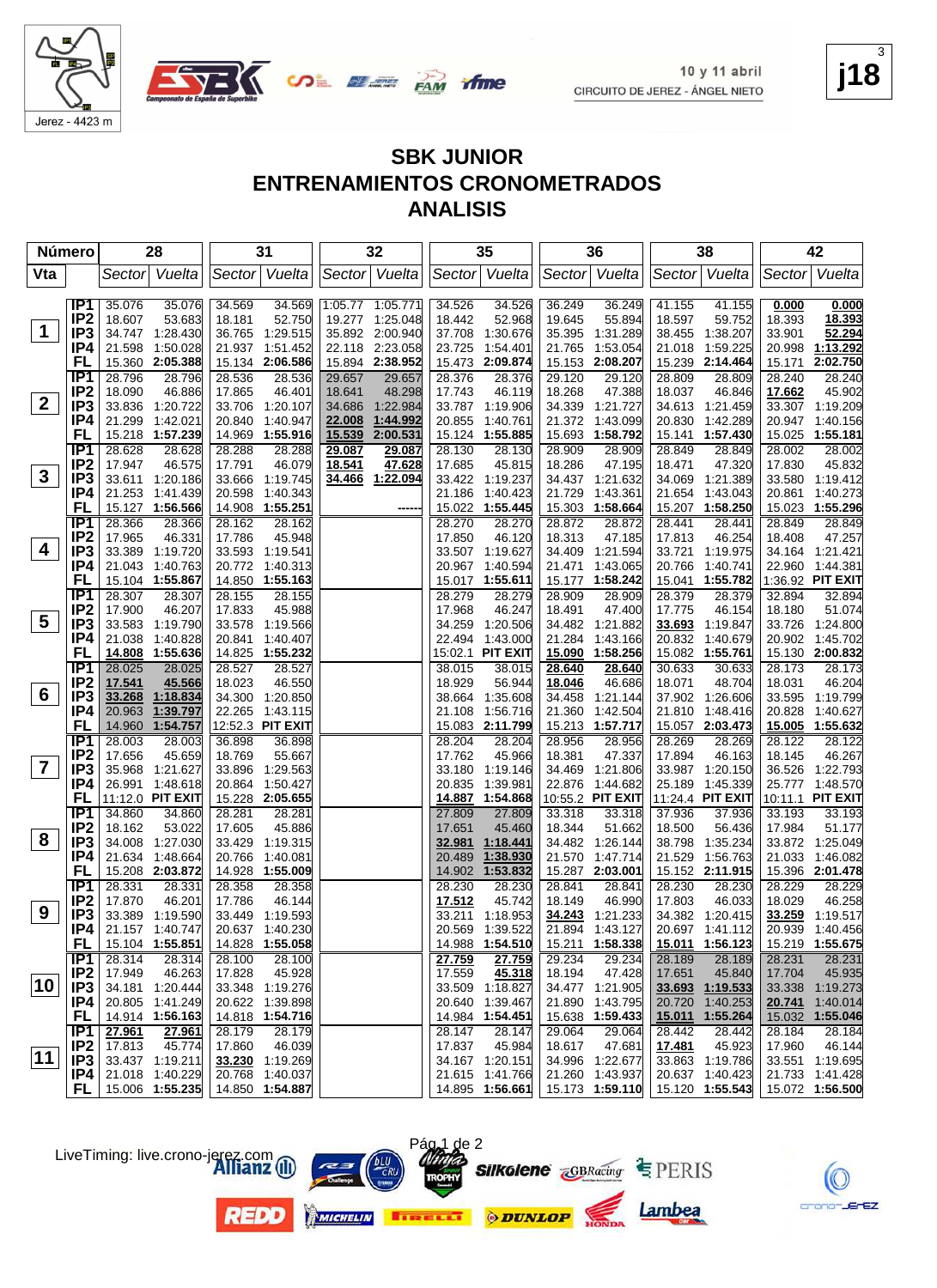

C

crano-JErEZ

3





## **SBK JUNIOR ENTRENAMIENTOS CRONOMETRADOS**

**ANALISIS**

| Número |                        |                  | 28                          |                  | 31                   |               | 32 |                  | 35                          |                  | 36                   |                  | 38                 |                  | 42                 |
|--------|------------------------|------------------|-----------------------------|------------------|----------------------|---------------|----|------------------|-----------------------------|------------------|----------------------|------------------|--------------------|------------------|--------------------|
| Vta    |                        |                  | Sector Vuelta               |                  | Sector Vuelta        | Sector Vuelta |    | Sector           | Vuelta                      | Sector           | Vuelta               | Sector           | Vuelta             | Sector           | Vuelta             |
|        |                        |                  |                             |                  |                      |               |    |                  |                             |                  |                      |                  |                    |                  |                    |
|        | IP1                    | 28.085           | 28.085                      | 28.243           | 28.243               |               |    | 27.973           | 27.973                      | 28.704           | 28.704               | 27.983           | 27.983             | 28.016           | 28.016             |
| 12     | IP <sub>2</sub>        | 18.119           | 46.204                      | 17.891           | 46.134               |               |    | 17.859           | 45.832                      | 18.309           | 47.013               | 17.583           | 45.566             | 18.114           | 46.130             |
|        | IP <sub>3</sub>        |                  | 33.612 1:19.816             | 33.237           | 1:19.371             |               |    | 33.195           | 1:19.027                    | 34.470           | 1:21.483             | 34.767           | 1:20.333           | 33.864           | 1:19.994           |
|        | IP4                    |                  | 21.082 1:40.898             | 20.564           | 1:39.935<br>1:54.653 |               |    | 21.795           | 1:40.822<br><b>PIT EXIT</b> | 21.488           | 1:42.971<br>1:58.095 | 21.432           | 1:41.765           | 21.030           | 1:41.024           |
|        | FL                     | 28.273           | 15.082 1:55.980             | 14.718           |                      |               |    | 28.995           |                             | 15.124           |                      | 15.448           | 1:57.213           | 15.030           | 1:56.054           |
|        | IP1                    |                  | 28.273                      | 28.059           | 28.059               |               |    | 36.288           | 36.288                      | 28.889           | 28.889               | 28.181           | 28.181             | 28.198           | 28.198             |
| 13     | IP <sub>2</sub>        | 18.023<br>33.741 | 46.296                      | 17.665           | 45.724               |               |    | 17.716<br>33.630 | 54.004                      | 18.300<br>34.371 | 47.189               | 17.755           | 45.936<br>1:19.730 | 17.907<br>33.672 | 46.105<br>1:19.777 |
|        | IP <sub>3</sub><br>IP4 |                  | 1:20.037<br>21.219 1:41.256 | 33.352           | 1:19.076<br>1:39.485 |               |    | 20.427           | 1:27.634<br>1:48.061        | 21.265           | 1:21.560<br>1:42.825 | 33.794<br>20.839 | 1:40.569           | 21.538           | 1:41.315           |
|        | FL                     |                  | 15.063 1:56.319             | 20.409<br>14.811 | 1:54.296             |               |    | 14.988           | 2:03.049                    | 44.196           |                      | 15.137           | 1:55.706           | 18.172           | 1:59.487           |
|        | IP1                    | 28.273           | 28.273                      | 28.170           | 28.170               |               |    |                  |                             |                  |                      | 28.146           | 28.146             | 28.444           | 28.444             |
|        | IP <sub>2</sub>        | 17.970           | 46.243                      | 17.556           | 45.726               |               |    |                  |                             | 18.094           | 18.094               | 17.543           | 45.689             | 17.885           | 46.329             |
| 14     | IP <sub>3</sub>        | 33.545           | 1:19.788                    | 33.338           | 1:19.064             |               |    |                  |                             | 34.439           | 52.533               | 33.924           | 1:19.613           | 33.763           | 1:20.092           |
|        | IP4                    | 20.661           | 1.40.449                    | 21.374           | 1.40.438             |               |    |                  |                             | 21.498           | 1:14.031             | 20.605           | 1:40.218           | 21.023           | 1:41.115           |
|        | FL                     |                  | 14.862 1:55.311             | 14.791           | 1:55.229             |               |    |                  |                             | 15.426           | 1:58.465             | 15.056           | 1:55.274           | 15.359           | 1:56.474           |
|        | IP1                    | 32.885           | 32.885                      |                  |                      |               |    |                  |                             | 28.817           | 28.817               | 28.054           | 28.054             | 28.486           | 28.486             |
|        | IP <sub>2</sub>        | 17.780           | 50.665                      |                  |                      |               |    |                  |                             | 18.353           | 47.170               | 17.644           | 45.698             | 18.046           | 46.532             |
| 15     | IP <sub>3</sub>        | 33.301           | 1:23.966                    |                  |                      |               |    |                  |                             | 34.753           | 1:21.923             | 34.528           | 1:20.226           | 33.634           | 1:20.166           |
|        | IP4                    |                  | 20.957 1:44.923             |                  |                      |               |    |                  |                             | 21.244           | 1:43.167             | 20.938           | 1:41.164           | 21.078           | 1:41.244           |
|        | FL                     |                  | 14.816 1:59.739             |                  |                      |               |    |                  |                             | 15.194           | 1:58.361             |                  | -----              | 15.177           | 1:56.421           |
|        | IP1                    |                  |                             |                  |                      |               |    |                  |                             |                  |                      |                  |                    | 28.347           | 28.347             |
|        | IP <sub>2</sub>        |                  |                             |                  |                      |               |    |                  |                             |                  |                      |                  |                    | 18.105           | 46.452             |
| 16     | IP <sub>3</sub>        |                  |                             |                  |                      |               |    |                  |                             |                  |                      |                  |                    | 33.957           | 1:20.409           |
|        | IP4                    |                  |                             |                  |                      |               |    |                  |                             |                  |                      |                  |                    | 21.076           | 1:41.485           |
|        | FL                     |                  |                             |                  |                      |               |    |                  |                             |                  |                      |                  |                    | 15.061           | 1:56.546           |
|        | IP1                    |                  |                             |                  |                      |               |    |                  |                             |                  |                      |                  |                    |                  |                    |
|        | IP <sub>2</sub>        |                  |                             |                  |                      |               |    |                  |                             |                  |                      |                  |                    |                  |                    |
| 17     | IP3                    |                  |                             |                  |                      |               |    |                  |                             |                  |                      |                  |                    |                  |                    |
|        | IP4                    |                  |                             |                  |                      |               |    |                  |                             |                  |                      |                  |                    |                  |                    |
|        | FL                     |                  |                             |                  |                      |               |    |                  |                             |                  |                      |                  |                    |                  |                    |

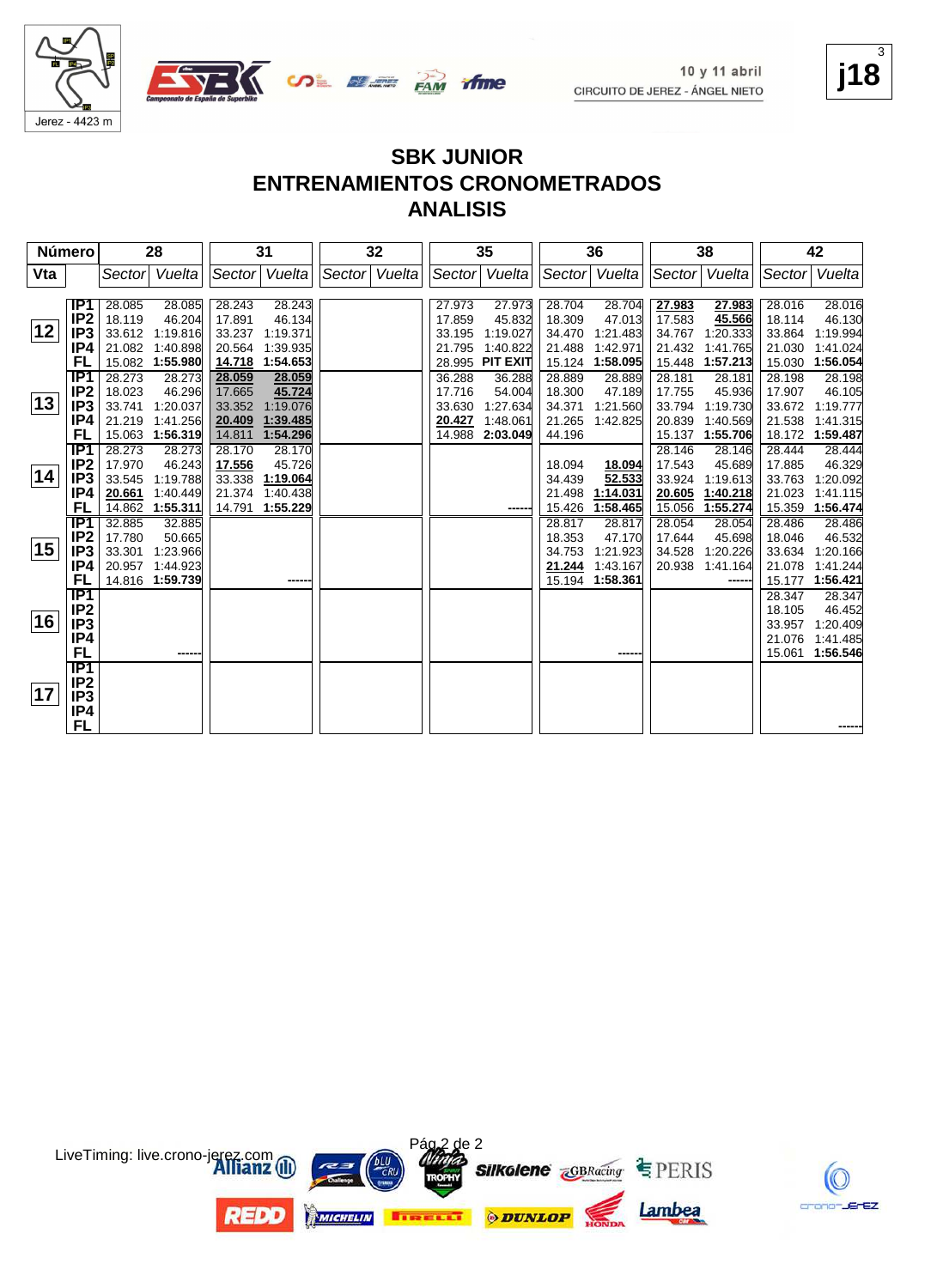



| <b>SBK JUNIOR</b>                   |
|-------------------------------------|
| <b>ENTRENAMIENTOS CRONOMETRADOS</b> |
| <b>ANALISIS</b>                     |

| <b>Número</b>           |                        | 47                        |                  |                  | 48                          |        | 51                          |                  | 53                        |                         | 55                        |                  | 56                                  |                  | 57                          |
|-------------------------|------------------------|---------------------------|------------------|------------------|-----------------------------|--------|-----------------------------|------------------|---------------------------|-------------------------|---------------------------|------------------|-------------------------------------|------------------|-----------------------------|
| Vta                     |                        | Sector                    | Vuelta           |                  | Sector Vuelta               |        | Sector Vuelta               | Sector           | Vuelta                    |                         | Sector Vuelta             |                  | Sector Vuelta                       | Sector           | Vuelta                      |
|                         | IP <sub>1</sub>        | 37.425                    | 37.425           | 41.545           | 41.545                      | 36.684 | 36.684                      | 38.121           | 38.121                    | 36.123                  | 36.123                    |                  | 1:06.55 1:06.558                    | 37.734           | 37.734                      |
|                         | IP <sub>2</sub>        | 19.197                    | 56.622           | 22.106           | 1:03.651                    | 19.066 | 55.750                      | 20.557           | 58.678                    | 19.246                  | 55.369                    |                  | 18.137 1:24.695                     | 18.658           | 56.392                      |
| $\mathbf 1$             | IP <sub>3</sub>        | 39.813                    | 1:36.435         | 42.139           | 1:45.790                    |        | 35.760 1:31.510             | 34.742           | 1:33.420                  |                         | 36.322 1:31.691           |                  | 34.019 1:58.714                     |                  | 34.612 1:31.004             |
|                         | IP4                    | 23.880 2:00.315           |                  |                  | 22.199 2:07.989             | 22.277 | 1:53.787                    | 21.181           | 1:54.601                  | 22.781                  | 1:54.472                  |                  | 21.615 2:20.329                     | 21.279           | 1:52.283                    |
|                         | <b>FL</b>              | 15.573 2:15.888           |                  |                  | 15.384 2:23.373             | 15.695 | 2:09.482                    | 15.122           | 2:09.723                  |                         | 15.647 2:10.119           |                  | 15.323 2:35.652                     |                  | 15.180 2:07.463             |
|                         | IP <sub>1</sub>        | 28.792                    | 28.792           | 28.564           | 28.564                      | 29.504 | 29.504                      | 28.454           | 28.454                    | 28.895                  | 28.895                    | 28.834           | 28.834                              | 28.547           | 28.547                      |
|                         | IP <sub>2</sub>        | 18.222                    | 47.014           | 18.140           | 46.704                      | 18.660 | 48.164                      | 17.970           | 46.424                    | 18.164                  | 47.059                    | 18.160           | 46.994                              | 18.091           | 46.638                      |
| $\mathbf{2}$            | IP3                    | 34.128 1:21.142           |                  |                  | 33.865 1:20.569             | 34.836 | 1:23.000                    | 33.669           | 1:20.093                  | 33.926                  | 1:20.985                  | 33.931           | 1:20.925                            |                  | 33.877 1:20.515             |
|                         | IP4                    | 21.334                    | 1:42.476         |                  | 21.437 1:42.006             | 21.669 | 1:44.669                    | 21.441           | 1:41.534                  |                         | 21.109 1:42.094           | 21.387           | 1:42.312                            | 21.246           | 1:41.761                    |
|                         | FL                     | 15.048                    | 1:57.524         |                  | 15.176 1:57.182             | 15.498 | 2:00.167                    | 15.259           | 1:56.793                  | 44.223                  |                           | 15.273           | 1:57.585                            |                  | 15.026 1:56.787             |
|                         | IP <sub>1</sub>        | 31.177                    | 31.177           | 29.217           | 29.217                      | 28.740 | 28.740                      | 28.160           | 28.160                    |                         |                           | 28.615           | 28.615                              | 28.402           | 28.402                      |
|                         | IP <sub>2</sub>        | 20.236                    | 51.413           | 18.714           | 47.931                      | 18.318 | 47.058                      | 17.753           | 45.913                    | 18.256                  | 18.256                    | 18.125           | 46.740                              | 17.810           | 46.212                      |
| $\mathbf{3}$            | IP <sub>3</sub>        | 37.628 1:29.041           |                  | 34.639           | 1:22.570                    |        | 34.427 1:21.485             | 33.493           | 1:19.406                  | 34.322                  | 52.578                    | 33.690           | 1:20.430                            |                  | 33.661 1:19.873             |
|                         | IP4                    | 22.350 1:51.391           |                  |                  | 21.472 1:44.042             | 21.812 | 1:43.297                    | 20.965           | 1:40.371                  | 22.049                  | 1:14.627                  | 21.270           | 1:41.700                            |                  | 21.447 1:41.320             |
|                         | FL                     | 15.077 2:06.468           |                  |                  | 15.254 1:59.296             | 16.150 | 1:59.447                    | 14.987           | 1:55.358                  | 15.362                  | 1:58.961                  |                  | 15.604 1:57.304                     |                  | 15.113 1:56.433             |
|                         | IP1                    | 28.309                    | 28.309           | 28.480           | 28.480                      | 30.421 | 30.421                      | 28.097           | 28.097                    | 28.883                  | 28.883                    | 28.741           | 28.741                              | 28.476           | 28.476                      |
| 4                       | IP <sub>2</sub>        | 17.750                    | 46.059           | 18.258           | 46.738                      | 19.246 | 49.667                      | 17.739           | 45.836                    | 17.906                  | 46.789                    | 18.208           | 46.949                              | 18.066           | 46.542                      |
|                         | IP3<br>IP4             | 33.546 1:19.605<br>20.783 | 1:40.388         |                  | 33.908 1:20.646<br>1:41.676 |        | 35.790 1:25.457<br>1:48.995 | 33.471           | 1:19.307                  | <u>33.772</u><br>21.073 | 1:20.561<br>1:41.634      |                  | 34.297 1:21.246                     |                  | 33.779 1:20.321<br>1:41.662 |
|                         | FL                     | 1:55.324<br>14.936        |                  | 21.030           | 15.023 1:56.699             | 23.538 | 1:32.63 PIT EXIT            | 20.677<br>15.059 | 1:39.984<br>1:55.043      | 15.263                  | 1:56.897                  |                  | 22.352 1:43.598<br>17:40.2 PIT EXIT | 21.341           | 15.058 1:56.720             |
|                         | IP <sub>1</sub>        | 28.155                    | 28.155           | 28.452           | 28.452                      | 42.636 | 42.636                      | 28.071           | 28.071                    | 28.470                  | 28.470                    | 33.295           | 33.295                              | 28.061           | 28.061                      |
|                         | IP <sub>2</sub>        | 17.698                    | 45.853           | 18.219           | 46.671                      |        | 18.166 1:00.802             | 17.793           | 45.864                    | 17.906                  | 46.376                    | 18.019           | 51.314                              | 17.774           | 45.835                      |
| 5                       | IP <sub>3</sub>        | 33.504                    | 1:19.357         |                  | 35.107 1:21.778             | 34.528 | 1:35.330                    | 33.449           | 1:19.313                  | 33.924                  | 1:20.300                  | 33.671           | 1:24.985                            |                  | 33.301 1:19.136             |
|                         | IP4                    | 20.753                    | 1:40.110         | 21.459           | 1:43.237                    | 21.079 | 1:56.409                    | 20.780           | 1:40.093                  | 20.890                  | 1:41.190                  | 21.086           | 1:46.071                            | 20.738           | 1:39.874                    |
|                         | FL                     | 14.889                    | 1:54.999         |                  | 15.167 1:58.404             | 15.186 | 2:11.595                    | 14.980           | 1:55.073                  |                         | 15.183 1:56.373           |                  | 14.989 2:01.060                     |                  | 14.899 1:54.773             |
|                         | $\overline{IP1}$       | 29.267                    | 29.267           | 28.580           | 28.580                      | 28.630 | 28.630                      | 29.688           | 29.688                    | 30.082                  | 30.082                    | 28.655           | 28.655                              | 28.180           | 28.180                      |
|                         | IP <sub>2</sub>        | 18.157                    | 47.424           | 18.219           | 46.799                      | 18.102 | 46.732                      | 18.196           | 47.884                    | 18.416                  | 48.498                    | 17.783           | 46.438                              | 17.544           | 45.724                      |
| 6                       | IP <sub>3</sub>        | 34.780 1:22.204           |                  |                  | 34.817 1:21.616             | 34.089 | 1:20.821                    | 34.828           | 1:22.712                  | 35.324                  | 1:23.822                  | 33.346           | 1:19.784                            | 34.281           | 1:20.005                    |
|                         | IP4                    | 21.811                    | 1:44.015         |                  | 23.036 1:44.652             |        |                             | 21.697           | 1:44.409                  | 23.253                  | 1:47.075                  | 21.002           | 1:40.786                            |                  | 21.693 1:41.698             |
|                         | FL                     | 15.647 1:59.662           |                  |                  | 1:00.26 PIT EXIT            |        |                             | 15.450           | 1:59.859                  |                         | 12:46.5 PIT EXIT          | 14.935           | 1:55.721                            |                  | 14.720 1:56.418             |
|                         | IP1                    | 28.161                    | 28.161           | 36.516           | 36.516                      |        |                             | 28.153           | 28.153                    | 34.370                  | 34.370                    | 27.897           | 27.897                              | 28.134           | 28.134                      |
| $\overline{\mathbf{7}}$ | IP <sub>2</sub>        | 17.829                    | 45.990           | 19.523           | 56.039                      |        |                             | 17.847           | 46.000                    | 19.634                  | 54.004                    | 17.791           | 45.688                              | 17.665           | 45.799                      |
|                         | IP <sub>3</sub>        | 34.480 1:20.470           |                  | 38.799           | 1:34.838                    |        |                             | 34.778           | 1:20.778                  | 37.763                  | 1:31.767                  | 33.438           | 1:19.126                            |                  | 33.708 1:19.507             |
|                         | IP4<br>FL              | 24.735 1:45.205           |                  |                  | 27.020 2:01.858             |        |                             | 25.461           | 1:46.239                  | 22.854                  | 1:54.621                  | 20.619           | 1:39.745                            |                  | 25.876 1:45.383             |
|                         | IP1                    | 11:19.5 PIT EXIT          |                  |                  | 9:42.61 PIT EXIT            |        |                             |                  | 11:03.6 PIT EXIT          |                         | 16.059 2:10.680           | 14.845           | 1:54.590                            |                  | 11:23.8 PIT EXIT            |
|                         | IP <sub>2</sub>        | 33.788<br>18.378          | 33.788<br>52.166 | 31.969<br>18.091 | 31.969<br>50.060            |        |                             | 32.288<br>19.177 | 32.288<br>51.465          | 30.259<br>18.009        | 30.259<br>48.268          | 28.031<br>17.593 | 28.031<br>45.624                    | 34.568<br>18.249 | 34.568<br>52.817            |
| 8                       | IP <sub>3</sub>        | 34.842 1:27.008           |                  |                  | 34.318 1:24.378             |        |                             | 37.375           | 1:28.840                  | 34.378                  | 1:22.646                  | 33.569           | 1:19.193                            |                  | 34.184 1:27.001             |
|                         | IP4                    | 21.673<br>1:48.681        |                  |                  | 22.110 1:46.488             |        |                             | 24.860           | 1:53.700                  | 21.116                  | 1:43.762                  | 20.778           | 1:39.971                            | 21.498           | 1:48.499                    |
|                         | FL                     | 15.417 2:04.098           |                  |                  | 15.361 2:01.849             |        |                             | 15.996           | 2:09.696                  | <u>15.131</u>           | 1:58.893                  | 14.950           | 1:54.921                            |                  | 15.050 2:03.549             |
|                         | IP <sub>1</sub>        | 28.588                    | 28.588           | 28.637           | 28.637                      |        |                             | 28.555           | 28.555                    | 28.608                  | 28.608                    | 28.002           | 28.002                              | 28.416           | 28.416                      |
|                         | IP <sub>2</sub>        | 18.011                    | 46.599           | 18.227           | 46.864                      |        |                             | 18.238           | 46.793                    | 18.083                  | 46.691                    | 17.725           | 45.727                              | 17.972           | 46.388                      |
| 9                       | IP <sub>3</sub>        | 34.016 1:20.615           |                  |                  | 34.422 1:21.286             |        |                             | 36.521           | 1:23.314                  |                         | 34.000 1:20.691           |                  | 33.354 1:19.081                     |                  | 33.734 1:20.122             |
|                         | IP4                    | 21.017 1:41.632           |                  |                  | 21.802 1:43.088             |        |                             |                  | 21.082 1:44.396           |                         | 20.991 1:41.682           |                  | 20.834 1:39.915                     |                  | 20.847 1:40.969             |
|                         | FL,                    | 14.903 1:56.535           |                  |                  | 15.450 1:58.538             |        |                             |                  | 15.222 1:59.618           |                         | 15.277 1:56.959           |                  | 14.754 1:54.669                     |                  | 14.888 1:55.857             |
|                         | IP1                    | 28.432                    | 28.432           | 28.342           | 28.342                      |        |                             | 28.169           | 28.169                    | 28.713                  | 28.713                    | 28.536           | 28.536                              | 29.247           | 29.247                      |
|                         | IP <sub>2</sub>        | 18.081                    | 46.513           | 18.032           | 46.374                      |        |                             | 17.958           | 46.127                    | 18.202                  | 46.915                    | 17.962           | 46.498                              | 17.590           | 46.837                      |
| 10                      | IP <sub>3</sub>        | 35.916 1:22.429           |                  |                  | 33.794 1:20.168             |        |                             |                  | 33.504 1:19.631           |                         | 34.035 1:20.950           |                  | 33.607 1:20.105                     |                  | 33.558 1:20.395             |
|                         | IP4                    | 23.438 1:45.867           |                  |                  | 21.223 1:41.391             |        |                             | 20.599           | 1:40.230                  |                         | 20.886 1:41.836           |                  | 21.000 1:41.105                     |                  | 21.046 1:41.441             |
|                         | <b>FL</b>              | 15.891 2:01.758           |                  |                  | 15.102 1:56.493             |        |                             | 15.011           | 1:55.241                  |                         | 15.204 1:57.040           |                  | 15.060 1:56.165                     |                  | 15.130 1:56.571             |
|                         | IP1<br>IP <sub>2</sub> | 29.144<br>18.353          | 29.144           | 29.927           | 29.927                      |        |                             | 28.284           | 28.284                    | 28.652                  | 28.652                    | 28.380           | 28.380                              | 27.896           | 27.896<br>45.570            |
| $ 11\rangle$            | IP3                    | 34.641 1:22.138           | 47.497           | 18.481           | 48.408<br>34.716 1:23.124   |        |                             | 18.054           | 46.338<br>34.234 1:20.572 | 17.871                  | 46.523<br>33.784 1:20.307 | 18.059           | 46.439<br>34.791 1:21.230           | 17.674           | 33.203 1:18.773             |
|                         | IP4                    | 21.979 1:44.117           |                  |                  | 21.426 1:44.550             |        |                             |                  | 21.213 1:41.785           |                         | 20.708 1:41.015           |                  | 21.427 1:42.657                     |                  | 20.575 1:39.348             |
|                         |                        | FL   15.213 1:59.330      |                  | 43.623           |                             |        |                             |                  | 14.932 1:56.717           |                         | 15.223 1:56.238           |                  | 16.235 1:58.892                     |                  | 14.724 1:54.072             |
|                         |                        |                           |                  |                  |                             |        |                             |                  |                           |                         |                           |                  |                                     |                  |                             |











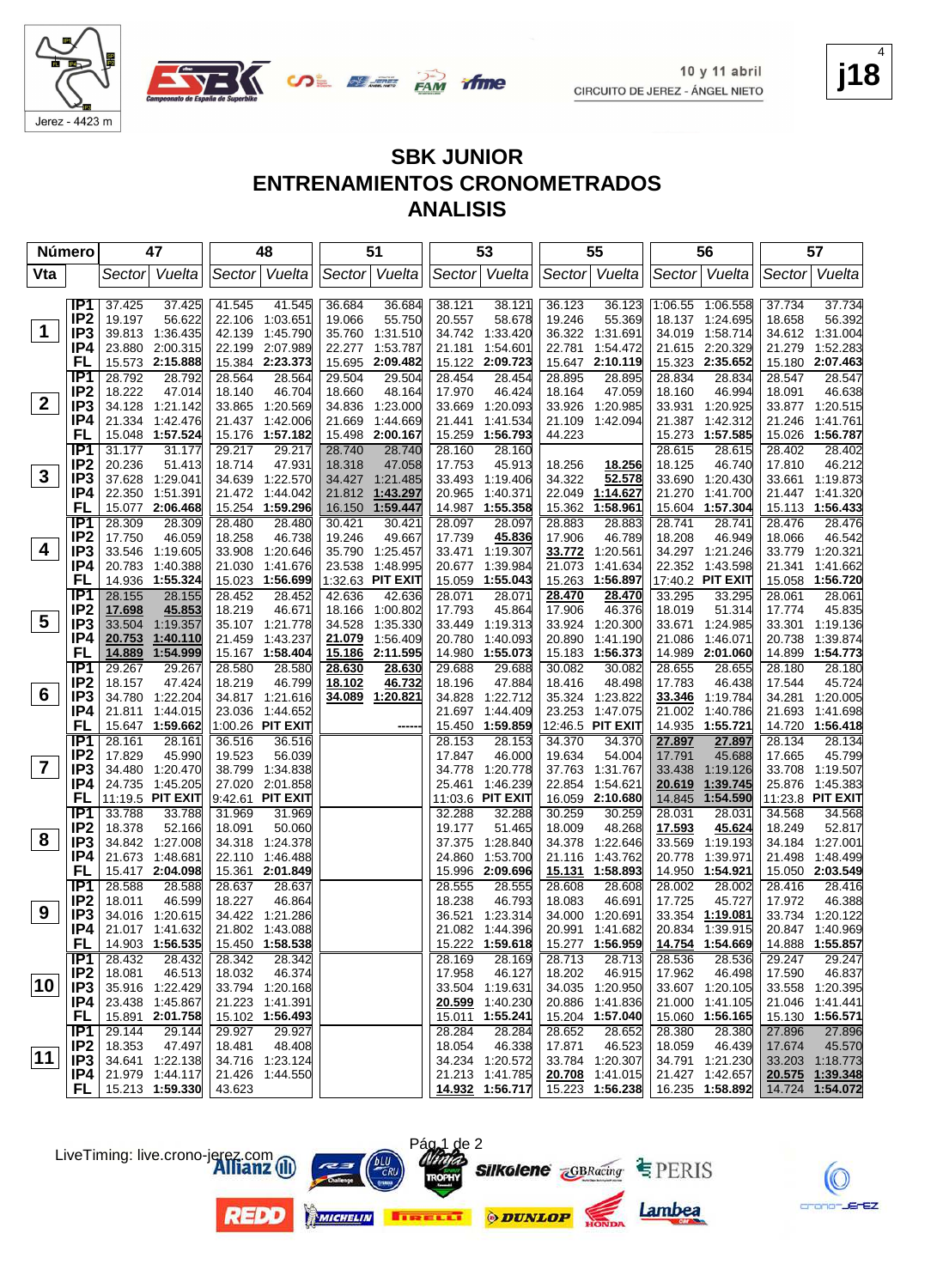



C

crano-JErEZ

4



#### **SBK JUNIOR ENTRENAMIENTOS CRONOMETRADOS ANALISIS**

| Número |                  |                           | 47       |                  | 48                   | 51              |                  | 53                   |        | 55              |        | 56              |        | 57                          |
|--------|------------------|---------------------------|----------|------------------|----------------------|-----------------|------------------|----------------------|--------|-----------------|--------|-----------------|--------|-----------------------------|
| Vta    |                  | Sector                    | Vuelta   |                  | Sector Vuelta        | Sector   Vuelta | Sector           | Vuelta               |        | Sector Vuelta   |        | Sector   Vuelta |        | Sector Vuelta               |
|        |                  |                           |          |                  |                      |                 |                  |                      |        |                 |        |                 |        |                             |
|        | IP1              | 28.114                    | 28.114   |                  |                      |                 | 28.047           | 28.047               | 28.841 | 28.841          | 28.775 | 28.775          | 28.160 | 28.160                      |
|        | IP <sub>2</sub>  | 17.811                    | 45.925   | 18.032           | 18.032               |                 | 17.821           | 45.868               | 17.884 | 46.725          | 17.608 | 46.383          | 18.620 | 46.780                      |
| 12     | IP3              | 33.361                    | 1:19.286 | 33.897           | 51.929               |                 | 33.314           | 1:19.182             | 33.944 | 1:20.669        | 33.527 | 1:19.910        | 34.729 | 1:21.509                    |
|        | IP4              | 20.965                    | 1:40.251 | 21.342           | 1:13.271             |                 | 20.718           | 1:39.900             | 21.299 | 1:41.968        | 22.125 | 1:42.035        | 20.688 | 1:42.197                    |
|        | FL               | 14.890 1:55.141           |          | 15.158           | 1:56.906             |                 | 14.945           | 1:54.845             | 15.203 | 1:57.171        |        | -----           | 14.887 | 1:57.084                    |
|        | IP <sub>1</sub>  | 28.052                    | 28.052   | 30.121           | 30.121               |                 | 28.379           | 28.379               | 28.705 | 28.705          |        |                 | 27.802 | 27.802                      |
|        | IP <sub>2</sub>  | 17.829                    | 45.881   | 17.953           | 48.074               |                 | 17.728           | 46.107               | 17.865 | 46.570          |        |                 | 17.693 | 45.495                      |
| 13     | IP <sub>3</sub>  | 33.459                    | 1:19.340 | 33.534           | 1:21.608             |                 | 33.580           | 1:19.687             | 34.320 | 1:20.890        |        |                 | 35.945 | 1:21.440                    |
|        | IP4              | 21.002                    | 1:40.342 | 20.941           | 1:42.549             |                 | 20.702           | 1:40.389             | 21.052 | 1:41.942        |        |                 | 20.975 | 1:42.415                    |
|        | FL               | 14.899 1:55.241           |          |                  | 14.977 1:57.526      |                 | 15.253           | 1:55.642             | 15.194 | 1:57.136        |        |                 | 15.019 | 1:57.434                    |
|        | $\overline{IP1}$ | 28.290                    | 28.290   | 28.224           | 28.224               |                 | 28.011           | 28.011               | 28.688 | 28.688          |        |                 | 27.933 | 27.933                      |
| 14     | IP <sub>2</sub>  | 18.045                    | 46.335   | 17.732           | 45.956               |                 | 18.010           | 46.021               | 17.859 | 46.547          |        |                 | 17.488 | 45.421                      |
|        | IP3              | 34.295                    | 1:20.630 | 33.888           | 1:19.844             |                 | 34.000           | 1:20.021             | 34.856 | 1:21.403        |        |                 | 33.126 | 1:18.547                    |
|        | IP4              | 21.787                    | 1:42.417 | 21.008           | 1:40.852             |                 | 21.202           | 1:41.223             | 21.697 | 1:43.100        |        |                 | 20.943 | 1:39.490                    |
|        | FL               | 15.033 1:57.450           |          |                  | 15.136 1:55.988      |                 | 15.154           | 1:56.377             |        | 15.212 1:58.312 |        |                 | 14.696 | 1:54.186                    |
|        | IP <sub>1</sub>  | 28.506                    | 28.506   | 31.638           | 31.638               |                 | 28.699           | 28.699               |        |                 |        |                 | 27.970 | 27.970                      |
| 15     | IP <sub>2</sub>  | 18.044                    | 46.550   | 17.957           | 49.595               |                 | 18.162           | 46.861               |        |                 |        |                 | 17.822 | 45.792                      |
|        | IP3              | 34.591                    | 1:21.141 | 33.826           | 1:23.421             |                 | 34.448           | 1:21.309             |        |                 |        |                 | 33.496 | 1:19.288                    |
|        | IP4<br>FL        | 22.098<br>15.234 1:58.473 | 1:43.239 | 20.950<br>14.938 | 1:44.371<br>1:59.309 |                 | 21.116           | 1:42.425<br>1:57.632 |        |                 |        |                 | 21.305 | 1:40.593<br>16.798 1:57.391 |
|        | $\overline{IP1}$ |                           |          |                  |                      |                 | 15.207           |                      |        | -----           |        |                 |        |                             |
|        | IP2              |                           |          | 27.897<br>17.742 | 27.897<br>45.639     |                 | 28.245<br>18.177 | 28.245<br>46.422     |        |                 |        |                 |        |                             |
| 16     | IP3              |                           |          | 33.487           | 1:19.126             |                 | 33.834           | 1:20.256             |        |                 |        |                 |        |                             |
|        | IP4              |                           |          | 20.650           | 1:39.776             |                 | 20.807           | 1:41.063             |        |                 |        |                 |        |                             |
|        | <b>FL</b>        |                           |          |                  | 15.062 1:54.838      |                 |                  | 15.016 1:56.079      |        |                 |        |                 |        |                             |
|        | IP1              |                           |          |                  |                      |                 |                  |                      |        |                 |        |                 |        |                             |
|        | IP <sub>2</sub>  |                           |          |                  |                      |                 |                  |                      |        |                 |        |                 |        |                             |
| 17     | IP3              |                           |          |                  |                      |                 |                  |                      |        |                 |        |                 |        |                             |
|        | IP4              |                           |          |                  |                      |                 |                  |                      |        |                 |        |                 |        |                             |
|        | FL               |                           |          |                  |                      |                 |                  |                      |        |                 |        |                 |        |                             |

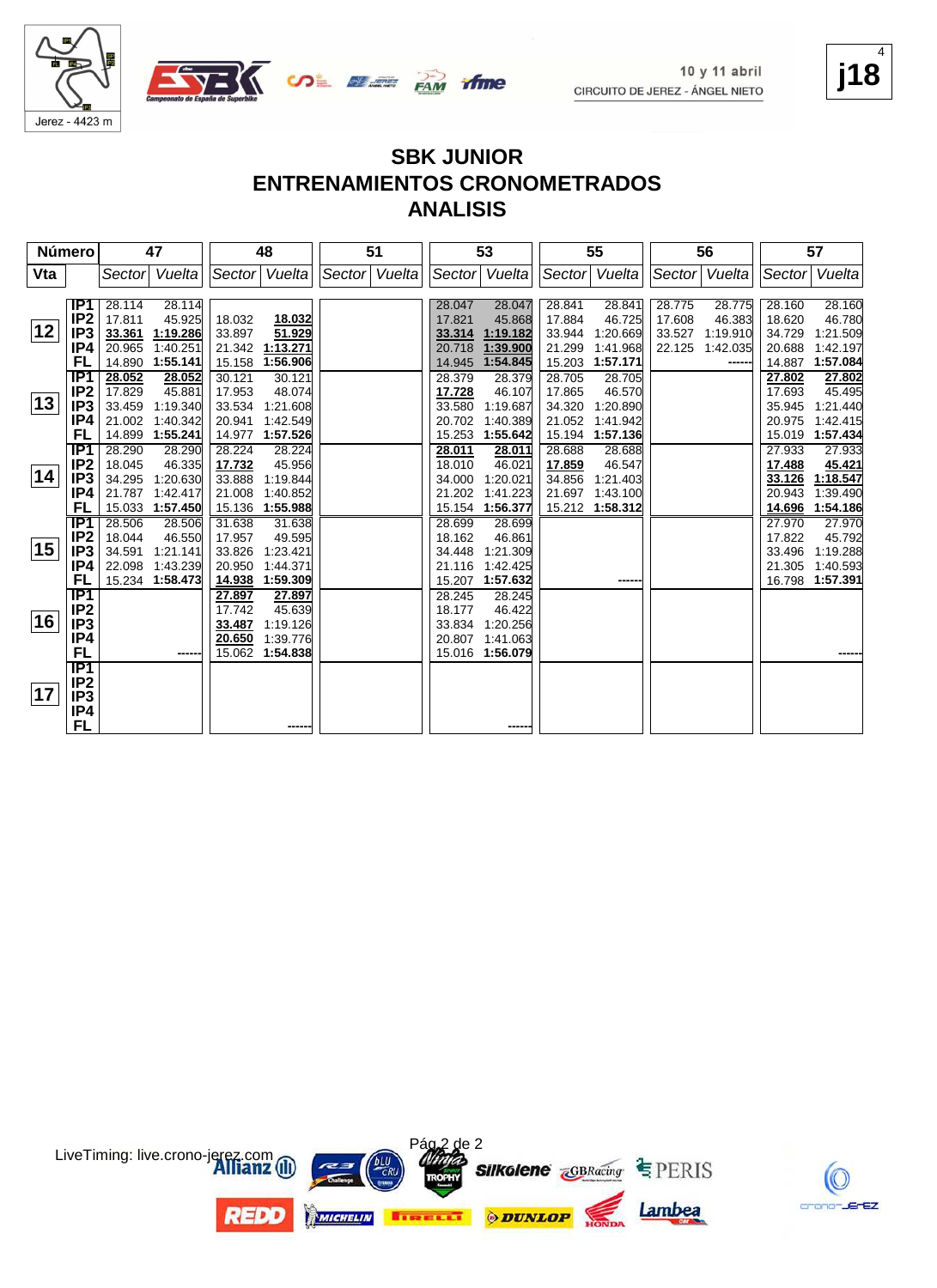

Jerez - 4423 m

#### **SBK JUNIOR ENTRENAMIENTOS CRONOMETRADOS ANALISIS**

| <b>Número</b>           |                                    |                  | 58                          |                  | 62                                 |                  | 67                           |                  | 71                        |                  | 72                        |                  | 74                          |                  | 78                          |
|-------------------------|------------------------------------|------------------|-----------------------------|------------------|------------------------------------|------------------|------------------------------|------------------|---------------------------|------------------|---------------------------|------------------|-----------------------------|------------------|-----------------------------|
| Vta                     |                                    | Sector           | Vuelta                      |                  | Sector Vuelta                      |                  | Sector Vuelta                |                  | Sector Vuelta             |                  | Sector Vuelta             | Sector           | Vuelta                      | Sector           | Vuelta                      |
|                         |                                    |                  |                             |                  |                                    |                  |                              |                  |                           |                  |                           |                  |                             |                  |                             |
|                         | IP1                                | 35.934           | 35.934                      | 37.072           | 37.072                             |                  | 1:07.51 1:07.512             |                  |                           |                  | 1:06.83 1:06.831          | 33.883           | 33.883                      | 33.103           | 33.103                      |
|                         | IP <sub>2</sub>                    | 18.951           | 54.885                      | 19.061           | 56.133                             |                  | 17.827 1:25.339              |                  |                           |                  | 17.902 1:24.733           | 18.396           | 52.279                      | 18.242           | 51.345                      |
| $\mathbf 1$             | IP <sub>3</sub>                    |                  | 36.031 1:30.916             | 36.068           | 1:32.201                           |                  | 33.307 1:58.646              |                  |                           | 33.488           | 1:58.221                  | 34.224           | 1:26.503                    | 33.821           | 1:25.166                    |
|                         | IP4                                | 21.957           | 1:52.873                    | 22.186           | 1:54.387                           |                  | 20.797 2:19.443              |                  |                           |                  | 20.647 2:18.868           | 21.437           | 1:47.940                    | 20.816           | 1:45.982                    |
|                         | FL                                 | 15.736           | 2:08.609                    |                  | 16.057 2:10.444                    |                  | 14.878 2:34.321              |                  | 2:00.14 2:00.143          |                  | 14.870 2:33.738           |                  | 15.258 2:03.198             |                  | 15.027 2:01.009             |
|                         | IP <sub>1</sub>                    | 30.019           | 30.019                      | 30.089           | 30.089                             | 28.106           | 28.106                       |                  |                           | 28.014           | 28.014                    | 28.546           | 28.546                      | 28.290           | 28.290                      |
| $\mathbf{2}$            | IP <sub>2</sub><br>IP <sub>3</sub> | 18.600           | 48.619<br>35.933 1:24.552   | 18.364           | 48.453<br>36.548 1:25.001          | 18.332           | 46.438<br>34.451 1:20.889    |                  |                           | 18.334           | 46.348<br>33.284 1:19.632 | 18.173<br>33.971 | 46.719<br>1:20.690          | 17.707<br>32.998 | 45.997<br>1:18.995          |
|                         | IP4                                | 22.060           | 1:46.612                    | 22.156           | 1:47.157                           |                  | 22.465 1:43.354              |                  |                           | 22.134           | 1:41.766                  | 21.226           | 1:41.916                    | 20.904           | 1:39.899                    |
|                         | FL                                 | 15.947           | 2:02.559                    |                  | 15.776 2:02.933                    |                  | 14.814 1:58.168              |                  | 20:46.5 PIT EXIT          |                  | 14.816 1:56.582           |                  | 15.236 1:57.152             |                  | 14.889 1:54.788             |
|                         | IP <sub>1</sub>                    | 30.069           | 30.069                      | 29.437           | 29.437                             | 27.921           | 27.921                       | 36.558           | 36.558                    | 28.081           | 28.081                    | 28.620           | 28.620                      | 28.302           | 28.302                      |
|                         | IP <sub>2</sub>                    | 18.754           | 48.823                      | 18.625           | 48.062                             | 17.967           | 45.888                       | 19.275           | 55.833                    | 18.070           | 46.151                    | 18.010           | 46.630                      | 18.918           | 47.220                      |
| 3                       | IP <sub>3</sub>                    |                  | 35.792 1:24.615             |                  | 35.188 1:23.250                    |                  | 32.986 1:18.874              | 35.175           | 1:31.008                  |                  | 33.357 1:19.508           |                  | 35.445 1:22.075             |                  | 39.734 1:26.954             |
|                         | IP4                                | 21.974           | 1:46.589                    |                  | 22.622 1:45.872                    | 20.398           | 1:39.272                     | 22.214           | 1:53.222                  | 20.906           | 1:40.414                  | 22.945           | 1:45.020                    | 25.276           | 1:52.230                    |
|                         | FL                                 | 15.808           | 2:02.397                    |                  | 15.779 2:01.651                    | 14.695           | 1:53.967                     | 15.658           | 2:08.880                  | 14.855           | 1:55.269                  | 19.601           | 2:04.621                    |                  | 5:26.70 PIT EXIT            |
|                         | IP <sub>1</sub>                    | 29.825           | 29.825                      | 29.539           | 29.539                             | 28.649           | 28.649                       | 29.442           | 29.442                    | 28.619           | 28.619                    | 29.422           | 29.422                      | 33.966           | 33.966                      |
|                         | IP <sub>2</sub>                    | 18.335           | 48.160                      | 18.499           | 48.038                             | 18.093           | 46.742                       | 18.932           | 48.374                    | 18.272           | 46.891                    | 18.165           | 47.587                      | 17.754           | 51.720                      |
| 4                       | IP <sub>3</sub>                    |                  | 34.826 1:22.986             | 34.750           | 1:22.788                           |                  | 33.717 1:20.459              | 34.978           | 1:23.352                  | 33.955           | 1:20.846                  |                  | 33.779 1:21.366             |                  | 33.827 1:25.547             |
|                         | IP4                                |                  | 21.587 1:44.573             |                  | 21.657 1:44.445                    | 21.755           | 1:42.214                     | 22.100           | 1:45.452                  | 21.943           | 1:42.789                  | 21.143           | 1:42.509                    | 22.263           | 1:47.810                    |
|                         | FL<br>IP1                          | 15.665           | 2:00.238                    |                  | 15.460 1:59.905                    |                  | 17:28.5 PIT EXIT             | 15.623           | 2:01.075                  |                  | 17:28.2 PIT EXIT          |                  | 15.247 1:57.756             |                  | 15.252 2:03.062             |
|                         | IP <sub>2</sub>                    | 29.491<br>18.454 | 29.491<br>47.945            | 29.402<br>18.298 | 29.402<br>47.700                   | 32.235<br>18.229 | 32.235<br>50.464             | 29.419<br>18.717 | 29.419<br>48.136          | 31.806<br>18.095 | 31.806<br>49.901          | 28.512<br>18.143 | 28.512<br>46.655            | 31.924<br>19.225 | 31.924<br>51.149            |
| $\overline{\mathbf{5}}$ | IP <sub>3</sub>                    | 35.169           | 1:23.114                    | 34.892           | 1:22.592                           | 34.544           | 1:25.008                     | 34.724           | 1:22.860                  | 33.639           | 1:23.540                  | 33.867           | 1:20.522                    | 35.430           | 1:26.579                    |
|                         | IP4                                | 21.754           | 1:44.868                    | 21.647           | 1:44.239                           | 21.351           | 1:46.359                     | 21.952           | 1:44.812                  | 21.027           | 1:44.567                  | 21.036           | 1:41.558                    | 23.348           | 1:49.927                    |
|                         | <b>FL</b>                          | 15.652           | 2:00.520                    | 15.453           | 1:59.692                           | 15.155           | 2:01.514                     | 15.434           | 2:00.246                  | 14.791           | 1:59.358                  | 15.090           | 1:56.648                    |                  | 9:26.06 PIT EXIT            |
|                         | IP <sub>1</sub>                    | 29.646           | 29.646                      | 29.310           | 29.310                             | 27.714           | 27.714                       | 29.399           | 29.399                    | 28.160           | 28.160                    | 28.366           | 28.366                      | 32.427           | 32.427                      |
|                         | IP <sub>2</sub>                    | 18.318           | 47.964                      | 18.501           | 47.811                             | 17.820           | 45.534                       | 18.816           | 48.215                    | 18.061           | 46.221                    | 17.874           | 46.240                      | 18.267           | 50.694                      |
| 6                       | IP3                                |                  | 35.013 1:22.977             |                  | 37.037 1:24.848                    |                  | 32.667 1:18.201              | 34.887           | 1:23.102                  | 32.971           | 1:19.192                  | 35.131           | 1:21.371                    | 33.235           | 1:23.929                    |
|                         | IP4                                | 21.727           | 1:44.704                    | 22.695           | 1:47.543                           | 20.843           | 1:39.044                     | 21.833           | 1:44.935                  | 20.806           | 1:39.998                  | 21.576           | 1:42.947                    | 20.734           | 1:44.663                    |
|                         | <b>FL</b>                          |                  | 15.782 2:00.486             |                  | 15.565 2:03.108                    |                  | 14.684 1:53.728              | 15.497           | 2:00.432                  | 14.743           | 1:54.741                  | 15.245           | 1:58.192                    | 14.930           | 1:59.593                    |
|                         | TP <sub>1</sub>                    | 29.622           | 29.622                      | 29.163           | 29.163                             | 27.587           | 27.587                       | 29.197           | 29.197                    | 28.929           | 28.929                    | 28.195           | 28.195                      | 27.986           | 27.986                      |
| $\overline{7}$          | IP <sub>2</sub>                    | 18.544           | 48.166                      | 18.452           | 47.615                             | 17.674           | 45.261                       | 18.622           | 47.819                    | 17.655           | 46.584                    | 17.883           | 46.078                      | 17.968           | 45.954                      |
|                         | IP <sub>3</sub><br>IP4             | 31.423           | 37.219 1:25.385<br>1:56.808 |                  | 35.786 1:23.401<br>25.937 1:49.338 | 32.771<br>20.463 | 1:18.032<br>1:38.495         | 35.433<br>21.859 | 1:23.252<br>1:45.111      | 32.851<br>20.659 | 1:19.435<br>1:40.094      | 24.421           | 33.644 1:19.722<br>1.44.143 | 20.869           | 33.370 1:19.324<br>1:40.193 |
|                         | FL                                 |                  | 11:02.8 PIT EXIT            |                  | 11:02.8 PIT EXIT                   |                  | 14.647 1:53.142              | 15.485           | 2:00.596                  | 14.936           | 1:55.030                  |                  | 10:52.3 PIT EXIT            | 14.965           | 1:55.158                    |
|                         | IP <sub>1</sub>                    | 39.209           | 39.209                      | 34.691           | 34.691                             | 27.748           | 27.748                       | 29.582           | 29.582                    | <u>27.576</u>    | 27.576                    | 32.977           | 32.977                      | <u>27.804</u>    | 27.804                      |
|                         | IP <sub>2</sub>                    | 19.261           | 58.470                      | 18.644           | 53.335                             | 17.721           | 45.469                       | 18.668           | 48.250                    | 17.737           | 45.313                    | 18.456           | 51.433                      | 17.475           | 45.279                      |
| 8                       | IP <sub>3</sub>                    |                  | 35.461 1:33.931             | 35.360           | 1:28.695                           |                  | 35.247 1:20.716              | 34.995           | 1:23.245                  | 32.877           | 1:18.190                  | 34.819           | 1:26.252                    | 33.026           | 1:18.305                    |
|                         | IP4                                |                  | 21.902 1:55.833             | 23.076           | 1:51.771                           | 21.186           | 1:41.902                     | 21.949           | 1:45.194                  | 20.679           | 1:38.869                  | 21.659           | 1:47.911                    | 20.474           | 1:38.779                    |
|                         | FL                                 |                  | 15.935 2:11.768             |                  | 15.646 2:07.417                    |                  | 14.699 1:56.601              |                  | 15.470 2:00.664           |                  | 14.655 1:53.524           |                  | 15.374 2:03.285             | 14.834           | 1:53.613                    |
|                         | IP <sub>1</sub>                    | 29.347           | 29.347                      | 29.822           | 29.822                             | 27.638           | 27.638                       | 29.723           | 29.723                    | 28.374           | 28.374                    | 28.567           | 28.567                      | 30.727           | 30.727                      |
|                         | IP <sub>2</sub>                    | 19.308           | 48.655                      | 18.851           | 48.673                             | 17.520           | 45.158                       | 18.747           | 48.470                    | 18.139           | 46.513                    | 18.038           | 46.605                      | 18.284           | 49.011                      |
| 9                       | IP <sub>3</sub>                    |                  | 34.863 1:23.518             |                  | 35.362 1:24.035                    | 32.584           | 1:17.742                     |                  | 34.976 1:23.446           |                  | 34.066 1:20.579           |                  | 33.620 1:20.225             |                  | 34.347 1:23.358             |
|                         | IP4                                |                  | 21.532 1:45.050             |                  | 22.376 1:46.411                    |                  | $\overline{20.461}$ 1:38.203 |                  | 21.938 1:45.384           |                  | 20.634 1:41.213           |                  | 20.942 1:41.167             |                  | 21.101 1:44.459             |
|                         | FL.                                |                  | 15.682 2:00.732             | 29.059           | 15.669 2:02.080                    |                  | 14.563 1:52.766              | 29.802           | 15.662 2:01.046<br>29.802 | 27.688           | 14.647 1:55.860           |                  | 14.976 1:56.143<br>28.110   | 28.016           | 15.188 1:59.647<br>28.016   |
|                         | IP1<br>IP <sub>2</sub>             | 29.497<br>18.727 | 29.497<br>48.224            | 18.840           | 29.059<br>47.899                   | 27.703<br>17.901 | 27.703<br>45.604             | 18.721           | 48.523                    | 17.628           | 27.688<br>45.316          | 28.110<br>17.753 | 45.863                      | 17.721           | 45.737                      |
| 10                      | IP <sub>3</sub>                    |                  | 34.906 1:23.130             |                  | 34.782 1:22.681                    |                  | 33.126 1:18.730              |                  | 35.076 1:23.599           | 32.792           | 1:18.108                  |                  | 34.017 1:19.880             |                  | 33.208 1:18.945             |
|                         | IP4                                |                  | 22.368 1:45.498             |                  | 22.047 1:44.728                    |                  | 21.152 1:39.882              |                  | 21.995 1:45.594           | 20.439           | 1:38.547                  |                  | 21.177 1:41.057             |                  | 21.076 1:40.021             |
|                         | FL,                                |                  | 15.693 2:01.191             |                  | 15.531 2:00.259                    |                  | 17.930 1:57.812              |                  | 15.576 2:01.170           | 42.840           |                           |                  | 15.042 1:56.099             |                  | 14.931 1:54.952             |
|                         | IP1                                | 29.567           | 29.567                      | 29.260           | 29.260                             | 27.783           | 27.783                       |                  |                           |                  |                           | 28.115           | 28.115                      | 29.246           | 29.246                      |
|                         | IP <sub>2</sub>                    | 18.337           | 47.904                      | 18.572           | 47.832                             | 17.971           | 45.754                       |                  |                           | 18.044           | 18.044                    | 18.010           | 46.125                      | 18.026           | 47.272                      |
| 11                      | IP3                                |                  | 34.783 1:22.687             |                  | 34.851 1:22.683                    |                  | 32.894 1:18.648              |                  |                           | 36.351           | 54.395                    | 33.539           | 1:19.664                    |                  | 33.702 1:20.974             |
|                         | IP4                                |                  | 21.523 1:44.210             |                  | 21.663 1:44.346                    |                  | 20.491 1:39.139              |                  |                           |                  | 20.802 1:15.197           | 20.870           | 1:40.534                    |                  | 20.666 1:41.640             |
|                         | FL.                                |                  | 15.599 1:59.809             |                  | 15.429 1:59.775                    |                  | 14.601 1:53.740              |                  |                           | 42.379           |                           |                  | 15.060 1:55.594             |                  | 14.909 1:56.549             |











C

crano-JErEZ

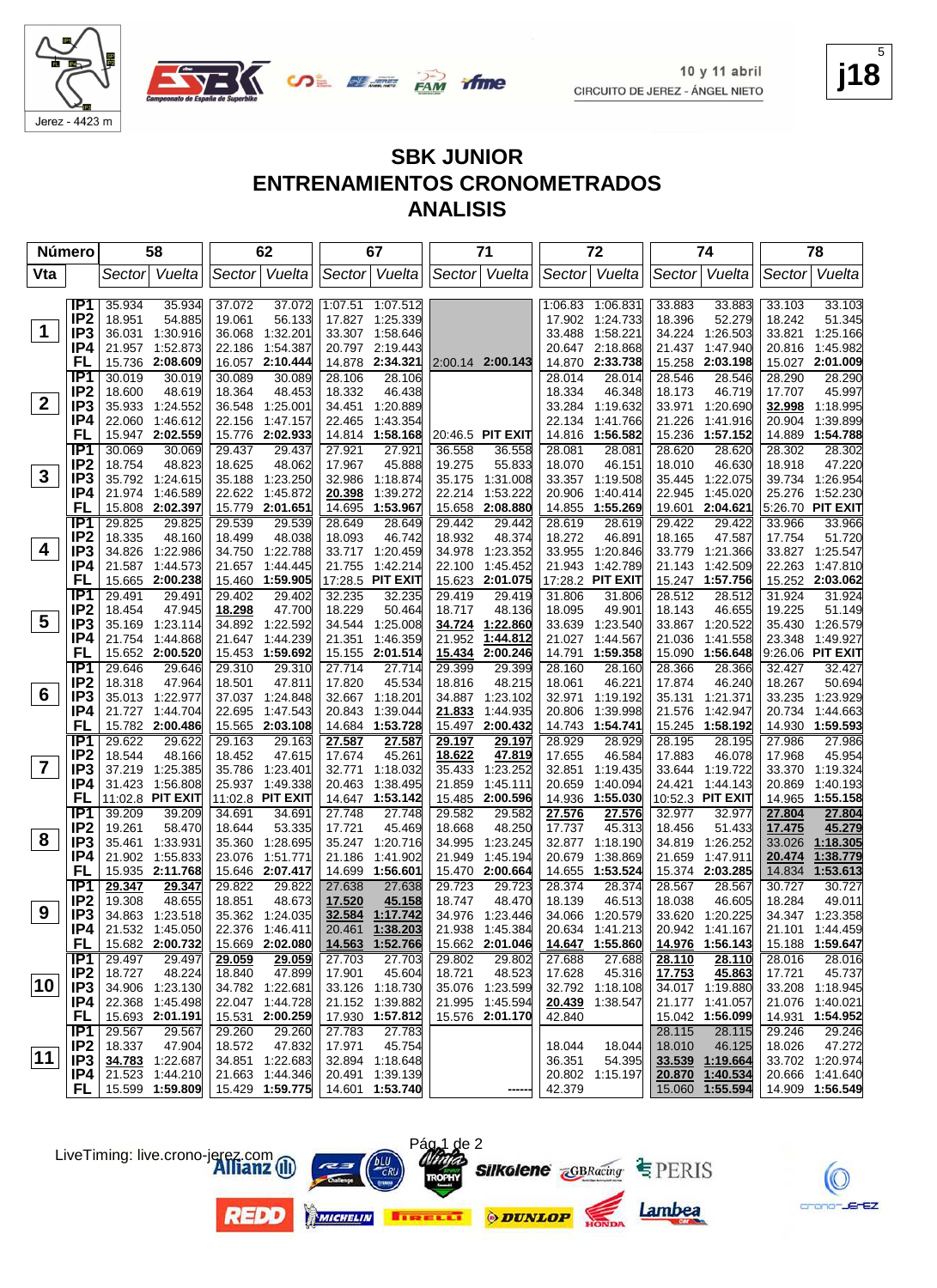





#### **SBK JUNIOR ENTRENAMIENTOS CRONOMETRADOS ANALISIS**

| Número |                        |                  | 58                 |                  | 62               |        | 67            | 71            |        | 72            |                  | 74               |        | 78       |
|--------|------------------------|------------------|--------------------|------------------|------------------|--------|---------------|---------------|--------|---------------|------------------|------------------|--------|----------|
| Vta    |                        |                  | Sector Vuelta      |                  | Sector Vuelta    |        | Sector Vuelta | Sector Vuelta |        | Sector Vuelta |                  | Sector Vuelta    | Sector | Vuelta   |
|        | IP1                    | 29.920           |                    |                  |                  | 27.905 | 27.905        |               |        |               |                  | 28.230           | 28.083 | 28.083   |
|        | IP <sub>2</sub>        | 18.159           | 29.920<br>48.079   | 29.061<br>18.390 | 29.061<br>47.451 | 17.534 | 45.439        |               | 17.520 | 17.520        | 28.230<br>17.980 | 46.210           | 17.669 | 45.752   |
| 12     | IP <sub>3</sub>        |                  | 35.132 1:23.211    |                  | 34.693 1:22.144  | 32.754 | 1:18.193      |               | 32.659 | 50.179        | 33.717           | 1:19.927         | 33.135 | 1:18.887 |
|        | IP4                    |                  | 21.817 1:45.028    | 21.405           | 1:43.549         | 20.519 | 1:38.712      |               | 20.523 | 1:10.702      | 20.944           | 1:40.871         | 20.592 | 1:39.479 |
|        | FL                     |                  | 15.942 2:00.970    | 15.380           | 1:58.929         | 14.682 | 1:53.394      |               | 14.992 | 1:53.400      | 14.987           | 1:55.858         | 14.828 | 1:54.307 |
|        | IP <sub>1</sub>        | 33.501           | 33.501             | 29.173           | 29.173           | 27.910 | 27.910        |               | 32.269 | 32.269        | 28.698           | 28.698           | 28.934 | 28.934   |
|        | IP <sub>2</sub>        | 18.798           | 52.299             | 18.437           | 47.610           | 18.187 | 46.097        |               | 20.314 | 52.583        | 18.123           | 46.821           | 17.760 | 46.694   |
| 13     | IP <sub>3</sub>        | 35.437           | 1:27.736           | 34.585           | 1:22.195         | 33.213 | 1:19.310      |               |        |               | 33.607           | 1:20.428         | 33.954 | 1:20.648 |
|        | IP4                    | 21.916           | 1:49.652           | 21.397           | 1:43.592         | 20.960 | 1:40.270      |               |        |               | 21.143           | 1:41.571         | 20.939 | 1:41.587 |
|        | FL                     |                  | 15.807 2:05.459    | 15.381           | 1:58.973         |        |               |               |        |               | 15.134           | 1:56.705         | 15.006 | 1:56.593 |
|        | IP1                    | 29.551           | 29.551             | 29.300           | 29.300           |        |               |               |        |               | 28.944           | 28.944           | 27.973 | 27.973   |
|        | IP <sub>2</sub>        | 18.551           | 48.102             | 18.566           | 47.866           |        |               |               |        |               | 18.211           | 47.155           | 17.567 | 45.540   |
| 14     | IP <sub>3</sub>        | 34.951           | 1:23.053           | 34.831           | 1:22.697         |        |               |               |        |               | 34.082           | 1:21.237         | 33.313 | 1:18.853 |
|        | IP4                    | 21.691           | 1:44.744           | 21.455           | 1:44.152         |        |               |               |        |               | 21.415           | 1:42.652         | 20.713 | 1:39.566 |
|        | FL                     |                  | 15.646 2:00.390    |                  | 15.734 1:59.886  |        |               |               |        |               | 15.195           | 1:57.847         | 14.923 | 1:54.489 |
|        | IP1<br>IP <sub>2</sub> | 29.362<br>18.241 | 29.362             | 29.691<br>18.969 | 29.691<br>48.660 |        |               |               |        |               | 28.580<br>17.976 | 28.580<br>46.556 |        |          |
| 15     | IP <sub>3</sub>        | 34.897           | 47.603<br>1:22.500 | 34.676           | 1:23.336         |        |               |               |        |               | 36.227           | 1:22.783         |        |          |
|        | IP4                    | 21.378           | 1:43.878           | 21.358           | 1:44.694         |        |               |               |        |               | 21.331           | 1:44.114         |        |          |
|        | FL                     | 15.439           | 1:59.317           |                  | 15.612 2:00.306  |        |               |               |        |               |                  | 15.695 1:59.809  |        |          |
|        | $\overline{IP1}$       |                  |                    |                  |                  |        |               |               |        |               |                  |                  |        |          |
|        | IP <sub>2</sub>        |                  |                    |                  |                  |        |               |               |        |               |                  |                  |        |          |
| 16     | IP <sub>3</sub>        |                  |                    |                  |                  |        |               |               |        |               |                  |                  |        |          |
|        | IP4                    |                  |                    |                  |                  |        |               |               |        |               |                  |                  |        |          |
|        | FL                     |                  | -----              |                  |                  |        |               |               |        |               |                  | ----             |        |          |
|        | $\overline{IP1}$       |                  |                    |                  |                  |        |               |               |        |               |                  |                  |        |          |
|        | IP <sub>2</sub>        |                  |                    |                  |                  |        |               |               |        |               |                  |                  |        |          |
| 17     | IP <sub>3</sub>        |                  |                    |                  |                  |        |               |               |        |               |                  |                  |        |          |
|        | IP4                    |                  |                    |                  |                  |        |               |               |        |               |                  |                  |        |          |
|        | FL                     |                  |                    |                  |                  |        |               |               |        |               |                  |                  |        |          |





**j18** 5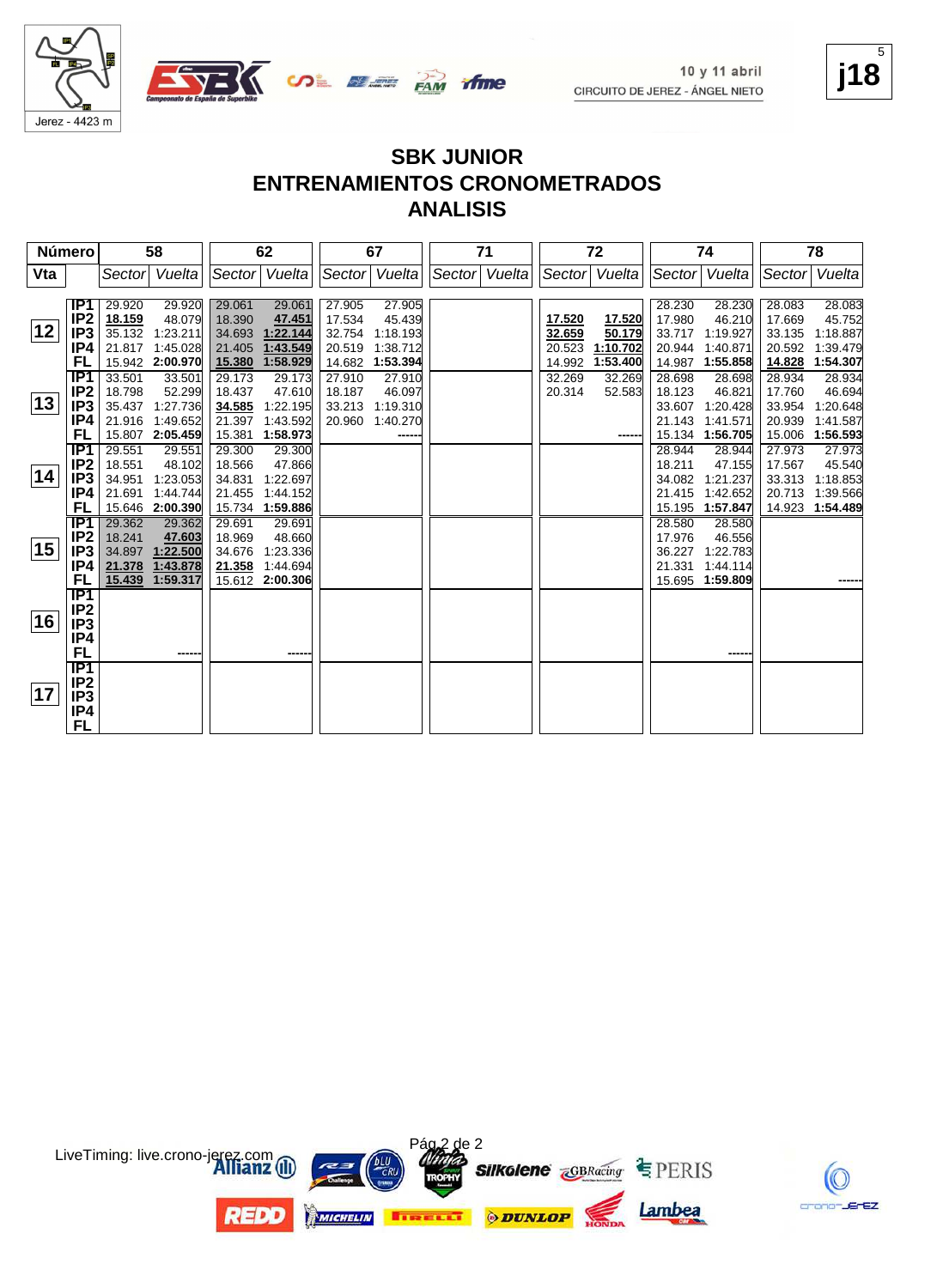

**SBK JUNIOR**

 $10y11$  abril CIRCUITO DE JEREZ - ÁNGEL NIETO

Jerez - 4423 m

|                |                                        |  |       | <b>ANALISIS</b> | <b>ENTRENAMIENTOS CRONOMETRADOS</b> |       |                                            |  |  |  |  |  |  |  |
|----------------|----------------------------------------|--|-------|-----------------|-------------------------------------|-------|--------------------------------------------|--|--|--|--|--|--|--|
| Número│        | 79<br>83<br>91<br>81<br>84<br>94<br>87 |  |       |                 |                                     |       |                                            |  |  |  |  |  |  |  |
| $\mathbf{r}$ . | 0.111                                  |  | 0.111 | 0.111           | 0.111                               | 0.111 | $\mathbf{Q}$ . $\mathbf{Q}$ . $\mathbf{Q}$ |  |  |  |  |  |  |  |

| Vta            |                        | Sector                             | Vuelta           | Sector           | Vuelta               |                   | Sector Vuelta        | Sector           | Vuelta                       | Sector           | Vuelta                    | Sector           | Vuelta                      | Sector | Vuelta                             |
|----------------|------------------------|------------------------------------|------------------|------------------|----------------------|-------------------|----------------------|------------------|------------------------------|------------------|---------------------------|------------------|-----------------------------|--------|------------------------------------|
|                | IP1                    |                                    |                  |                  |                      |                   |                      | 35.181           |                              |                  | 38.724                    |                  |                             |        |                                    |
|                | IP <sub>2</sub>        | 39.428<br>20.192                   | 39.428<br>59.620 | 38.438<br>20.297 | 38.438<br>58.735     | 1:08.38<br>18.073 | 1:08.387<br>1:26.460 | 19.122           | 35.181<br>54.303             | 38.724<br>20.782 | 59.506                    | 32.718<br>18.325 | 32.718<br>51.043            | 40.177 | 40.177<br>20.273 1:00.450          |
| 1              | IP <sub>3</sub>        | 40.900 1:40.520                    |                  | 39.751           | 1:38.486             | 33.387            | 1:59.847             | 34.937           | 1:29.240                     | 35.031           | 1:34.537                  | 34.686           | 1:25.729                    |        | 39.657 1:40.107                    |
|                | IP4                    | 21.574 2:02.094                    |                  | 23.486           | 2:01.972             | 20.674            | 2:20.521             | 21.674           | 1:50.914                     | 21.519           | 1:56.056                  | 21.534           | 1:47.263                    |        | 23.444 2:03.551                    |
|                | FL                     | 15.346 2:17.440                    |                  | 15.996           | 2:17.968             | 14.793            | 2:35.314             | 15.538           | 2:06.452                     | 15.688           | 2:11.744                  |                  | 15.438 2:02.701             |        | 16.106 2:19.657                    |
|                | IP <sub>1</sub>        | 28.818                             | 28.818           | 29.552           | 29.552               | 28.106            | 28.106               | 29.221           | 29.221                       | 28.767           | 28.767                    | 28.517           | 28.517                      | 29.366 | 29.366                             |
|                | IP <sub>2</sub>        | 18.088                             | 46.906           | 17.998           | 47.550               | 18.069            | 46.175               | 18.443           | 47.664                       | 18.171           | 46.938                    | 17.907           | 46.424                      | 18.149 | 47.515                             |
| $\mathbf{2}$   | IP <sub>3</sub>        | 34.118 1:21.024                    |                  | 34.756           | 1:22.306             | 33.296            | 1:19.471             | 34.274           | 1:21.938                     | 33.879           | 1:20.817                  | 33.525           | 1:19.949                    |        | 34.817 1:22.332                    |
|                | IP4                    | 21.202 1:42.226                    |                  | 21.398           | 1:43.704             | 22.364            | 1:41.835             | 21.285           | 1:43.223                     | 20.960           | 1:41.777                  | 20.731           | 1:40.680                    |        | 21.325 1:43.657                    |
|                | FL                     | 15.238 1:57.464                    |                  | 15.296           | 1:59.000             | 14.872            | 1:56.707             | 15.332           | 1:58.555                     | 15.425           | 1:57.202                  | 14.995           | 1:55.675                    |        | 15.190 1:58.847                    |
|                | IP1                    | 28.599                             | 28.599           | 28.482           | 28.482               | 29.274            | 29.274               | 28.679           | 28.679                       | 28.541           | 28.541                    | 28.131           | 28.131                      | 28.348 | 28.348                             |
|                | IP <sub>2</sub>        | 17.744                             | 46.343           | 18.006           | 46.488               | 18.063            | 47.337               | 18.247           | 46.926                       | 18.044           | 46.585                    | 17.756           | 45.887                      | 17.813 | 46.161                             |
| $\mathbf{3}$   | IP3                    | 33.647                             | 1:19.990         |                  | 34.113 1:20.601      | 33.249            | 1:20.586             | 34.153           | 1:21.079                     | 33.722           | 1:20.307                  | 35.232           | 1:21.119                    | 33.725 | 1:19.886                           |
|                | IP4                    | 21.044                             | 1:41.034         | 21.220           | 1:41.821             | 20.684            | 1:41.270             | 21.210           | 1:42.289                     | 21.112           | 1:41.419                  | 21.532           | 1:42.651                    | 21.288 | 1:41.174                           |
|                | FL                     | 15.254                             | 1:56.288         | 15.449           | 1:57.270             | 14.690            | 1:55.960             | 15.251           | 1:57.540                     | 15.337           | 1:56.756                  |                  | 15.067 1:57.718             |        | 14.922 1:56.096                    |
|                | IP <sub>1</sub>        | 28.955                             | 28.955           | 28.391           | 28.391               | 27.974            | 27.974               | 28.862           | 28.862                       | 28.607           | 28.607                    | 27.834           | 27.834                      | 28.057 | 28.057                             |
|                | IP <sub>2</sub>        | 17.897                             | 46.852           | 17.988           | 46.379               | 18.075            | 46.049               | 18.145           | 47.007                       | 18.235           | 46.842                    | 17.581           | 45.415                      | 17.808 | 45.865                             |
| 4              | IP3                    | 34.015 1:20.867                    |                  | 34.039           | 1:20.418             |                   | 33.332 1:19.381      | 33.903           | 1:20.910                     | 33.816           | 1:20.658                  | 33.305           | 1:18.720                    |        | 33.505 1:19.370                    |
|                | IP4                    | 21.086                             | 1:41.953         | 21.135           | 1:41.553             | 21.195            | 1:40.576             | 21.050           | 1:41.960                     | 21.064           | 1:41.722                  | 20.885           | 1:39.605                    | 21.034 | 1:40.404                           |
|                | FL                     | 15.251                             | 1:57.204         | 15.344           | 1:56.897             |                   | 17:29.5 PIT EXIT     | 15.262           | 1:57.222                     | 15.436           | 1:57.158                  | 14.865           | 1:54.470                    |        | 14.908 1:55.312                    |
|                | IP1                    | 28.761                             | 28.761           | 28.633           | 28.633               | 31.780            | 31.780               | 28.623           | 28.623                       | 36.645           | 36.645                    | 28.705           | 28.705                      | 28.336 | 28.336                             |
| 5              | IP <sub>2</sub><br>IP3 | 18.338<br>39.112 1:26.211          | 47.099           | 18.069<br>33.671 | 46.702<br>1:20.373   | 18.517<br>34.072  | 50.297<br>1:24.369   | 18.214<br>33.812 | 46.837<br>1:20.649           | 19.344           | 55.989<br>36.234 1:32.223 | 17.983<br>33.284 | 46.688<br>1:19.972          | 17.885 | 46.221<br>33.537 1:19.758          |
|                | IP4                    | 21.171                             | 1:47.382         | 21.538           | 1:41.911             | 21.329            | 1:45.698             | 20.975           | 1:41.624                     |                  | 22.312 1:54.535           | 20.545           | 1:40.517                    |        | 22.752 1:42.510                    |
|                | FL                     | 15.344 2:02.726                    |                  |                  | 15:03.3 PIT EXIT     | 15.090            | 2:00.788             | 15.115           | 1:56.739                     |                  | 14:59.2 PIT EXIT          | 14.908           | 1:55.425                    |        | 15:05.1 PIT EXIT                   |
|                | IP <sub>1</sub>        | 28.662                             | 28.662           | 34.090           | 34.090               | 27.926            | 27.926               | 28.599           | 28.599                       | 33.599           | 33.599                    | 28.115           | 28.115                      | 34.325 | 34.325                             |
|                | IP <sub>2</sub>        | 17.905                             | 46.567           | 18.118           | 52.208               | 17.753            | 45.679               | 18.057           | 46.656                       | 18.019           | 51.618                    | 17.703           | 45.818                      | 18.237 | 52.562                             |
| 6              | IP3                    | 34.820 1:21.387                    |                  | 33.899           | 1:26.107             | 32.879            | 1:18.558             | 34.478           | 1:21.134                     | 33.883           | 1:25.501                  | 33.360           | 1:19.178                    |        | 34.066 1:26.628                    |
|                | IP4                    | 22.400 1:43.787                    |                  | 21.877           | 1:47.984             | 20.354            | 1:38.912             | 20.972           | 1:42.106                     | 20.862           | 1:46.363                  | 20.805           | 1:39.983                    | 22.159 | 1:48.787                           |
|                | FL                     | 1:23.63 PIT EXIT                   |                  |                  | 15.907 2:03.891      | 14.784            | 1:53.696             |                  | 15.224 1:57.330              | 15.575           | 2:01.938                  |                  | 14.918 1:54.901             |        | 15.073 2:03.860                    |
|                | IP1                    | 33.926                             | 33.926           | 28.477           | 28.477               | 28.209            | 28.209               | 28.598           | 28.598                       | 28.318           | 28.318                    | 27.832           | 27.832                      | 28.005 | 28.005                             |
|                | IP <sub>2</sub>        | 19.516                             | 53.442           | 17.629           | 46.106               | 17.965            | 46.174               | 18.198           | 46.796                       | 17.839           | 46.157                    | 17.663           | 45.495                      | 17.601 | 45.606                             |
| $\overline{7}$ | IP3                    | 37.296 1:30.738                    |                  | 33.976           | 1:20.082             | 32.953            | 1:19.127             | 33.987           | 1:20.783                     | 34.251           | 1:20.408                  | 33.185           | 1:18.680                    | 33.253 | 1:18.859                           |
|                | IP4                    | 25.136 1:55.874                    |                  | 20.809           | 1:40.891             | 20.663            | 1:39.790             | 21.039           | 1:41.822                     | 21.257           | 1:41.665                  | 21.785           | 1:40.465                    | 20.946 | 1:39.805                           |
|                | FL                     | 9:42.86 PIT EXIT                   |                  | 14.971           | 1:55.862             | 14.854            | 1:54.644             | 15.089           | 1:56.911                     |                  | 15.342 1:57.007           |                  | 11:14.5 PIT EXIT            |        | 14.772 1:54.577                    |
|                | IP1                    | 33.147                             | 33.147           | 28.202           | 28.202               | 27.836            | 27.836               | 28.894           | 28.894                       | 30.349           | 30.349                    | 33.040           | 33.040                      | 27.917 | 27.917                             |
| 8              | IP <sub>2</sub>        | 18.249                             | 51.396           | 17.812           | 46.014               | 17.943            | 45.779               | 19.777           | 48.671                       |                  | 30.892 1:01.241           | 18.454           | 51.494                      | 17.788 | 45.705                             |
|                | IP <sub>3</sub>        | 34.642 1:26.038                    |                  |                  | 33.181 1:19.195      | 33.735            | 1:19.514             | 37.162           | 1:25.833                     |                  |                           | 33.694<br>20.991 | 1:25.188                    |        | 33.445 1:19.150<br>20.972 1:40.122 |
|                | IP4<br>FL              | 22.407 1:48.445<br>18.677 2:07.122 |                  | 20.544<br>15.017 | 1:39.739<br>1:54.756 | 20.935<br>14.771  | 1:40.449<br>1:55.220 | 24.420           | 1:50.253<br>9:17.48 PIT EXIT |                  | ----                      |                  | 1:46.179<br>15.276 2:01.455 |        | 14.732 1:54.854                    |
|                | IP <sub>1</sub>        | 28.481                             | 28.481           | 27.916           | 27.916               | 28.036            | 28.036               | 32.572           | 32.572                       |                  |                           | 28.154           | 28.154                      | 27.851 | 27.851                             |
|                | IP <sub>2</sub>        | 17.723                             | 46.204           | 17.906           | 45.822               | 17.906            | 45.942               | 18.120           | 50.692                       |                  |                           | 18.038           | 46.192                      | 17.846 | 45.697                             |
| 9              | IP <sub>3</sub>        | 34.226                             | 1:20.430         | 33.282           | 1:19.104             | 32.769            | 1:18.711             | 34.087           | 1:24.779                     |                  |                           | 33.449           | 1:19.641                    | 33.290 | 1:18.987                           |
|                | IP4                    | 21.176 1:41.606                    |                  | 20.556           | 1:39.660             | 20.480            | 1:39.191             |                  | 22.208 1:46.987              |                  |                           | 20.958           | 1:40.599                    | 20.954 | 1:39.941                           |
|                | FL                     | 15.102 1:56.708                    |                  |                  | 14.917 1:54.577      |                   |                      |                  | 15.422 2:02.409              |                  |                           |                  | 14.898 1:55.497             |        | 14.830 1:54.771                    |
|                | IP1                    | 30.202                             | 30.202           | 27.970           | 27.970               | 27.767            | 27.767               | 28.690           | 28.690                       |                  |                           | 27.638           | 27.638                      | 27.968 | 27.968                             |
|                | IP <sub>2</sub>        | 18.522                             | 48.724           | 18.272           | 46.242               | 17.873            | 45.640               | 18.147           | 46.837                       |                  |                           | 17.780           | 45.418                      | 17.954 | 45.922                             |
| 10             | IP <sub>3</sub>        | 39.183 1:27.907                    |                  |                  | 33.318 1:19.560      | 33.063            | 1:18.703             |                  | 34.237 1:21.074              |                  |                           | 33.302           | 1:18.720                    |        | 33.537 1:19.459                    |
|                | IP4                    | 23.409 1:51.316                    |                  | 20.926           | 1:40.486             | 20.668            | 1:39.371             | 21.227           | 1:42.301                     |                  |                           | 20.751           | 1:39.471                    |        | 22.014 1:41.473                    |
|                | FL                     | 50.196 PIT EXIT                    |                  |                  | 15.152 1:55.638      |                   | 1:36.07 PIT EXIT     |                  | 15.183 1:57.484              |                  |                           | 14.816           | 1:54.287                    |        | 25.956 PIT EXIT                    |
|                | IP <sub>1</sub>        | 35.839                             | 35.839           | 28.035           | 28.035               | 32.346            | 32.346               | 28.770           | 28.770                       |                  |                           | 28.347           | 28.347                      | 33.291 | 33.291                             |
| $ 11\rangle$   | IP <sub>2</sub>        | 18.104                             | 53.943           | 17.891           | 45.926               | 17.972            | 50.318               | 18.327           | 47.097                       |                  |                           | 18.026           | 46.373                      | 19.523 | 52.814                             |
|                | IP3                    | 34.145 1:28.088                    |                  | 4:16.21          | 5:02.145             | 33.227            | 1:23.545             |                  | 34.325 1:21.422              |                  |                           |                  | 33.342 1:19.715             |        | 35.643 1:28.457                    |
|                | IP4                    | 21.272 1:49.360                    |                  |                  | 24.057 5:26.202      | 20.608            | 1:44.153             | 21.059           | 1:42.481                     |                  |                           | 20.905           | 1:40.620                    |        | 22.057 1:50.514                    |
|                | FL                     | 15.428 2:04.788                    |                  |                  | ----                 |                   | 14.727 1:58.880      |                  | 15.205 1:57.686              |                  |                           |                  | 14.961 1:55.581             |        | 15.237 2:05.751                    |



**j18** 6









Pág 1 de 2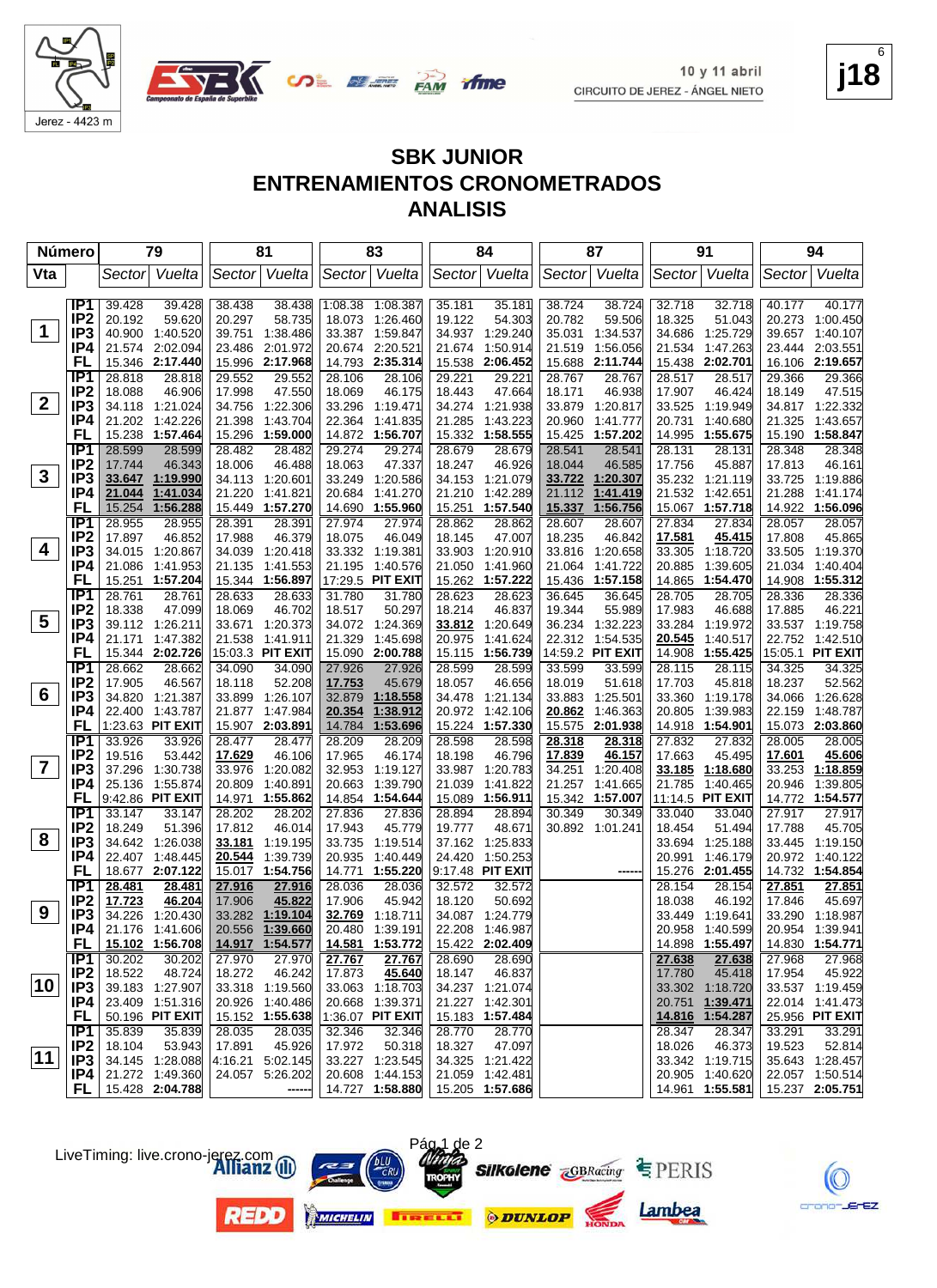





| Número |                  | 79               | 81            | 83                 | 84                 | 87            | 91                 | 94                 |
|--------|------------------|------------------|---------------|--------------------|--------------------|---------------|--------------------|--------------------|
| Vta    |                  | Sector Vuelta    | Sector Vuelta | Sector Vuelta      | Sector Vuelta      | Sector Vuelta | Sector Vuelta      | Vuelta<br> Sector  |
|        |                  |                  |               |                    |                    |               |                    |                    |
|        | IP <sub>1</sub>  | 28.921<br>28.921 |               | 28.054<br>28.054   | 28.841<br>28.841   |               | 27.933<br>27.933   | 28.227<br>28.227   |
|        | IP <sub>2</sub>  | 18.292<br>47.213 |               | 17.898<br>45.952   | 18.363<br>47.204   |               | 17.843<br>45.776   | 17.753<br>45.980   |
| 12     | IP <sub>3</sub>  | 34.065 1:21.278  |               | 1:18.858<br>32.906 | 34.077<br>1:21.281 |               | 34.091<br>1:19.867 | 33.131<br>1:19.111 |
|        | IP4              | 21.272 1:42.550  |               | 1:39.317<br>20.459 | 21.072<br>1:42.353 |               | 20.835<br>1:40.702 | 20.426<br>1:39.537 |
|        | FL               | 15.220 1:57.770  |               | 1:53.964<br>14.647 | 15.130<br>1:57.483 |               | 1:55.549<br>14.847 | 14.693<br>1:54.230 |
|        | IP <sub>1</sub>  | 28.795<br>28.795 |               |                    | 29.604<br>29.604   |               | 28.336<br>28.336   | 28.185<br>28.185   |
|        | IP <sub>2</sub>  | 18.234<br>47.029 |               |                    | 18.847<br>48.451   |               | 17.836<br>46.172   | 18.369<br>46.554   |
| 13     | IP <sub>3</sub>  | 36.725 1:23.754  |               |                    | 1:22.701<br>34.250 |               | 33.791<br>1:19.963 | 33.656<br>1:20.210 |
|        | IP4              | 24.314 1:48.068  |               |                    | 21.255<br>1:43.956 |               | 20.971<br>1:40.934 | 21.062<br>1:41.272 |
|        | FL               | 31.576 PIT EXIT  |               |                    | 15.135<br>1:59.091 |               | 15.133<br>1:56.067 | 14.761<br>1:56.033 |
|        | IP1              | 36.417<br>36.417 |               |                    | 28.727<br>28.727   |               | 28.201<br>28.201   |                    |
|        | IP2              | 17.998<br>54.415 |               |                    | 18.138<br>46.865   |               | 18.022<br>46.223   |                    |
| 14     | IP <sub>3</sub>  | 34.177 1:28.592  |               |                    | 33.949<br>1:20.814 |               | 35.240<br>1:21.463 |                    |
|        | IP4              | 21.604 1:50.196  |               |                    | 20.858<br>1:41.672 |               | 21.785<br>1:43.248 |                    |
|        | FL               | 15.264 2:05.460  |               |                    | 15.398<br>1:57.070 |               | 15.428<br>1:58.676 |                    |
|        | IP <sub>1</sub>  | 28.726<br>28.726 |               |                    | 28.400<br>28.400   |               | 28.123<br>28.123   |                    |
|        | IP <sub>2</sub>  | 18.136<br>46.862 |               |                    | 46.298<br>17.898   |               | 17.706<br>45.829   |                    |
| 15     | IP <sub>3</sub>  | 34.593 1:21.455  |               |                    | 34.077<br>1:20.375 |               | 1:19.606<br>33.777 |                    |
|        | IP4              | 21.563 1:43.018  |               |                    | 20.915<br>1:41.290 |               | 22.252<br>1:41.858 |                    |
|        | FL               | 15.446 1:58.464  |               |                    | 15.160<br>1:56.450 |               | 1:56.855<br>14.997 |                    |
|        | $\overline{IP1}$ |                  |               |                    | 28.596<br>28.596   |               | 27.958<br>27.958   |                    |
|        | IP <sub>2</sub>  |                  |               |                    | 18.044<br>46.640   |               | 17.684<br>45.642   |                    |
| 16     | IP <sub>3</sub>  |                  |               |                    | 34.057<br>1:20.697 |               | 33.731<br>1:19.373 |                    |
|        | IP4              |                  |               |                    | 1:41.771<br>21.074 |               | 20.770<br>1:40.143 |                    |
|        | FL               | -----            |               |                    | 1:56.898<br>15.127 |               | 14.945 1:55.088    |                    |
|        | $\overline{IP1}$ |                  |               |                    | 28.746<br>28.746   |               |                    |                    |
|        | IP <sub>2</sub>  |                  |               |                    | 18.243<br>46.989   |               |                    |                    |
| 17     | IP <sub>3</sub>  |                  |               |                    | 34.042<br>1:21.031 |               |                    |                    |
|        | IP4              |                  |               |                    | 20.730<br>1:41.761 |               |                    |                    |
|        | FL               |                  |               |                    | 15.028<br>1:56.789 |               |                    |                    |



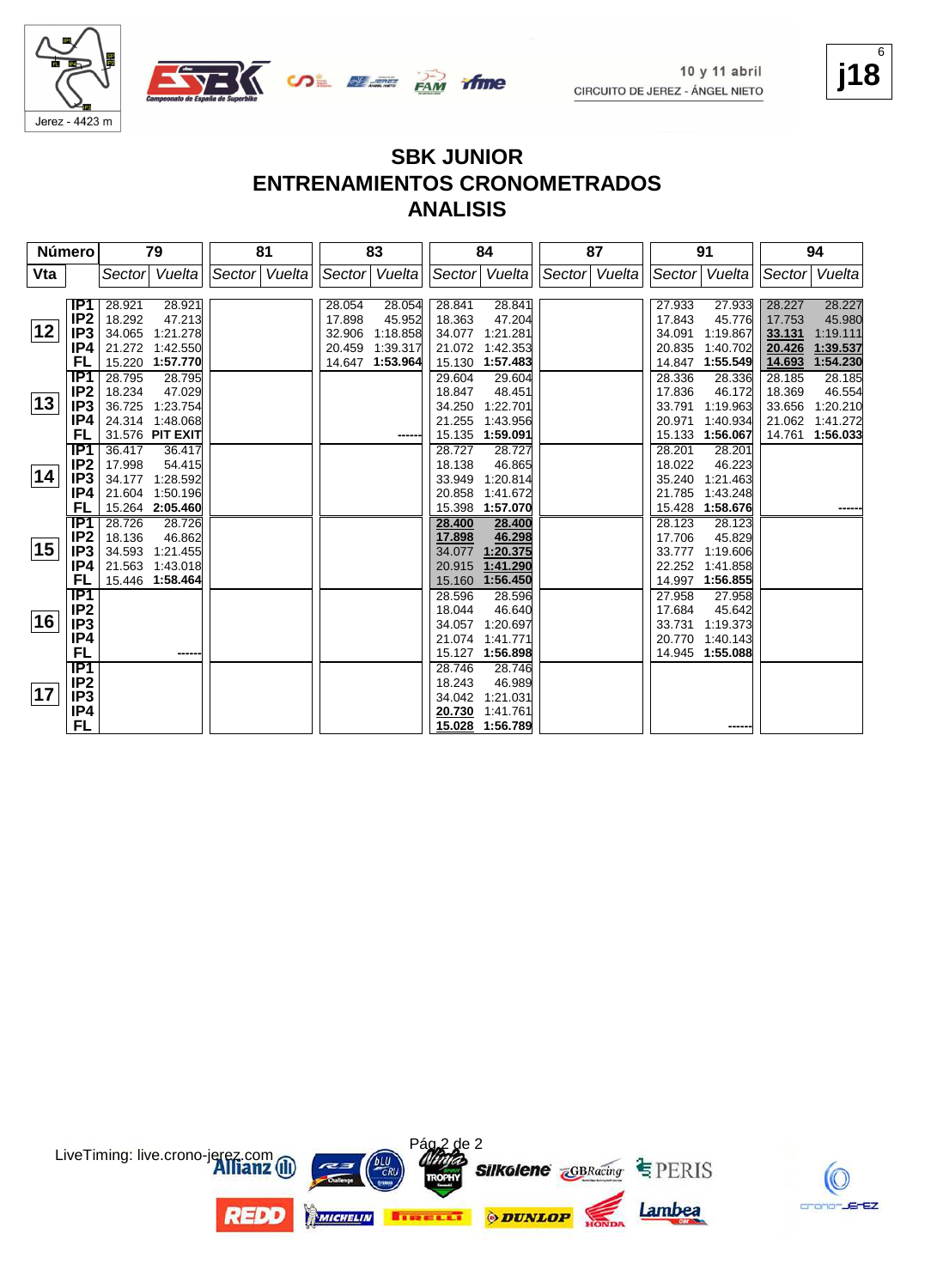



**j19**

#### **SBK JUNIOR ENTRENAMIENTOS CRONOMETRADOS 40 MEJORES VUELTAS**

| <b>Dorsal</b>    | <b>Piloto</b>      | <b>Nat</b> | Equipo                               | Maq.            | Hora     | <b>Vuelta</b>  | Tiempo   |
|------------------|--------------------|------------|--------------------------------------|-----------------|----------|----------------|----------|
| 67               | Eliton KAWAKAMI    | BRA        | YAMAHA MS RACING                     | YAMAHA          | 11:34:44 | 9              | 1:52.766 |
| 4                | Eric FERNANDEZ     | <b>ESP</b> | <b>TEAM SPEED RACING</b>             | <b>KAWASAKI</b> | 11:11:22 | 5              | 1:53.073 |
| 67               | Eliton KAWAKAMI    |            | BRA YAMAHA MS RACING                 | YAMAHA          | 11:30:55 | $\overline{7}$ | 1:53.142 |
| 67               | Eliton KAWAKAMI    |            | BRA YAMAHA MS RACING                 | YAMAHA          | 11:40:29 | 12             | 1:53.394 |
| 72               | Yeray RUIZ         | <b>ESP</b> | YAMAHA MS RACING                     | YAMAHA          | 11:40:30 | 12             | 1:53.400 |
| 72               | Yeray RUIZ         | <b>ESP</b> | YAMAHA MS RACING                     | YAMAHA          | 11:32:49 | 8              | 1:53.524 |
| $\boldsymbol{4}$ | Eric FERNANDEZ     | <b>ESP</b> | TEAM SPEED RACING                    | <b>KAWASAKI</b> | 11:13:15 | 6              | 1:53.540 |
| 22               | Alejandro CARRION  | <b>ESP</b> | DEZA-BOX 77 RACING TEAM              | <b>KAWASAKI</b> | 11:33:48 | 11             | 1:53.549 |
| 78               | Daniel MOGEDA      | <b>ESP</b> | ESP SOLUTIONS MOTAP RT               | KAWASAKI        | 11:31:16 | 8              | 1:53.613 |
| 4                | Eric FERNANDEZ     | <b>ESP</b> | <b>TEAM SPEED RACING</b>             | <b>KAWASAKI</b> | 11:07:35 | 3              | 1:53.614 |
| 4                | Eric FERNANDEZ     | <b>ESP</b> | <b>TEAM SPEED RACING</b>             | <b>KAWASAKI</b> | 11:34:06 | 11             | 1:53.641 |
| 22               | Alejandro CARRION  | <b>ESP</b> | DEZA-BOX 77 RACING TEAM              | <b>KAWASAKI</b> | 11:29:59 | 9              | 1:53.677 |
| 83               | Meikon Y KAWAKAMI  | <b>BRA</b> | YAMAHA MS RACING                     | YAMAHA          | 11:29:01 | 6              | 1:53.696 |
| 67               | Eliton KAWAKAMI    |            | BRA YAMAHA MS RACING                 | YAMAHA          | 11:29:01 | 6              | 1:53.728 |
| 67               | Eliton KAWAKAMI    |            | BRA YAMAHA MS RACING                 | YAMAHA          | 11:38:36 | 11             | 1:53.740 |
| 83               | Meikon Y KAWAKAMI  |            | BRA YAMAHA MS RACING                 | YAMAHA          | 11:34:44 | 9              | 1:53.772 |
| 27               | Alvaro DIAZ        | <b>ESP</b> | ARCO MOTOR UNIVERSITY TEA            | YAMAHA          | 11:42:23 | 11             | 1:53.775 |
| 35               | Yeray SAIZ         | <b>ESP</b> | <b>TECNIRACING</b>                   | <b>KAWASAKI</b> | 11:31:56 | 8              | 1:53.832 |
| 22               | Alejandro CARRION  | <b>ESP</b> | DEZA-BOX 77 RACING TEAM              | <b>KAWASAKI</b> | 11:08:58 | 4              | 1:53.867 |
| 4                | Eric FERNANDEZ     | <b>ESP</b> | TEAM SPEED RACING                    | <b>KAWASAKI</b> | 11:09:28 | 4              | 1:53.883 |
| 4                | Eric FERNANDEZ     | <b>ESP</b> | TEAM SPEED RACING                    | KAWASAKI        | 11:32:12 | 10             | 1:53.888 |
| 4                | Eric FERNANDEZ     | <b>ESP</b> | TEAM SPEED RACING                    | <b>KAWASAKI</b> | 11:30:18 | 9              | 1:53.941 |
| 83               | Meikon Y KAWAKAMI  |            | BRA YAMAHA MS RACING                 | YAMAHA          | 11:41:53 | 12             | 1:53.964 |
| 67               | Eliton KAWAKAMI    | <b>BRA</b> | YAMAHA MS RACING                     | YAMAHA          | 11:05:55 | 3              | 1:53.967 |
| 8                | Carlos GIMENEZ     | <b>ESP</b> | ARCO MOTOR UNIVERSITY TEA            | YAMAHA          | 11:09:12 | 4              | 1:54.067 |
| 57               | Antonio TORRES     | <b>ESP</b> | DEZA-BOX 77 RACING TEAM              | <b>KAWASAKI</b> | 11:33:49 | 11             | 1:54.072 |
| $\boldsymbol{4}$ | Eric FERNANDEZ     | <b>ESP</b> | TEAM SPEED RACING                    | <b>KAWASAKI</b> | 11:38:01 | 13             | 1:54.108 |
| 8                | Carlos GIMENEZ     | <b>ESP</b> | ARCO MOTOR UNIVERSITY TEA            | YAMAHA          | 11:33:48 | 8              | 1:54.143 |
| 27               | Alvaro DIAZ        | <b>ESP</b> | ARCO MOTOR UNIVERSITY TEA            | YAMAHA          | 11:38:33 | 9              | 1:54.144 |
| 57               | Antonio TORRES     | <b>ESP</b> | DEZA-BOX 77 RACING TEAM              | <b>KAWASAKI</b> | 11:39:37 | 14             | 1:54.186 |
| 94               | Facundo A LLAMBIAS | URU        | KAWASAKI PL RACING JUNIOR T KAWASAKI |                 | 11:39:55 | 12             | 1:54.230 |
| 91               | Borja JIMENEZ      | <b>ESP</b> | ESP SOLUTIONS MOTAP RT               | <b>KAWASAKI</b> | 11:31:15 | 10             | 1:54.287 |
| 31               | Max SANCHEZ        | <b>ESP</b> | <b>ETG RACING</b>                    | YAMAHA          | 11:39:11 | 13             | 1:54.296 |
| 78               | Daniel MOGEDA      | ESP        | ESP SOLUTIONS MOTAP RT               | <b>KAWASAKI</b> | 11:39:01 | 12             | 1:54.307 |
| 4                | Eric FERNANDEZ     | <b>ESP</b> | TEAM SPEED RACING                    | <b>KAWASAKI</b> | 11:05:41 | $\overline{c}$ | 1:54.326 |
| 35               | Yeray SAIZ         | <b>ESP</b> | <b>TECNIRACING</b>                   | KAWASAKI        | 11:35:45 | 10             | 1:54.451 |
| 91               | Borja JIMENEZ      | <b>ESP</b> | ESP SOLUTIONS MOTAP RT               | KAWASAKI        | 11:08:39 | 4              | 1:54.470 |
| 78               | Daniel MOGEDA      | <b>ESP</b> | ESP SOLUTIONS MOTAP RT               | KAWASAKI        | 11:42:52 | 14             | 1:54.489 |
| 22               | Alejandro CARRION  | <b>ESP</b> | DEZA-BOX 77 RACING TEAM              | KAWASAKI        | 11:05:06 | 2              | 1:54.500 |
| 35               | Yeray SAIZ         | <b>ESP</b> | <b>TECNIRACING</b>                   | <b>KAWASAKI</b> | 11:33:50 | 9              | 1:54.510 |



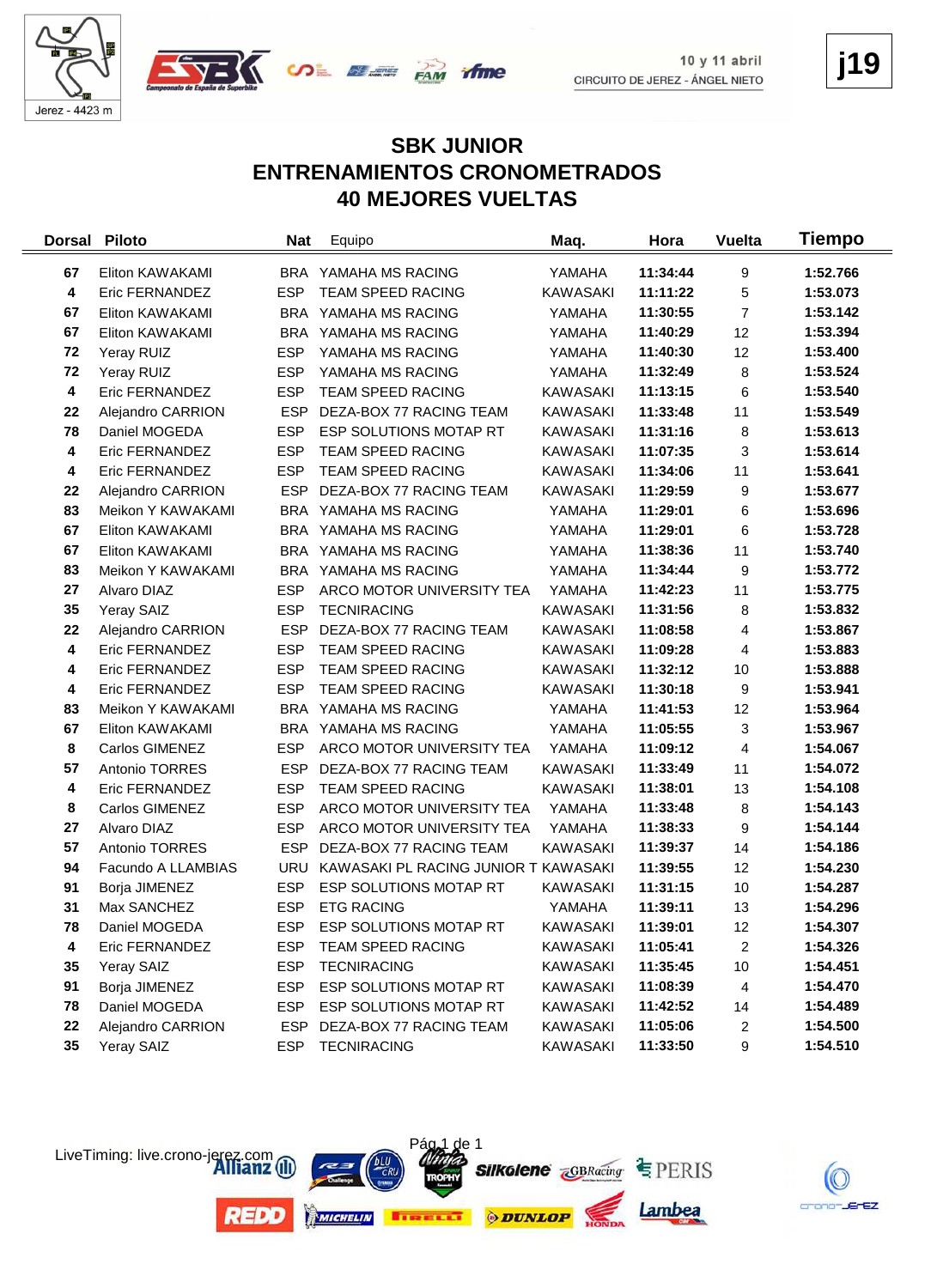



# **j20**

#### **SBK JUNIOR ENTRENAMIENTOS CRONOMETRADOS TOP CINCO VUELTAS**

*fime* 

|     | <b>Piloto</b>           |            | Nat Equipo                       |          |          | <b>Top Five Laps</b> |                                                               |          |
|-----|-------------------------|------------|----------------------------------|----------|----------|----------------------|---------------------------------------------------------------|----------|
|     |                         |            |                                  |          |          |                      |                                                               |          |
| 67  | Eliton KAWAKAMI         |            | BRA YAMAHA MS RACING             | 1:52.766 | 1:53.142 | 1:53.394             | 1:53.728                                                      | 1:53.740 |
| 4   | Eric FERNANDEZ          | <b>ESP</b> | <b>TEAM SPEED RACING</b>         | 1:53.073 | 1:53.540 | 1:53.614             | 1:53.641                                                      | 1:53.883 |
| 72  | Yeray RUIZ              | <b>ESP</b> | YAMAHA MS RACING                 | 1:53.400 | 1:53.524 | 1:54.741             | 1:55.030                                                      | 1:55.269 |
|     | 22 Alejandro CARRION    | <b>ESP</b> | DEZA-BOX 77 RACING TEAM          | 1:53.549 | 1:53.677 | 1:53.867             | 1:54.500                                                      | 1:54.826 |
|     | 78 Daniel MOGEDA        | ESP.       | ESP SOLUTIONS MOTAP RT           | 1:53.613 | 1:54.307 | 1:54.489             | 1:54.788                                                      | 1:54.952 |
| 83. | Meikon Y KAWAKAMI       | BRA        | YAMAHA MS RACING                 | 1:53.696 | 1:53.772 | 1:53.964             | 1:54.644                                                      | 1:55.220 |
|     | 27 Alvaro DIAZ          | <b>ESP</b> | ARCO MOTOR UNIVERSITY TEAM       | 1:53.775 | 1:54.144 | 1:54.913             | 1:55.294                                                      | 1:56.367 |
| 35  | <b>Yeray SAIZ</b>       | <b>ESP</b> | <b>TECNIRACING</b>               | 1:53.832 | 1:54.451 | 1:54.510             | 1:54.868                                                      | 1:55.445 |
| 8   | Carlos GIMENEZ          | <b>ESP</b> | ARCO MOTOR UNIVERSITY TEAM       | 1:54.067 | 1:54.143 | 1:54.735             | 1:55.067                                                      | 1:55.121 |
| 57  | Antonio TORRES          | <b>ESP</b> | DEZA-BOX 77 RACING TEAM          | 1:54.072 | 1:54.186 | 1:54.773             | 1:55.857                                                      | 1:56.418 |
| 94  | Facundo A LLAMBIAS      | <b>URU</b> | KAWASAKI PL RACING JUNIOR TE     | 1:54.230 | 1:54.577 | 1:54.771             | 1:54.854                                                      | 1:55.312 |
| 91  | Borja JIMENEZ           | <b>ESP</b> | ESP SOLUTIONS MOTAP RT           | 1:54.287 | 1:54.470 | 1:54.901             | 1:55.088                                                      | 1:55.425 |
| 31  | Max SANCHEZ             | ESP.       | <b>ETG RACING</b>                | 1:54.296 | 1:54.653 | 1:54.716             | 1:54.887                                                      | 1:55.009 |
| 81  | Juan E RIVERA           |            | COL AUSTIN RACING VHC LIQUI MOLY | 1:54.577 | 1:54.756 | 1:55.638             | 1:55.862                                                      | 1:56.897 |
| 56  | Dayron MORILLAS         | <b>ESP</b> | YAMAHA MS RACING                 | 1:54.590 | 1:54.669 | 1:54.921             | 1:55.721                                                      | 1:56.165 |
| 26. | Jose Manuel OSUNA       | <b>ESP</b> | DEZA-BOX 77 RACING TEAM          | 1:54.626 | 1:54.663 | 1:54.713             | 1:54.726                                                      | 1:54.821 |
| 17  | Samuel DIAZ             | <b>ESP</b> | <b>TECNIRACING</b>               | 1:54.749 | 1:54.749 | 1:55.373             | 1:55.374                                                      | 1:55.720 |
| 28. | <b>Valentin PERRONE</b> | ARG        | TEAM SPEED RACING                | 1:54.757 | 1:55.235 | 1:55.311             | 1:55.636                                                      | 1:55.851 |
| 48  | <b>Julio GARCIA</b>     | <b>ESP</b> | <b>TEAM SPN-EMACOMPETICION</b>   | 1:54.838 | 1:55.988 | 1:56.493             | 1:56.699                                                      | 1:56.906 |
|     | 53 Hector YEBRA         | <b>ESP</b> | HY COMPETICION TEAM              | 1:54.845 | 1:55.043 | 1:55.073             | 1:55.241                                                      | 1:55.358 |
| 47  | Ferran HERNANDEZ        | <b>ESP</b> | TEAM BOX 64                      | 1:54.999 | 1:55.141 | 1:55.241             | 1:55.324                                                      | 1:56.535 |
|     | 42 Raul PEREZ           | ESP.       | <b>FUSION RACING TEAM</b>        | 1:55.046 | 1:55.181 | 1:55.296             | 1:55.632                                                      | 1:55.675 |
|     | 38 Ola NESBAKKEN        | <b>ESP</b> | ALMA RACING TEAM                 | 1:55.264 | 1:55.274 | 1:55.543             | 1:55.706                                                      | 1:55.761 |
|     | 74 Juan A CONESA        | <b>ESP</b> | ESP SOLUTIONS MOTAP RT           | 1:55.594 | 1:55.858 | 1:56.099             | 1:56.143                                                      | 1:56.648 |
|     | 55 Unai CALATAYUD       | <b>ESP</b> | QRG MOTOR RACING                 |          |          |                      | $\left  \right $ 1:56.238 1:56.373 1:56.897 1:56.959 1:57.040 |          |
|     | 79 Tomas M GONÇALVES    |            | POR TEAM SPN-EMACOMPETICION      | 1:56.288 | 1:56.708 | 1:57.204             | 1:57.464                                                      | 1:57.770 |
| 84  | Hector DOMINGUEZ        | <b>ESP</b> | <b>I+DENT RACING TEAM</b>        | 1:56.450 | 1:56.739 | 1:56.789             | 1:56.898                                                      | 1:56.911 |
| 18  | Joan SANTOS             | <b>ESP</b> | QRG MOTOR RACING                 | 1:56.560 | 1:56.792 | 1:57.056             | 1:57.182                                                      | 1:57.434 |
| 87  | Faustino CAÑERO         | ESP        | M 24 COMPETICION                 | 1:56.756 | 1:57.007 | 1:57.158             | 1:57.202                                                      | 2:01.938 |
| 23  | Jordi RAPOSEIRAS        | AND        | <b>ILUSION TEAM</b>              | 1:57.018 | 1:57.019 | 1:57.052             | 1:57.350                                                      | 1:57.914 |
|     | 16 Michal A BUDZIASZEK  |            | POL I+DENT RACING TEAM           | 1:57.592 | 1:57.818 | 1:57.966             | 1:58.223                                                      | 1:58.316 |
|     | 36 Juho KANTOLA         | ESP.       | KALLIO RACING JUNIOR TEAM        | 1:57.717 | 1:58.095 | 1:58.242             | 1:58.256                                                      | 1:58.338 |

LiveTiming: live.crono-jerez.com

**REDD** 







Lambea

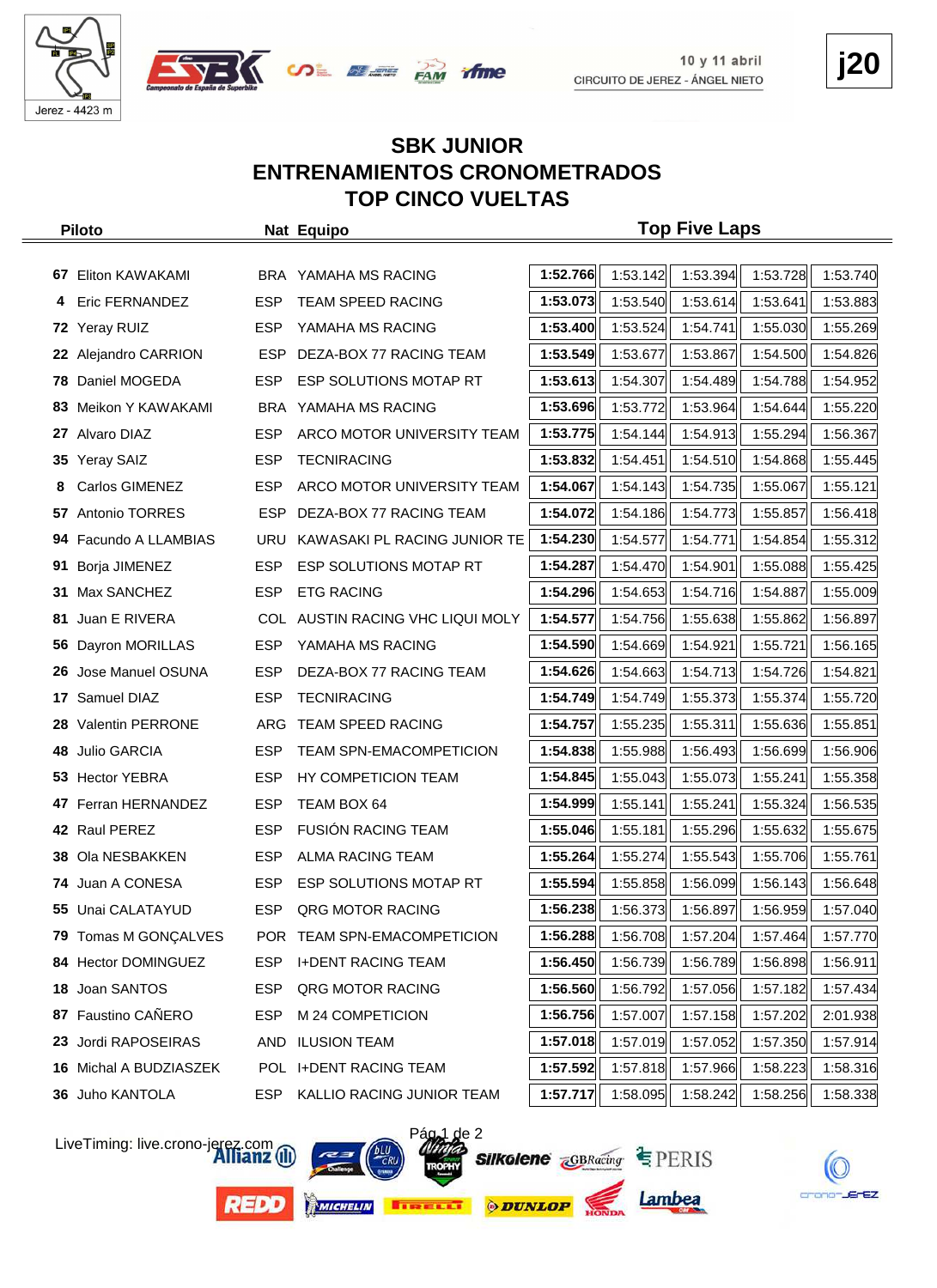





#### **SBK JUNIOR ENTRENAMIENTOS CRONOMETRADOS TOP CINCO VUELTAS**

| <b>Piloto</b>          |            | Nat Equipo                     |          |          | <b>Top Five Laps</b> |          |          |
|------------------------|------------|--------------------------------|----------|----------|----------------------|----------|----------|
|                        |            |                                |          |          |                      |          |          |
| Aaron GARCIA<br>15.    | ESP        | <b>TJT RACING</b>              | 1:57.867 | 1:57.992 | 1:58.485             | 1:58.767 | 1:58.785 |
| Natalia RIVERA<br>2    | ESP.       | <b>I+DENT RACING TEAM</b>      | 1:58.547 | 1:58.835 | 1:58.952             | 1:59.238 | 1:59.712 |
| Carlos D TORRES<br>62. |            | MEX TEAM CURIA SEMILLA AZTECA  | 1:58.929 | 1:58.973 | 1:59.692             | 1:59.775 | 1:59.886 |
| Pedro M DA SILVA<br>10 |            | POR STAND OS PUTOS RACING TEAM | 1:58.952 | 1:58.981 | 1:59.316             | 1:59.469 | 1:59.600 |
| Isaac RUIVINHO<br>58.  | <b>POR</b> | TEAM MOTOCLUBE LOULÉ CONCE     | 1:59.317 | 1:59.809 | 2:00.238             | 2:00.390 | 2:00.486 |
| 51 Juan P URIOSTEGUI   |            | MEX I+DENT RACING TEAM         | 1:59.447 | 2:00.167 | 2:09.482             | 2:11.595 | PIT EXIT |
| Ivan BOLAÑO<br>71      | ESP.       | ER71 TEAM                      | 2:00.143 | 2:00.246 | 2:00.432             | 2:00.596 | 2:00.664 |
| 24 Marc LERA           | ESP.       | <b>FULL POWER 24</b>           | 2:00.413 | 2:01.270 | 2:01.444             | 2:01.923 | 2:02.029 |
| 32 Rodrigo VALENTE     |            | POR GV STRATOS RACING TEAM     | 2:00.531 | 2:38.952 | PIT EXIT             |          |          |
| Guilherme MARQUES<br>6 |            | POR MIGUEL OLIVEIRA FUN CLUB   | 2:01.336 | 2:01.607 | 2:01.801             | 2:01.921 | 2:02.174 |



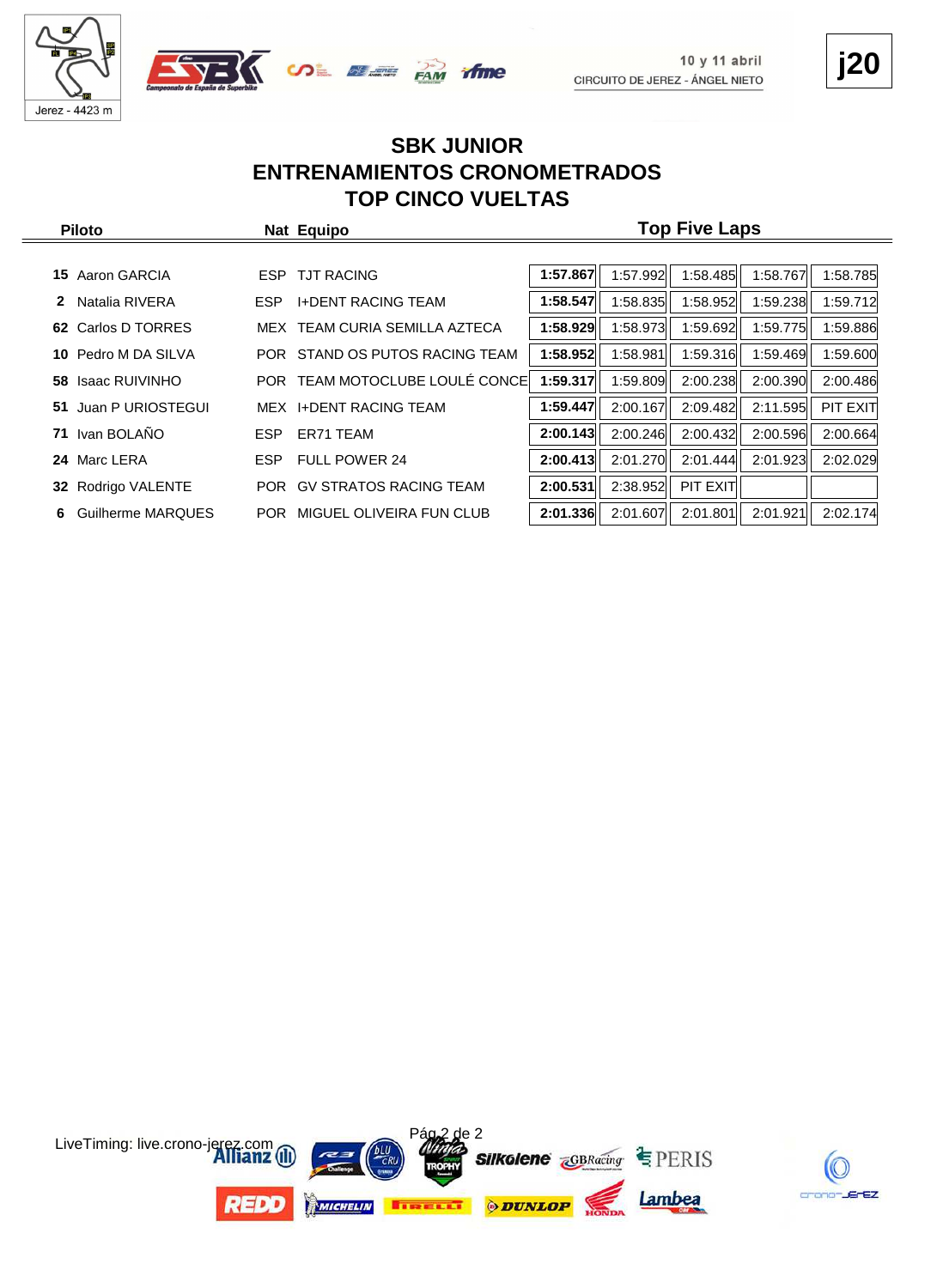



**j21**

#### **SBK JUNIOR ENTRENAMIENTOS CRONOMETRADOS 40 MEJORES VELOCIDADES MÁXIMAS**

| <b>Dorsal</b> | <b>Piloto</b>      | <b>Nat</b> | Equipo                                   | Maq.            | Hora     | <b>Vuelta</b> | Vmax  |
|---------------|--------------------|------------|------------------------------------------|-----------------|----------|---------------|-------|
| 8             | Carlos GIMENEZ     | <b>ESP</b> | ARCO MOTOR UNIVERSITY TEA                | YAMAHA          | 11:36:31 | 9             | 186,5 |
| 57            | Antonio TORRES     | <b>ESP</b> | DEZA-BOX 77 RACING TEAM                  | <b>KAWASAKI</b> | 11:11:39 | 5             | 185,9 |
| 57            | Antonio TORRES     | <b>ESP</b> | DEZA-BOX 77 RACING TEAM                  | <b>KAWASAKI</b> | 11:36:31 | 12            | 185,6 |
| 35            | Yeray SAIZ         | <b>ESP</b> | <b>TECNIRACING</b>                       | <b>KAWASAKI</b> | 11:32:41 | 8             | 185,6 |
| 38            | Ola NESBAKKEN      | <b>ESP</b> | ALMA RACING TEAM                         | KAWASAKI        | 11:32:41 | 10            | 185,6 |
| 17            | Samuel DIAZ        | <b>ESP</b> | <b>TECNIRACING</b>                       | KAWASAKI        | 11:34:36 | 10            | 185,6 |
| 22            | Alejandro CARRION  | <b>ESP</b> | DEZA-BOX 77 RACING TEAM                  | KAWASAKI        | 11:28:50 | 8             | 185,2 |
| 26            | Jose Manuel OSUNA  | <b>ESP</b> | DEZA-BOX 77 RACING TEAM                  | <b>KAWASAKI</b> | 11:11:38 | 5             | 185,2 |
| 26            | Jose Manuel OSUNA  | <b>ESP</b> | DEZA-BOX 77 RACING TEAM                  | KAWASAKI        | 11:28:50 | 8             | 185,2 |
| 22            | Alejandro CARRION  | <b>ESP</b> | DEZA-BOX 77 RACING TEAM                  | KAWASAKI        | 11:32:39 | 10            | 184,9 |
| 22            | Alejandro CARRION  | <b>ESP</b> | DEZA-BOX 77 RACING TEAM                  | <b>KAWASAKI</b> | 11:07:49 | 3             | 184,9 |
| 79            | Tomas M GONÇALVES  | <b>POR</b> | TEAM SPN-EMACOMPETICION                  | <b>KAWASAKI</b> | 11:30:13 | 9             | 184,6 |
| 57            | Antonio TORRES     | <b>ESP</b> | DEZA-BOX 77 RACING TEAM                  | <b>KAWASAKI</b> | 11:34:36 | 11            | 184,6 |
| 38            | Ola NESBAKKEN      | <b>ESP</b> | <b>ALMA RACING TEAM</b>                  | <b>KAWASAKI</b> | 11:34:36 | 11            | 184,6 |
| 74            | Juan A CONESA      | <b>ESP</b> | ESP SOLUTIONS MOTAP RT                   | <b>KAWASAKI</b> | 11:26:18 | 7             | 184,6 |
| 79            | Tomas M GONÇALVES  |            | POR TEAM SPN-EMACOMPETICION              | KAWASAKI        | 11:28:14 | 8             | 184,0 |
| 22            | Alejandro CARRION  | <b>ESP</b> | DEZA-BOX 77 RACING TEAM                  | KAWASAKI        | 11:40:23 | 14            | 184,0 |
| 57            | Antonio TORRES     | <b>ESP</b> | DEZA-BOX 77 RACING TEAM                  | <b>KAWASAKI</b> | 11:38:29 | 13            | 184,0 |
| 78            | Daniel MOGEDA      | <b>ESP</b> | ESP SOLUTIONS MOTAP RT                   | <b>KAWASAKI</b> | 11:41:44 | 13            | 184,0 |
| 79            | Tomas M GONÇALVES  | <b>POR</b> | <b>TEAM SPN-EMACOMPETICION</b>           | <b>KAWASAKI</b> | 11:07:22 | 3             | 183,7 |
| 57            | Antonio TORRES     | <b>ESP</b> | DEZA-BOX 77 RACING TEAM                  | KAWASAKI        | 11:30:45 | 9             | 183,7 |
| 57            | Antonio TORRES     | <b>ESP</b> | DEZA-BOX 77 RACING TEAM                  | KAWASAKI        | 11:13:35 | 6             | 183,7 |
| 4             | Eric FERNANDEZ     | <b>ESP</b> | TEAM SPEED RACING                        | KAWASAKI        | 11:40:45 | 14            | 183,7 |
| 91            | Borja JIMENEZ      | <b>ESP</b> | ESP SOLUTIONS MOTAP RT                   | KAWASAKI        | 11:41:44 | 15            | 183,7 |
| 56            | Dayron MORILLAS    | <b>ESP</b> | YAMAHA MS RACING                         | YAMAHA          | 11:32:02 | 7             | 183,7 |
| 42            | Raul PEREZ         | <b>ESP</b> | <b>FUSION RACING TEAM</b>                | <b>KAWASAKI</b> | 11:03:03 | 1             | 183,7 |
| 78            | Daniel MOGEDA      | <b>ESP</b> | ESP SOLUTIONS MOTAP RT                   | <b>KAWASAKI</b> | 11:26:18 | 5             | 183,7 |
| 27            | Alvaro DIAZ        | <b>ESP</b> | ARCO MOTOR UNIVERSITY TEA                | YAMAHA          | 11:37:24 | 8             | 183,7 |
| 22            | Alejandro CARRION  | <b>ESP</b> | DEZA-BOX 77 RACING TEAM                  | <b>KAWASAKI</b> | 11:03:57 | 1             | 183,4 |
| 57            | Antonio TORRES     | <b>ESP</b> | DEZA-BOX 77 RACING TEAM                  | <b>KAWASAKI</b> | 11:09:44 | 4             | 183,4 |
| 38            | Ola NESBAKKEN      | <b>ESP</b> | <b>ALMA RACING TEAM</b>                  | KAWASAKI        | 11:30:46 | 9             | 183,4 |
| 91            | Borja JIMENEZ      | <b>ESP</b> | ESP SOLUTIONS MOTAP RT                   | <b>KAWASAKI</b> | 11:32:02 | 10            | 183,4 |
| 31            | Max SANCHEZ        | <b>ESP</b> | <b>ETG RACING</b>                        | YAMAHA          | 11:28:28 | 7             | 183,4 |
| 81            | Juan E RIVERA      |            | COL AUSTIN RACING VHC LIQUI MOL KAWASAKI |                 | 11:36:31 | 10            | 183,0 |
| 94            | Facundo A LLAMBIAS |            | URU KAWASAKI PL RACING JUNIOR T KAWASAKI |                 | 11:26:52 | 5             | 182,7 |
| 94            | Facundo A LLAMBIAS |            | URU KAWASAKI PL RACING JUNIOR T KAWASAKI |                 | 11:09:58 | 4             | 182,7 |
| 55            | Unai CALATAYUD     | ESP        | QRG MOTOR RACING                         | <b>KAWASAKI</b> | 11:03:38 | 1             | 182,7 |
| 27            | Alvaro DIAZ        | ESP.       | ARCO MOTOR UNIVERSITY TEA                | YAMAHA          | 11:04:09 | 0             | 182,7 |
| 42            | Raul PEREZ         | ESP        | <b>FUSIÓN RACING TEAM</b>                | <b>KAWASAKI</b> | 11:28:13 | 8             | 182,7 |
| 94            | Facundo A LLAMBIAS |            | URU KAWASAKI PL RACING JUNIOR T KAWASAKI |                 | 11:28:49 | 6             | 182,4 |



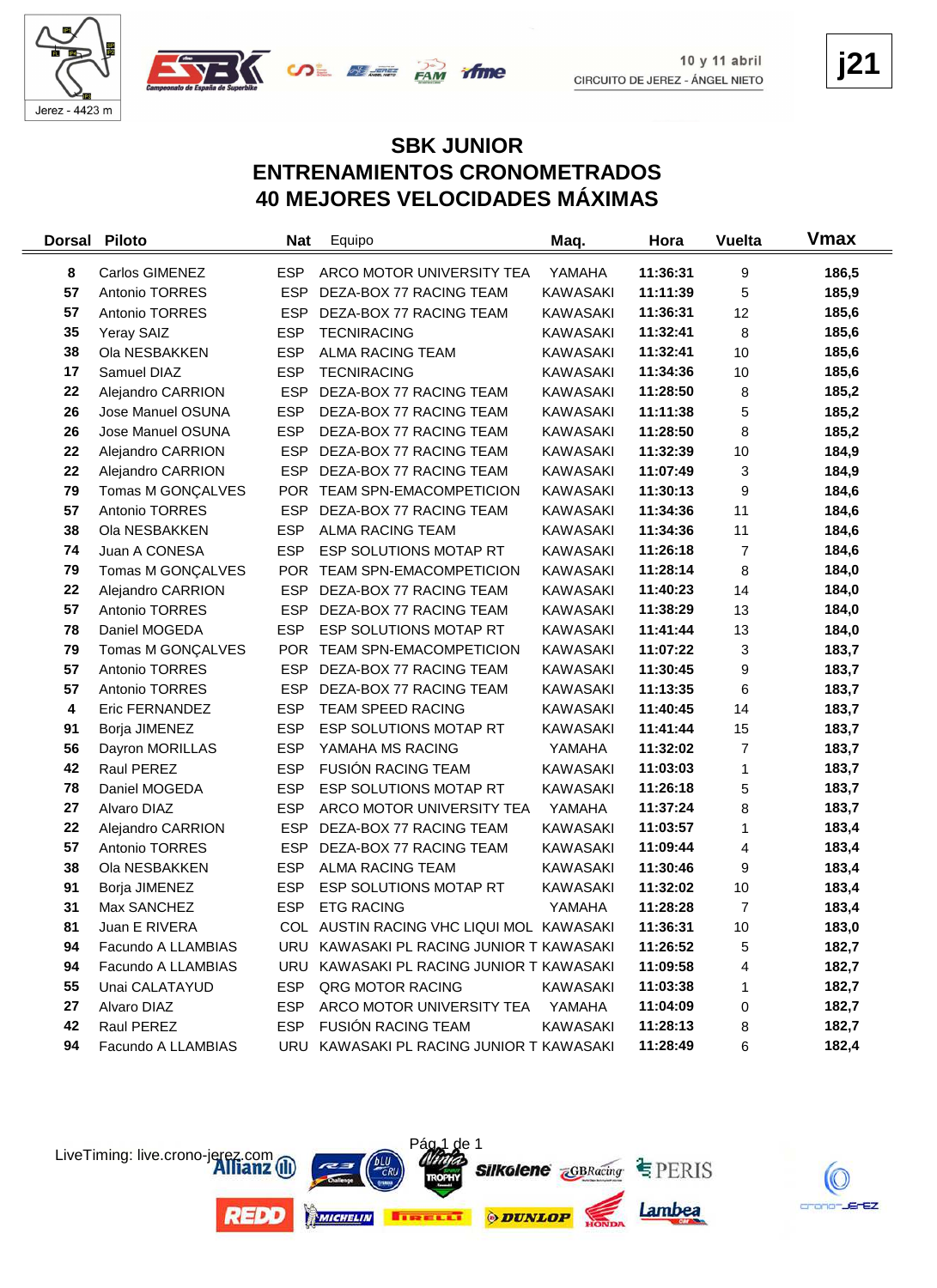





#### **SBK JUNIOR ENTRENAMIENTOS CRONOMETRADOS TOP CINCO VELOCIDADES MÁXIMAS**

| <b>Piloto</b> |                        |            | Nat Equipo                       | <b>Top Five Vmax</b> |       |       |       |       |
|---------------|------------------------|------------|----------------------------------|----------------------|-------|-------|-------|-------|
|               |                        |            |                                  |                      |       |       |       |       |
| 8             | Carlos GIMENEZ         | <b>ESP</b> | ARCO MOTOR UNIVERSITY TEAM       | 186,5                | 182,4 | 181,2 | 181,2 | 180,9 |
|               | 57 Antonio TORRES      | ESP.       | DEZA-BOX 77 RACING TEAM          | 185,9                | 185,6 | 184,6 | 184,0 | 183,7 |
|               | 38 Ola NESBAKKEN       | <b>ESP</b> | ALMA RACING TEAM                 | 185,6                | 184,6 | 183,4 | 181,5 | 181,5 |
| 17            | Samuel DIAZ            | <b>ESP</b> | <b>TECNIRACING</b>               | 185,6                | 182,4 | 182,1 | 180,9 | 180,9 |
|               | 35 Yeray SAIZ          | <b>ESP</b> | <b>TECNIRACING</b>               | 185,6                | 182,4 | 180,0 | 179,4 | 179,1 |
| 26            | Jose Manuel OSUNA      | <b>ESP</b> | DEZA-BOX 77 RACING TEAM          | 185,2                | 185,2 | 181,8 | 181,5 | 181,2 |
|               | 22 Alejandro CARRION   |            | ESP DEZA-BOX 77 RACING TEAM      | 185,2                | 184,9 | 184,9 | 184,0 | 183,4 |
| 79            | Tomas M GONÇALVES      |            | POR TEAM SPN-EMACOMPETICION      | 184,6                | 184,0 | 183,7 | 181,2 | 180,0 |
|               | 74 Juan A CONESA       | <b>ESP</b> | ESP SOLUTIONS MOTAP RT           | 184,6                | 182,1 | 180,9 | 180,0 | 179,7 |
| 78            | Daniel MOGEDA          | <b>ESP</b> | ESP SOLUTIONS MOTAP RT           | 184,0                | 183,7 | 182,1 | 181,8 | 181,5 |
| 91            | Borja JIMENEZ          | <b>ESP</b> | ESP SOLUTIONS MOTAP RT           | 183,7                | 183,4 | 181,5 | 180,6 | 180,3 |
|               | 27 Alvaro DIAZ         | <b>ESP</b> | ARCO MOTOR UNIVERSITY TEAM       | 183,7                | 182,7 | 181,5 | 181,2 | 178,5 |
|               | 42 Raul PEREZ          | <b>ESP</b> | <b>FUSIÓN RACING TEAM</b>        | 183,7                | 182,7 | 180,6 | 179,7 | 177,9 |
|               | 56 Dayron MORILLAS     | <b>ESP</b> | YAMAHA MS RACING                 | 183,7                | 180,0 | 179,7 | 179,7 | 178,5 |
|               | Eric FERNANDEZ         | <b>ESP</b> | TEAM SPEED RACING                | 183,7                | 178,5 | 177,9 | 177,9 | 177,3 |
|               | 31 Max SANCHEZ         | <b>ESP</b> | <b>ETG RACING</b>                | 183,4                | 181,2 | 179,1 | 178,8 | 178,5 |
| 81            | Juan E RIVERA          |            | COL AUSTIN RACING VHC LIQUI MOLY | 183,0                | 181,5 | 181,2 | 179,7 | 178,2 |
| 94            | Facundo A LLAMBIAS     | URU        | KAWASAKI PL RACING JUNIOR TE     | 182,7                | 182,7 | 182,4 | 181,5 | 180,6 |
|               | 55 Unai CALATAYUD      | <b>ESP</b> | QRG MOTOR RACING                 | 182,7                | 181,5 | 181,5 | 180,3 | 179,4 |
|               | 47 Ferran HERNANDEZ    | <b>ESP</b> | TEAM BOX 64                      | 182,1                | 181,2 | 181,2 | 181,2 | 180,9 |
| 67            | Eliton KAWAKAMI        |            | BRA YAMAHA MS RACING             | 181,8                | 180,3 | 177,9 | 177,6 | 177,3 |
|               | 16 Michal A BUDZIASZEK |            | POL I+DENT RACING TEAM           | 181,2                | 180,3 | 180,0 | 177,6 | 176,8 |
|               | 36 Juho KANTOLA        | <b>ESP</b> | KALLIO RACING JUNIOR TEAM        | 180,9                | 179,4 | 179,1 | 178,5 | 178,2 |
|               | 10 Pedro M DA SILVA    |            | POR STAND OS PUTOS RACING TEAM   | 180,9                | 177,6 | 175,6 | 175,0 | 174,8 |
|               | 72 Yeray RUIZ          |            | ESP YAMAHA MS RACING             | 180,6                | 179,7 | 179,7 | 178,8 | 178,5 |
|               | 84 Hector DOMINGUEZ    | <b>ESP</b> | <b>I+DENT RACING TEAM</b>        | 180,6                | 178,8 | 175,6 | 175,3 | 175,3 |
| 48            | Julio GARCIA           | ESP        | <b>TEAM SPN-EMACOMPETICION</b>   | 180,0                | 180,0 | 180,0 | 179,1 | 178,5 |
| 23            | Jordi RAPOSEIRAS       | AND        | <b>ILUSION TEAM</b>              | 180,0                | 178,5 | 177,9 | 177,9 | 177,9 |
|               | 28 Valentin PERRONE    |            | ARG TEAM SPEED RACING            | 180,0                | 177,3 | 177,0 | 175,0 | 174,8 |
|               | 53 Hector YEBRA        | <b>ESP</b> | HY COMPETICION TEAM              | 179,7                | 179,1 | 177,9 | 177,0 | 176,5 |
| 58            | <b>Isaac RUIVINHO</b>  |            | POR TEAM MOTOCLUBE LOULÉ CONCE   | 179,4                | 179,1 | 176,5 | 174,2 | 173,1 |
|               | 83 Meikon Y KAWAKAMI   |            | BRA YAMAHA MS RACING             | 179,1                | 177,9 | 177,3 | 177,0 | 175,9 |

LiveTiming: live.crono-jerez.com



**REDO** 

**Silkolene** *GBRacing* **E** PERIS

Pág 1 de 2



Lambea